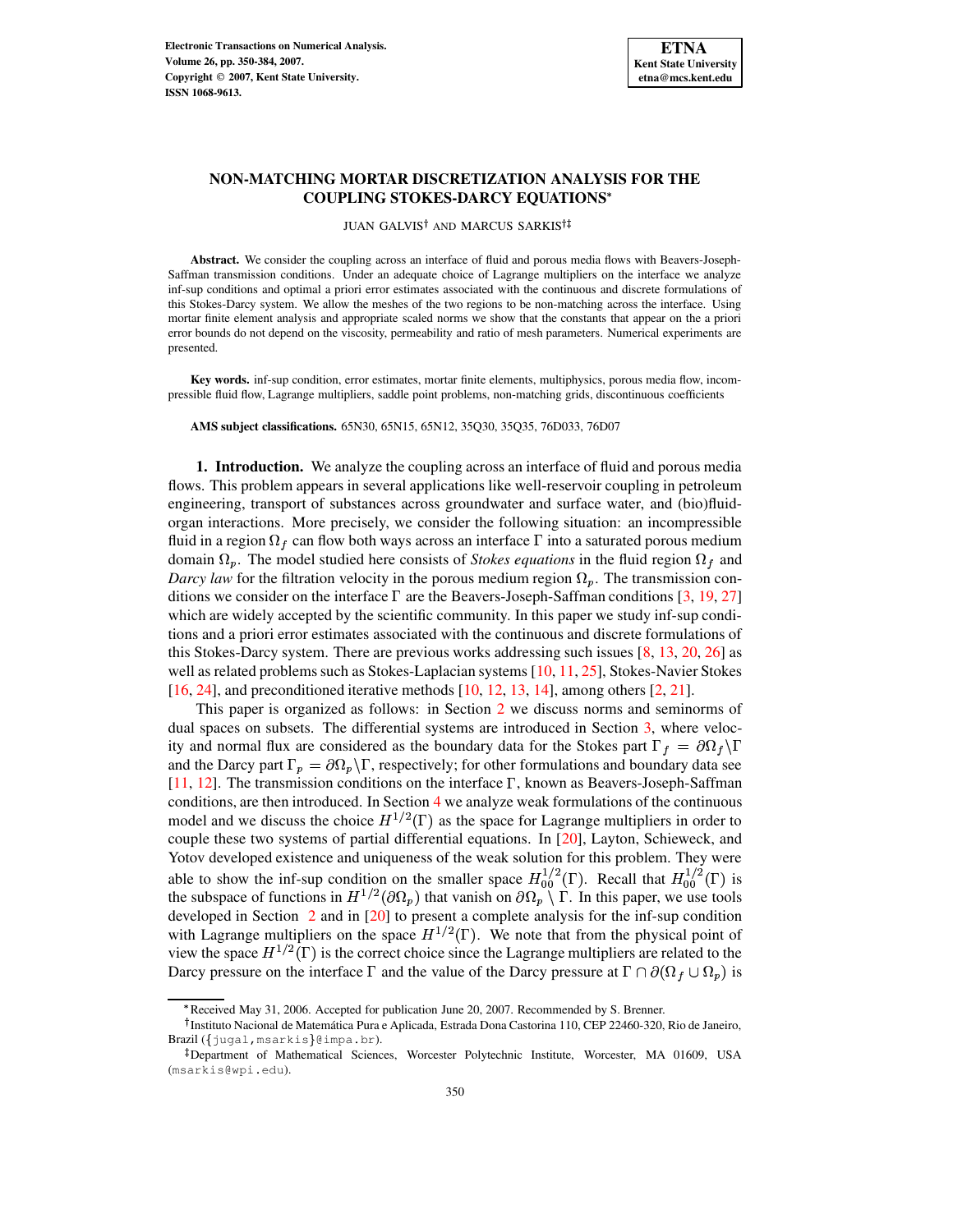not prescribed when flux boundary condition is imposed on the porous side exterior boundary  $\Gamma_p$ . We note however that in the case where the pressure is imposed as the boundary condition on the Darcy exterior boundary  $\Gamma_p$ , the space  $H_{00}^{1/2}(\Gamma)$  would be the correct choice; see [\[11\]](#page-29-7). In Section [5](#page-15-0) we derive the discrete inf-sup conditions and in Section [6](#page-21-0) the a priori error estimates. We consider the triangular  $P2\P1$  Taylor Hood elements space for the free flow region  $\Omega_f$  and the lowest order Raviart-Thomas for the Darcy region  $\Omega_p$ . In [\[20\]](#page-29-4), Layton, Schieweck and Yotov developed a priori error estimates for the matching case, while in [\[26\]](#page-29-5) Riviere and Yotov, and also in [\[8\]](#page-29-2) Burman and Hansbo, considered the non-matching case using discontinuous Galerkin finite element discretizations. In this paper we consider the coupling via Lagrange multipliers and we develop an analysis based on mortar finite elements techniques [\[4,](#page-28-2) [29\]](#page-29-14) and scaled norms in order to obtain constants independent of the permeability, viscosity and ratio of mesh parameters. We pay special attention to the constants appearing in the a priori error estimates. In Appendix [B](#page-30-0) we provide the construction of the Fortin interpolation for  $P2\$ P1 Taylor Hood elements. In Section [7](#page-27-0) we test numerically the algorithms and in Section [8](#page-27-1) we make some conclusions.

<span id="page-1-0"></span>**2. Preliminaries and notations.** Let  $\Omega$  be a bounded Lipschitz continuous domain and let  $\Gamma \subset \partial\Omega$  and  $\Gamma^c := \partial\Omega \setminus \Gamma$  be of non-vanishing  $(n-1)$ -dimensional measure with respect to  $\partial\Omega$ . Here  $n = 2$  or 3. To avoid the proliferation of constants, we will use the notation  $A \preceq B$  to represent the inequality  $A \leq (constant) \cdot B$ .

<span id="page-1-4"></span>LEMMA 2.1. *Given*  $\mu \in H^{1/2}(\Gamma)$ , *define*  $E_{\Gamma}^{1/2}\mu := \gamma_0 \varphi$  where  $\gamma_0$  is the trace on  $\partial \Omega$  and <sup>Y</sup> *is the weak solution of*

$$
\left\{\begin{array}{ccc} -\Delta\varphi=0 & \text{ in } \Omega \\ \varphi=\mu & \text{ on } \Gamma \\ \partial\eta\varphi=0 & \text{ on } \Gamma^c. \end{array}\right.
$$

Then  $E_{\Gamma}^{1/2}\mu \in H^{1/2}(\partial\Omega)$  and  $||E_{\Gamma}^{1/2}\mu||_{H^{1/2}(\partial\Omega)} \preceq ||\mu||_{H^{1/2}(\Gamma)}$ .

For  $\mu \in H^{1/2}(\Gamma)$  let  $E_{00,\Gamma}^{1/2}\mu$  denote the extension by zero on  $\Gamma^c$ . Remember that  $E_{00}^{1/2}$   $\Gamma \mu \in H^{1/2}(\partial \Omega)$  if and only if  $\mu \in H^{1/2}_{00}(\Gamma)$ . We have the following result.

<span id="page-1-1"></span>LEMMA 2.2. *For all*  $\mu \in H^{1/2}(\partial \Omega)$  there exist  $\mu_{\Gamma} \in H^{1/2}(\Gamma)$  and  $\mu_{\Gamma^c} \in H^{1/2}_{00}(\Gamma^c)$ such that  $\mu = E_T^{1/2} \mu_{\Gamma} + E_{00}^{1/2} F_{0} \mu_{\Gamma}$ . This decomposition is unique.

*Proof.* Let  $\mu \in H^{1/2}(\partial \Omega)$ . Take  $\mu_{\Gamma} = \mu|_{\Gamma}$  and  $\mu_{\Gamma^c} = \varphi|_{\Gamma^c}$  where  $\varphi = \mu - E_{\Gamma}^{1/2} \mu_{\Gamma}$ . Observe that  $\mu_{\Gamma} \in H^{1/2}(\Gamma)$  and

$$
||E_{\Gamma}^{1/2} \mu_{\Gamma}||_{H^{1/2}(\partial \Omega)} \preceq ||\mu_{\Gamma}||_{H^{1/2}(\Gamma)} \leq ||\mu||_{H^{1/2}(\partial \Omega)},
$$

therefore,  $\varphi \in H^{1/2}(\partial \Omega)$ . Observe also that  $E_{00 \Gamma c}^{1/2} \mu_{\Gamma} c = \varphi$  because  $\mu$  and  $E_{\Gamma}^{1/2} \mu_{\Gamma}$  coincide on  $\Gamma$ . For the uniqueness, if  $0 = E_{\Gamma}^{1/2} \mu_{\Gamma} + E_{00}^{1/2} E_{\Gamma} \nu_{\Gamma}$  then  $E_{\Gamma}^{1/2} \mu_{\Gamma}$  is the trace of the weak solution of the problem:  $-\Delta \varphi = 0$  in  $\Omega$ ,  $\varphi = 0$  on  $\Gamma$ ,  $\partial \eta \varphi = 0$  on  $\Gamma^c$ . Then  $\mu_{\Gamma} = 0$ .

<span id="page-1-2"></span>We have two dual spaces associated with  $\Gamma$ , the space  $H_{00}^{-1/2}(\Gamma)$  (the dual of  $H_{00}^{1/2}(\Gamma)$ ) and  $H^{-1/2}(\Gamma)$  (the dual space of  $H^{1/2}(\Gamma)$ ). The first space is larger than the second one.

DEFINITION 2.3. If  $\dot{f} \in H^{-1/2}(\partial\Omega)$ , then  $f|_{\Gamma_c} = 0$  means by definition that

$$
\langle f, E_{00,\Gamma^c}^{1/2} \mu \rangle_{\partial \Omega} = 0 \quad \text{for all } \mu \in H_{00}^{1/2}(\Gamma^c).
$$

<span id="page-1-3"></span>A useful result related with this definition is the following:

LEMMA 2.4. If  $f \in H^{-1/2}(\partial\Omega)$ , there are  $f_{\Gamma} \in H^{-1/2}(\Gamma)$  and  $f_{\Gamma^c} \in H_{00}^{-1/2}(\Gamma^c)$  such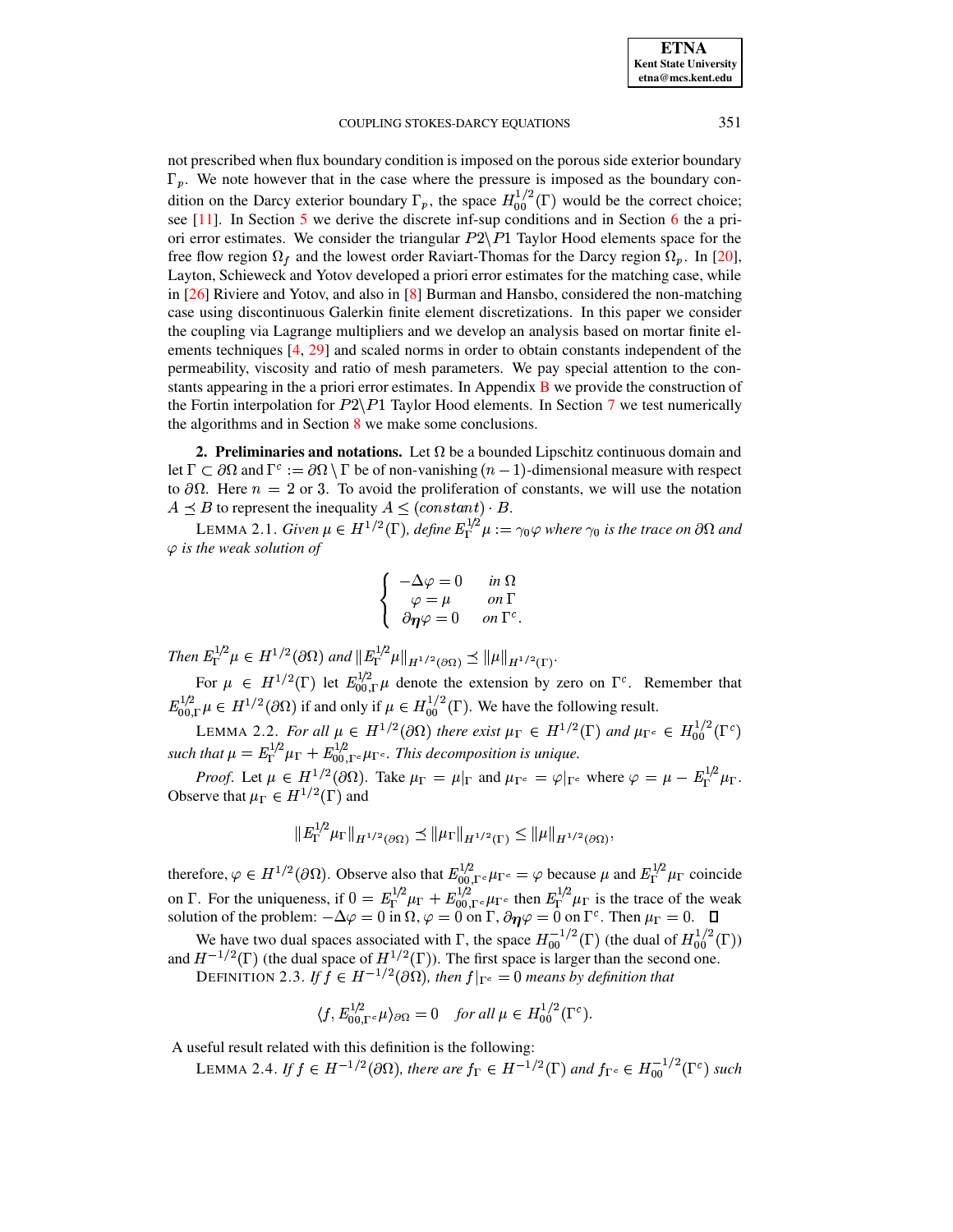*that, for all*  $\mu \in H^{1/2}(\partial\Omega)$ *, let*  $\mu = E_{\Gamma}^{1/2} \mu_{\Gamma} + E_{00,\Gamma^c}^{1/2} \mu_{\Gamma^c}$  *as defined in Lemma [2.2,](#page-1-1) we have* 

<span id="page-2-0"></span>(2.1) 
$$
\langle f, \mu \rangle_{\partial \Omega} = \langle f_{\Gamma}, \mu_{\Gamma} \rangle_{\Gamma} + \langle f_{\Gamma^c}, \mu_{\Gamma^c} \rangle_{\Gamma^c}.
$$

*Proof.* For  $\mu_{\Gamma} \in H^{1/2}(\Gamma)$  and  $\mu_{\Gamma^c} \in H^{1/2}_{00}(\Gamma^c)$  define

$$
\langle f_{\Gamma}, \mu_{\Gamma}\rangle_{\Gamma}:=\langle f, E_{\Gamma}^{1/2}\mu_{\Gamma}\rangle_{\partial\Omega} \qquad \langle f_{\Gamma^c}, \mu_{\Gamma^c}\rangle_{\Gamma^c}:=\langle f, E_{00,\Gamma^c}^{1/2}\mu_{\Gamma^c}\rangle_{\partial\Omega}.
$$

We obtain

$$
\langle f_{\Gamma}, \mu_{\Gamma} \rangle_{\Gamma} \leq ||f||_{H^{-1/2}(\partial \Omega)} ||E_{\Gamma}^{1/2} \mu_{\Gamma}||_{H^{1/2}(\partial \Omega)} \preceq ||f||_{H^{-1/2}(\partial \Omega)} ||\mu_{\Gamma}||_{H^{1/2}(\Gamma)},
$$

and so  $f_{\Gamma} \in H^{-1/2}(\Gamma)$ . Analogously,  $f_{\Gamma^c} \in H_{00}^{-1/2}(\Gamma^c)$ . Moreover,

$$
\langle f_{\Gamma}, \mu_{\Gamma} \rangle_{\Gamma} + \langle f_{\Gamma^c}, \mu_{\Gamma^c} \rangle_{\Gamma^c} = \langle f, E_{\Gamma}^{1/2} \mu_{\Gamma} + E_{00,\Gamma^c}^{1/2} \mu_{\Gamma^c} \rangle_{\partial \Omega} = \langle f, \mu \rangle_{\partial \Omega}. \quad \Box
$$

<span id="page-2-2"></span>REMARK 2.5. In particular, if  $f \in H^{-1/2}(\partial \Omega)$  and  $f|_{\Gamma^c} = 0$  (see Definition [2.3](#page-1-2) above), we have from  $(2.1)$  that

$$
\langle f, \mu \rangle_{\partial \Omega} = \langle f_{\Gamma}, \mu_{\Gamma} \rangle_{\Gamma}.
$$

Hence, functionals in  $H^{-1/2}(\partial\Omega)$  which are zero when restricted to  $\partial\Omega \setminus \Gamma$  can be identified with functionals in  $H^{-1/2}(\Gamma)$ .

<span id="page-2-3"></span>REMARK 2.6. Given  $f_{\Gamma} \in H^{-1/2}(\Gamma)$  we can define  $f \in H^{-1/2}(\partial \Omega)$  by  $\langle f, \mu \rangle_{\partial \Omega} := \langle f_{\Gamma}, \mu_{\Gamma} \rangle_{\Gamma}$ , where  $\mu = E_{\Gamma}^{1/2} \mu_{\Gamma} + E_{00}^{1/2} E_{\Gamma} \mu_{\Gamma}$  as defined in Lemma [2.2.](#page-1-1) We have a similar result for  $f_{\Gamma} \in H_{00}^{-1/2}(\Gamma^c)$ .

Define the space  $\boldsymbol{H}$ (div,  $\Omega$ ) by

$$
\boldsymbol{H}(\text{div},\Omega):=\left\{\boldsymbol{v}\in\boldsymbol{L}^2(\Omega):\ \nabla\!\cdot\!\boldsymbol{v}\in L^2(\Omega)\right\},
$$

with the norm

 $\phi\neq$ 

(2.2) 
$$
\|v\|_{\mathbf{H}(\text{div}, \Omega)}^2 := \|v\|_{\mathbf{L}^2(\Omega)}^2 + \|\nabla \cdot v\|_{\mathbf{L}^2(\Omega)}^2.
$$

<span id="page-2-1"></span>Recall that if  $v \in H(\text{div}, \Omega)$  then  $v \cdot \eta \in H^{-1/2}(\partial \Omega)$ . For the next result, see [\[30\]](#page-29-15).

LEMMA 2.7. *For each*  $u \in H(\text{div}, \Omega)$  with  $\int_{\partial \Omega} u \cdot \eta = \langle u \cdot \eta, 1 \rangle_{\partial \Omega} = 0$  we have

$$
\sup_{\substack{\phi \in H^{1/2}(\partial \Omega) \\ \phi \neq \text{ constant}}} \frac{\langle \boldsymbol{u} \cdot \boldsymbol{\eta}, \phi \rangle_{\partial \Omega}}{|\phi|_{H^{1/2}(\partial \Omega)}} \preceq \|\boldsymbol{u} \cdot \boldsymbol{\eta}\|_{H^{-1/2}(\partial \Omega)} \leq \sup_{\substack{\phi \in H^{1/2}(\partial \Omega) \\ \phi \neq \text{ constant}}} \frac{\langle \boldsymbol{u} \cdot \boldsymbol{\eta}, \phi \rangle_{\partial \Omega}}{|\phi|_{H^{1/2}(\partial \Omega)}}.
$$

*with a constant which depends only on*  $\Omega$ *.* 

Using an argument similar to the one given in [\[30\]](#page-29-15), we have LEMMA 2.8. *For each*  $f \in H^{-1/2}(\Gamma)$  *with*  $\int_{\Gamma} f = \langle f, 1 \rangle_{\Gamma} = 0$ *, we have* 

$$
\sup_{\substack{\phi \in H^{1/2}(\Gamma) \\ \phi \neq \text{ constant}}} \frac{\langle f, \phi \rangle_{\Gamma}}{|\phi|_{H^{1/2}(\Gamma)}} \preceq ||f||_{H^{-1/2}(\Gamma)} \leq \sup_{\substack{\phi \in H^{1/2}(\Gamma) \\ \phi \neq \text{ constant}}} \frac{\langle f, \phi \rangle_{\Gamma}}{|\phi|_{H^{1/2}(\Gamma)}},
$$

*with a constant which depends only on .*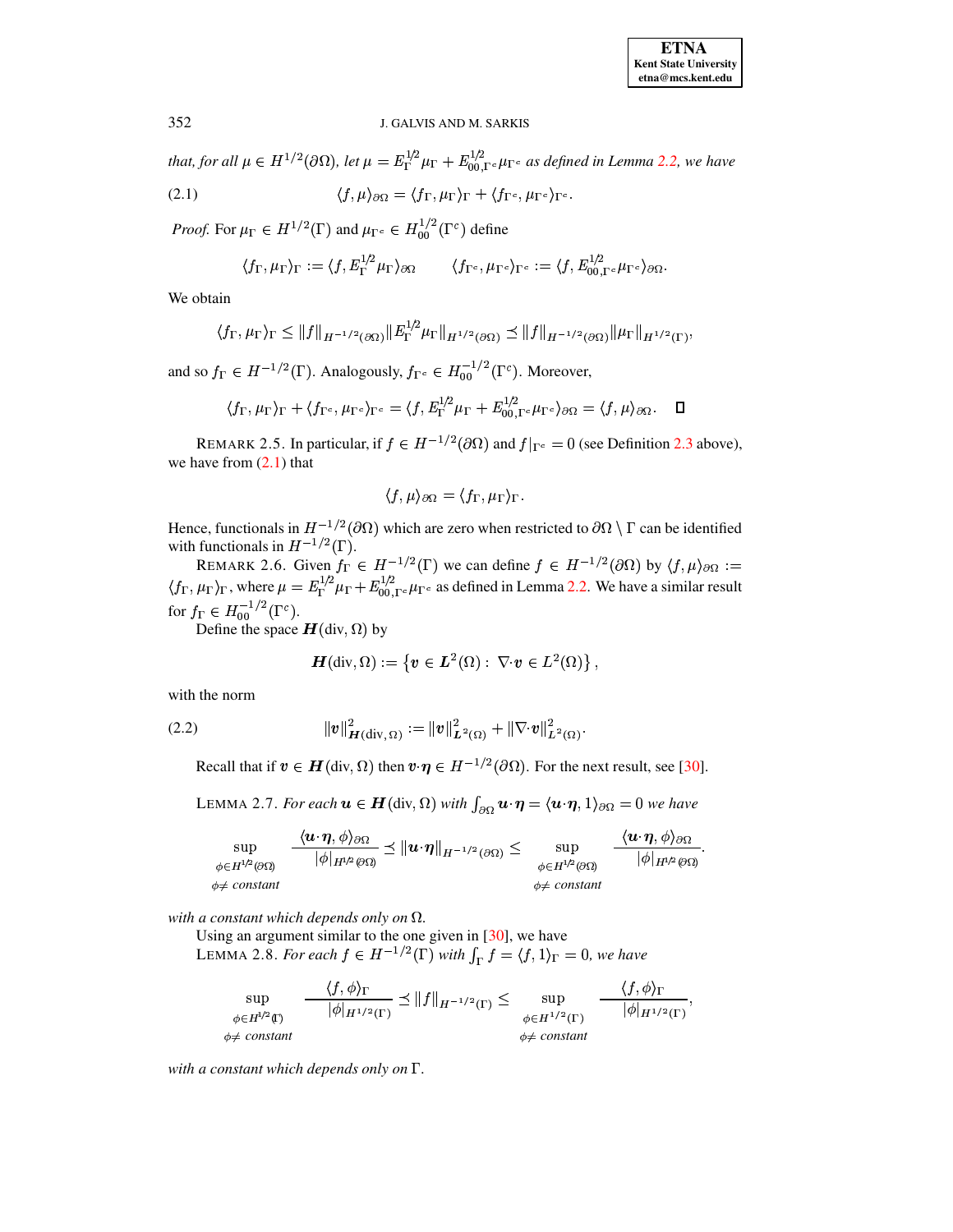| <b>ETNA</b>                  |
|------------------------------|
| <b>Kent State University</b> |
| etna@mcs.kent.edu            |

*Proof.* Observe that if  $\alpha$  is a constant then  $\langle f, \alpha \rangle_{\Gamma} = \alpha \langle f, 1 \rangle_{\Gamma} = 0$  and for  $\phi \in H^{1/2}(\Gamma)$ non-constant we have

$$
\frac{\langle f, \phi \rangle_{\Gamma}}{\|\phi\|_{H^{1/2}(\Gamma)}} \le \frac{\langle f, \phi \rangle_{\Gamma}}{|\phi|_{H^{1/2}(\Gamma)}}
$$

then

$$
||f||_{H^{-1/2}(\Gamma)} = \sup_{\substack{\phi \in H^{1/2}(\Gamma) \\ \phi \neq \text{constant}}} \frac{\langle f, \phi \rangle_{\Gamma}}{||\phi||_{H^{1/2}(\Gamma)}} \leq \sup_{\substack{\phi \in H^{1/2}(\Gamma) \\ \phi \neq \text{constant}}} \frac{\langle f, \phi \rangle_{\Gamma}}{|\phi|_{H^{1/2}(\Gamma)}}
$$

which gives the right inequality. Using a Poincaré inequality, there exists a positive constant which depends only on  $\Gamma$ , such that

$$
\|\psi\|_{H^{1/2}(\Gamma)}^2 \preceq |\psi|_{H^{1/2}(\Gamma)}^2
$$

holds for all  $\psi \in H^{1/2}(\Gamma)$  with  $\int_{\Gamma} \psi = 0$ . For  $\phi \in H^{1/2}(\Gamma)$  non-constant, we have

$$
\psi := \phi - \int_{\Gamma} \phi \neq 0
$$

and

$$
\frac{\langle f, \psi \rangle_{\Gamma}}{\|\psi\|_{H^{1/2}(\Gamma)}} = \frac{\langle f, \phi \rangle_{\Gamma}}{\|\psi\|_{H^{1/2}(\partial \Omega)}} \succeq \frac{\langle f, \phi \rangle}{\|\psi\|_{H^{1/2}(\Gamma)}} = \frac{\langle f, \phi \rangle}{\|\phi\|_{H^{1/2}(\Gamma)}}. \quad \Box
$$

This gives an equivalent norm in the subspace of  $H^{-1/2}(\Gamma)$  of zero average functionals. DEFINITION 2.9. For  $f \in H^{-1/2}(\Gamma)$ , f with zero average  $(\langle f, 1 \rangle_{\Gamma} = 0)$ , define

$$
|f|_{H^{-1/2}(\Gamma)} := \sup_{\substack{\phi \in H^{1/2}(\Gamma) \\ \phi \neq \text{ constant}}} \frac{\langle f, \phi \rangle_{\Gamma}}{|\phi|_{H^{1/2}(\Gamma)}} = \sup_{\substack{\phi \in H^{1/2}(\Gamma) \\ \int_{\Gamma} \phi = 0, \phi \neq 0}} \frac{\langle f, \phi \rangle_{\Gamma}}{|\phi|_{H^{1/2}(\Gamma)}}.
$$

<span id="page-3-1"></span>We have the following result.

LEMMA 2.10. For  $\mu \in H^{1/2}(\Gamma)$  with  $\int_{\Gamma} \mu = 0$  we have

$$
\mu|_{H^{1/2}(\Gamma)} = \sup_{\substack{f \in H^{-1/2}(\Gamma) \\ \langle f, 1 \rangle = 0}} \frac{\langle f, \mu \rangle_{\Gamma}}{|f|_{H^{-1/2}(\Gamma)}}
$$

*Proof.* Consider  $(H^{1/2}(\Gamma) \cap L_0^2(\Gamma))^*$ , the dual space of  $H^{1/2}(\Gamma) \cap L_0^2(\Gamma)$ , and observe that a functional  $f_0 \in (H^{1/2}(\Gamma) \cap L_0^2(\Gamma))^*$  can be extended to one in  $H^{1/2}(\Gamma)^*$ , say  $f$ , by the following formula:  $\langle f$ 

<span id="page-3-0"></span>**3. P.D.E model.** In general,  $\Omega_f$ ,  $\Omega_p \subset \mathbb{R}^n$ ,  $\Gamma = \overline{\Omega}_f \cap \overline{\Omega}_p$ ,  $\Omega = \text{int}(\overline{\Omega}_f \cup \overline{\Omega}_p)$ ,  $\Omega_f$ and  $\Omega_p$  are Lipschitz, so it is possible to define outward unit normal vectors, denoted by  $\eta_i$ ,  $j = f, p$ . The tangent vectors on  $\Gamma$  are denoted by  $\tau_1$   $(n = 2)$ , or  $\tau_i$ ,  $l = 1, 2$   $(n = 3)$ . In order to avoid a setting that is too general, when  $n = 2$  we consider  $\Omega_f = (1, 2) \times (0, 1)$ and  $\Omega_p = (0, 1) \times (0, 1)$  or a regular Lipschitz perturbation of this configuration. Analogous conditions are consider for the case  $n = 3$ .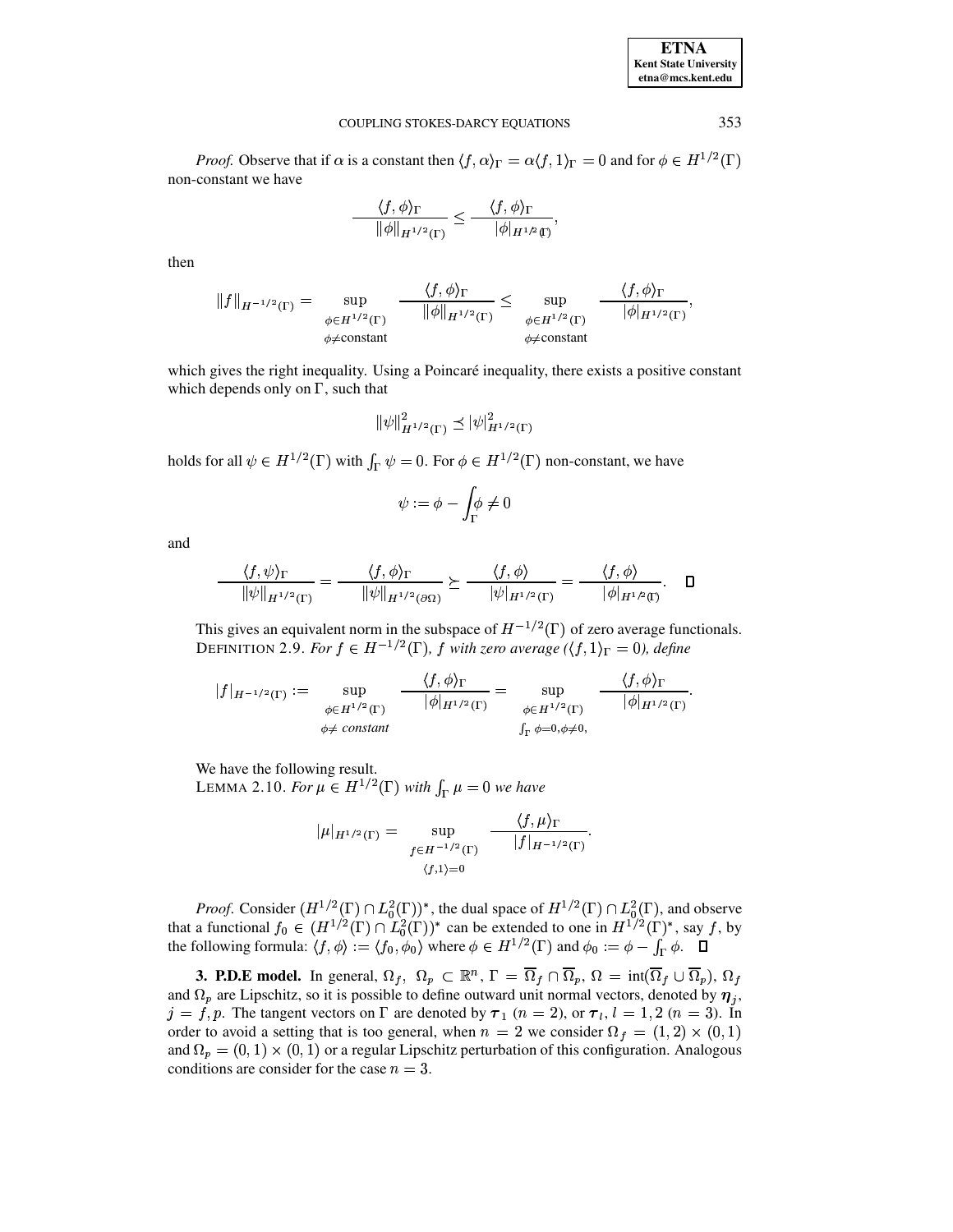Define  $\Gamma_j := \partial \Omega_j \setminus \Gamma$ ,  $j = f, p$ . Velocities are denoted by  $u_j : \Omega_j \to \mathbb{R}^n$ ,  $j = f, p$ . Pressures are  $p_j : \Omega_j \to \mathbb{R}, j = f, p$ .

As was mentioned previously, Stokes equations are the model for the fluid region. The model basically consists of conservation of mass and conservation of momentum, and we have

<span id="page-4-1"></span>(3.1) 
$$
\begin{cases}\n-\nabla \cdot T(\boldsymbol{u}_f, p_f) &= \boldsymbol{f}_f & \text{in } \Omega_f \\
\nabla \cdot \boldsymbol{u}_f &= g_f & \text{in } \Omega_f \\
\boldsymbol{u}_f &= \boldsymbol{h}_f & \text{on } \Gamma_f\n\end{cases}
$$

Here  $T(v, p) := -pI + 2\nu Dv$  where  $\nu$  is the fluid viscosity and  $Dv := \frac{1}{2}(\nabla v + \nabla^T v)$  is the linearized strain tensor.

For the porous domain  $\Omega_p$ , Darcy's law is used, i.e.,  $(u_p, p_p)$  satisfies on  $\Omega_p$ 

<span id="page-4-2"></span>(3.2) 
$$
\begin{cases}\n\mathbf{u}_p = -\frac{\kappa}{\nu} \nabla p_p + \mathbf{f}_p & \text{in } \Omega_p \\
\nabla \cdot \mathbf{u}_p = g_p & \text{in } \Omega_p \\
\mathbf{u}_p \cdot \eta_p = h_p & \text{on } \Gamma_p.\n\end{cases}
$$
 (Darcy's law)

In general  $\kappa$  is a symmetric and a uniformly positive definite tensor that represents the rock permeability. For simplicity of the analysis, we assume that  $\kappa$  is a real positive constant. Recall that  $\nu$  is the fluid viscosity.

We also impose the compatibility condition

<span id="page-4-5"></span>(3.3) 
$$
\int_{\Omega_f} g_f + \int_{\Omega_p} g_p - \int_{\Gamma_f} h_f \cdot \eta_f - \int_{\Gamma_p} h_p = 0.
$$

The systems presented above must be coupled across the interface  $\Gamma$ . The following conditions are imposed (see  $[11, 12, 13, 20]$  and references therein):

<span id="page-4-4"></span>Conservation of mass across  $\Gamma$ : It is expressed by:

(3.4) 
$$
\qquad \qquad \mathbf{u}_f \, \pmb{\eta}_f + \mathbf{u}_p \, \pmb{\eta}_p = 0 \text{ on } \Gamma.
$$

This means that the fluid that is leaving a region enters in the other one.

Balance of normal forces across  $\Gamma$ : From Cauchy formula we see that

$$
\Sigma(\boldsymbol{u}_f,p_f):=T(\boldsymbol{u}_f,p_f)\boldsymbol{\eta}_f
$$

is the force on  $\partial\Omega_f$  acting on the fluid volume inside  $\Omega_f$ , i.e.,  $\Sigma$  is the Cauchy stress (or traction) vector. The force on  $\Gamma$  from  $\Omega_f$  side is then  $\Sigma(u_f, p_f)$ . The only force acting on the interface from  $\Omega_p$  side is the one given by  $p_p$  in the direction of  $\eta_p$  and must be equal to the component of  $\Sigma$  in this direction. We get

<span id="page-4-3"></span>(3.5) 
$$
p_f - 2\nu \eta_f^T \mathbf{D}(\mathbf{u}_f) \eta_f = p_p \text{ on } \Gamma.
$$

The other components of  $\Sigma$ , i.e.,  $\Sigma \cdot \tau_l$ ,  $l = 1, n - 1$ , are more delicate and treated below. Beavers-Joseph-Saffman condition: This condition is a kind of empirical law that gives an expression for the tangential component of  $\Sigma$ . It is expressed by:

<span id="page-4-0"></span>(3.6) 
$$
\boldsymbol{u}_f \cdot \boldsymbol{\tau}_l = -\frac{\sqrt{\kappa}}{\alpha_f} 2 \boldsymbol{\eta}_f^T \boldsymbol{D}(\boldsymbol{u}_f) \boldsymbol{\tau}_l \quad \text{on } \Gamma, l = 1, n-1.
$$

In the general case,  $\kappa$  is a symmetric and uniformly positive definite tensor, and  $\kappa$  in (3.6) is replaced by  $\tau_l \cdot \kappa \cdot \tau_l$ .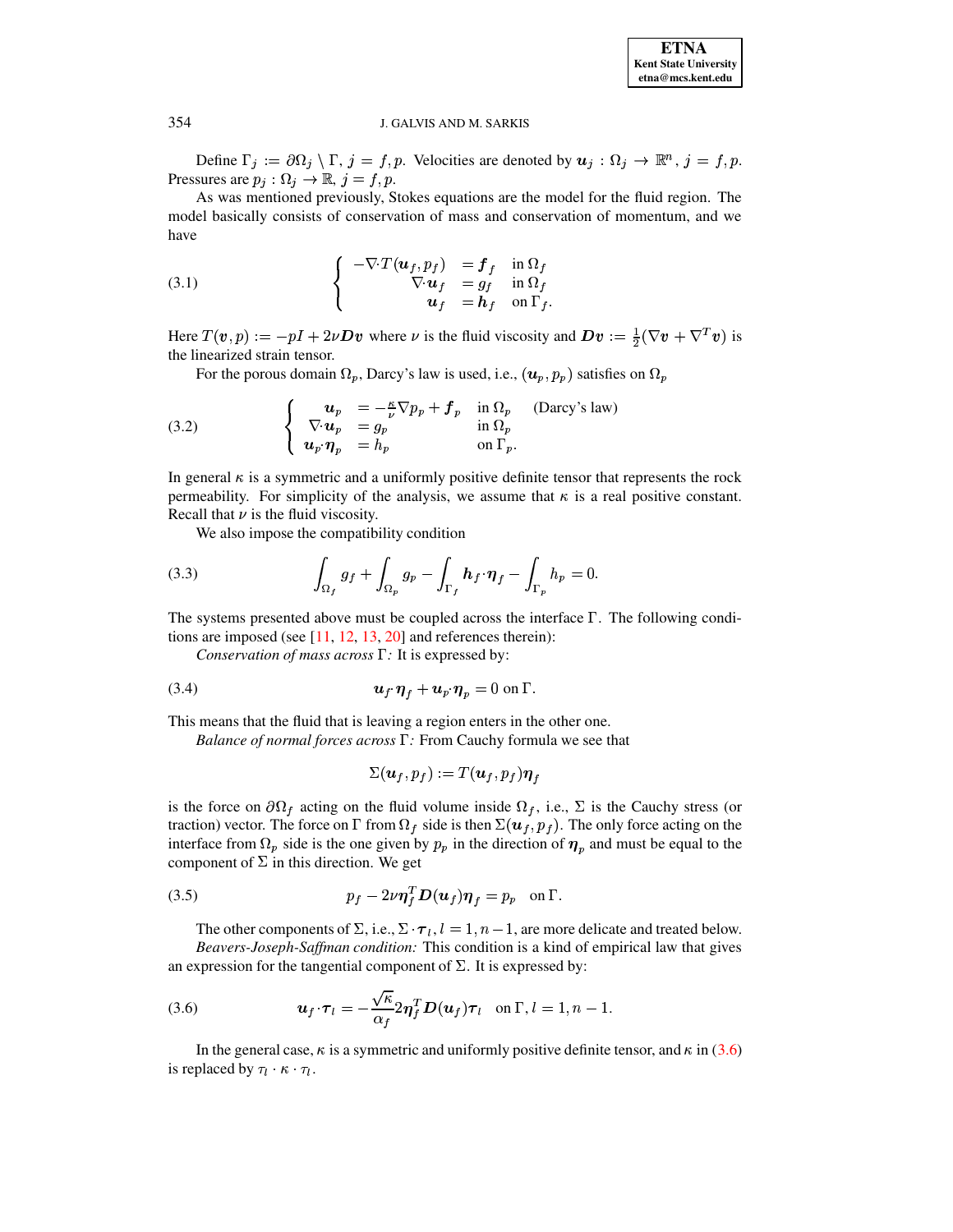A related condition is

$$
(\boldsymbol{u}_f - \boldsymbol{u}_p) \cdot \boldsymbol{\tau}_l = -\frac{\sqrt{\kappa}}{\alpha_f} 2 \boldsymbol{\eta}_f^T \boldsymbol{D}(\boldsymbol{u}_f) \boldsymbol{\tau}_l \quad \text{ on } \Gamma, l = 1, n - 1,
$$

which is known as the Beavers-Joseph condition. But it turns out in practice that the component of  $u_p$  in  $\tau_l$  direction is small compared with that of  $u_f$ . When more general cases are considered, suitable interface conditions have to be imposed. An analytical way to find the right interface conditions is via homogenization; see  $[18]$ .

<span id="page-5-0"></span>4. Weak formulations and inf-sup analysis. In this section we derive and analyze several weak formulations associated with the Stokes-Darcy system presented in Section 3.

4.1. Weak formulations. According to Appendix A, it is enough to consider the case  $g_f = 0$  and  $h_f = 0$  in (3.1) and  $g_p = 0$  and  $h_p = 0$  in (3.2).

For  $\Omega_f$  define

$$
\boldsymbol{X}_f := H_0^1(\Omega_f, \Gamma_f)^n
$$
 and 
$$
M_f := L^2(\Omega_f),
$$

where  $H_0^1(\Omega_f, \Gamma_f)^n$  means by definition the subspace of functions  $v_f$  such that each component of  $v_f$  belongs to  $H^1(\Omega_f)$  and vanishes on  $\Gamma_f$ .

For  $\Omega_p$  we introduce the following spaces:

$$
\boldsymbol{X}_p := \boldsymbol{H}_0(\text{div}, \Omega_p, \Gamma_p)
$$
 and  $M_p := L^2(\Omega_p)$ ,

where  $\mathbf{H}_0(\text{div}, \Omega_p, \Gamma_p)$  is defined as the subspace of  $\mathbf{H}(\text{div}, \Omega_p)$  of functions with vanishing normal component on  $\Gamma_p$  in the sense of Definition 2.3. Recall that if  $u_p \in H(\text{div}, \Omega_p)$  then  $u_p \eta_p \in H^{-1/2}(\partial \Omega_p)$ ; see (2.2).

Define  $\mathbf{X} := \mathbf{X}_f \times \mathbf{X}_p$  with the usual norm, i.e., given  $\mathbf{v} = (\mathbf{v}_f, \mathbf{v}_p) \in \mathbf{X}$ ,

$$
\|\pmb{v}\|^2_{\bm{X}} := |\pmb{v}_f|^2_{H^1(\Omega_f)^n} + \|\pmb{v}_p\|^2_{\bm{H}(\mathrm{div},\,\Omega_p)}
$$

We also set  $M := M_f \times M_p$  with the norm  $||q||_M^2 := ||q_f||_{L^2(\Omega_f)}^2 + ||q_f||_{L^2(\Omega_p)}^2$ .

In order to derive a weak formulation we first proceed formally and then we introduce the adequate rigorous framework.

We start with the Stokes equation (3.1). For all  $v_f \in X_f$  we have

<span id="page-5-1"></span>(4.1) 
$$
(-2\nu\nabla \cdot \mathbf{D}\mathbf{u}_f, \mathbf{v}_f)_{\Omega_f} + (\nabla p_f, \mathbf{v}_f)_{\Omega_f} = (\mathbf{f}_f, \mathbf{v}_f)_{\Omega_f}
$$

From the Green formula we have

$$
-(\Delta u_f, v_f)_{\Omega_f} = (\nabla u_f, \nabla v_f)_{\Omega_f} - (\nabla u_f \eta_f, v_f)_{\Gamma}
$$
  
= 
$$
(\nabla u_f, \nabla v_f)_{\Omega_f} - \langle \eta_f^T \nabla u_f \eta_f, v_f \cdot \eta_f \rangle_{\Gamma} - \sum_{l=1}^{n-1} \langle \tau_l^T \nabla u_f \eta_f, v_f \cdot \tau_l \rangle_{\Gamma},
$$

and

$$
-(\nabla \cdot \nabla \mathbf{u}_f^T, \mathbf{v}_f)_{\Omega_f} = (\nabla \mathbf{u}_f^T, \nabla \mathbf{v}_f)_{\Omega_f} - (\nabla \mathbf{u}_f^T \boldsymbol{\eta}_f, \mathbf{v}_f)_{\Gamma}
$$
  
= 
$$
(\nabla \mathbf{u}_f^T, \nabla \mathbf{v}_f)_{\Omega_f} - \langle \boldsymbol{\eta}_f^T \nabla \mathbf{u}_f^T \boldsymbol{\eta}_f, \mathbf{v}_f \cdot \boldsymbol{\eta}_f \rangle_{\Gamma} - \sum_{l=1}^{n-1} \langle \boldsymbol{\tau}_l^T \nabla \mathbf{u}_f^T \boldsymbol{\eta}_f, \mathbf{v}_f \cdot \boldsymbol{\tau}_l \rangle_{\Gamma}
$$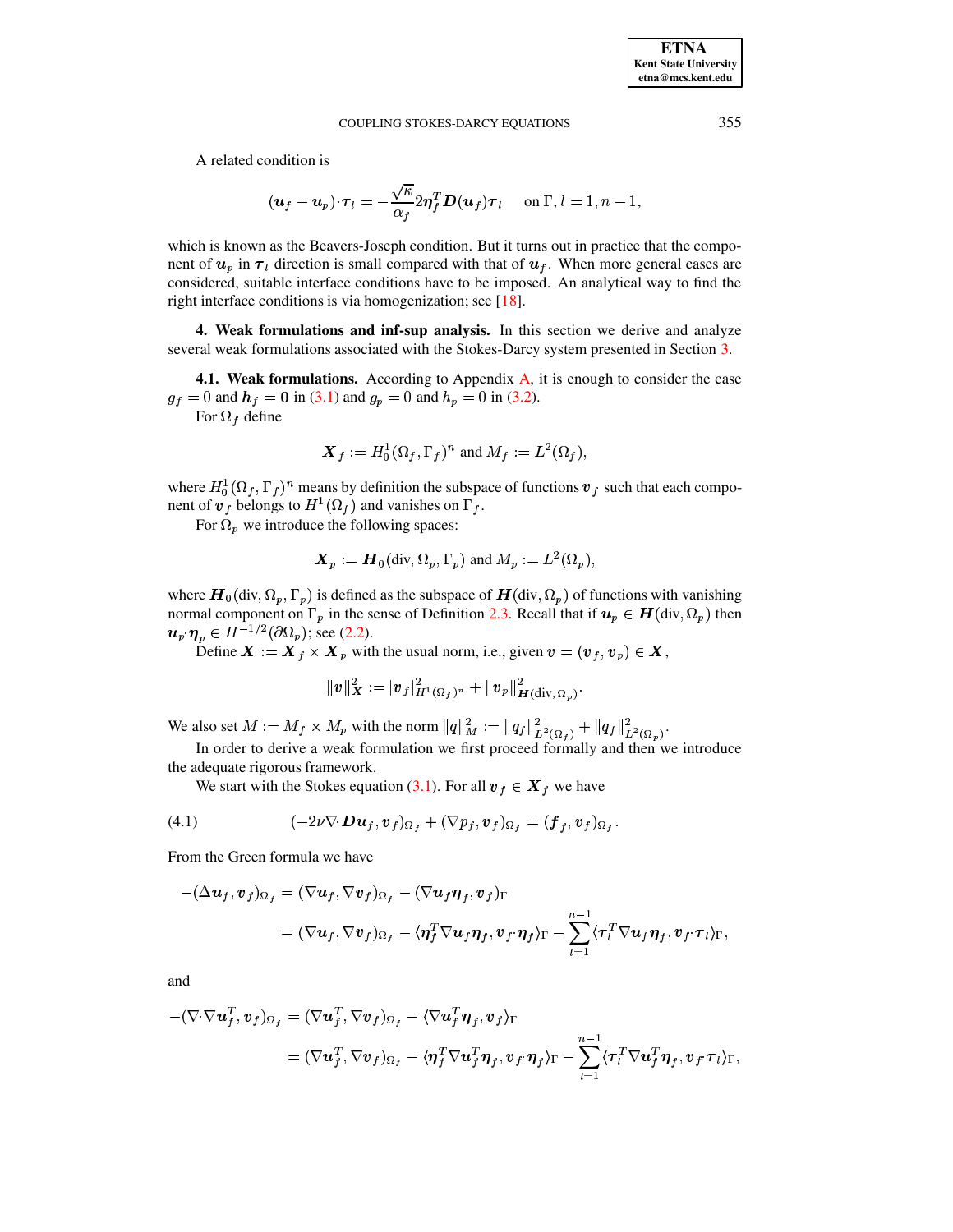then

$$
-(2\nabla \cdot \mathbf{D} \mathbf{u}_f, \mathbf{v}_f)_{\Omega_f} = 2(\mathbf{D} \mathbf{u}_f, \mathbf{D} \mathbf{v}_f)_{\Omega_f} - 2\langle \eta_f^T \mathbf{D} \mathbf{u}_f \eta_f, \mathbf{v}_f \cdot \eta_f \rangle_{\Gamma} -2\sum_{l=1}^{n-1} \langle \tau_l^T \mathbf{D} \mathbf{u}_f \eta_f, \mathbf{v}_f \cdot \tau_l \rangle_{\Gamma}.
$$

For the second term on  $(4.1)$  we have

<span id="page-6-0"></span>(4.2) 
$$
(\nabla p_f, \mathbf{v}_f)_{\Omega_f} = \langle p_f, \mathbf{v}_f \cdot \pmb{\eta}_f \rangle_{\Gamma} - (p_f, \nabla \cdot \pmb{v}_f)_{\Omega_f}
$$

For  $u_f, v_f \in X_f$  and  $q_f \in M_f$  define

<span id="page-6-5"></span>(4.3) 
$$
a_f(\boldsymbol{u}_f, \boldsymbol{v}_f) := 2\nu(\boldsymbol{D}\boldsymbol{u}_f, \boldsymbol{D}\boldsymbol{v}_f)_{\Omega_f} + \sum_{l=1}^{n-1} \frac{\nu\alpha_f}{\sqrt{\kappa}} \langle \boldsymbol{u}_f \cdot \boldsymbol{\tau}_l, \boldsymbol{v}_f \cdot \boldsymbol{\tau}_l \rangle_{\Gamma},
$$

<span id="page-6-7"></span>(4.4) 
$$
b_f(\mathbf{v}_f, q_f) := -(q_f, \nabla \cdot \mathbf{v}_f)_{\Omega_f}.
$$

By replacing (4.2) in (4.1), and using the condition (3.6), we obtain for all  $v_f \in X_f$  and  $q_f \in M_f$ 

<span id="page-6-1"></span>
$$
(4.5) \left\{ \begin{array}{ll} a_f(\boldsymbol{u}_f, \boldsymbol{v}_f) + b_f(\boldsymbol{v}_f, p_f) + \langle p_f - 2\nu\boldsymbol{\eta}_f^T \boldsymbol{D}(\boldsymbol{u}_f) \boldsymbol{\eta}_f, \boldsymbol{v}_f \cdot \boldsymbol{\eta}_f \rangle_{\Gamma} &= (\boldsymbol{f}_f, \boldsymbol{v}_f)_{\Omega_f} \\ b_f(\boldsymbol{u}_f, q_f) &= 0. \end{array} \right.
$$

Analogously, defining

<span id="page-6-6"></span>(4.6) 
$$
a_p(\boldsymbol{u}_p,\boldsymbol{v}_p):=(\frac{\nu}{\kappa}\boldsymbol{u}_p,\boldsymbol{v}_p)_{\Omega_p}\quad\text{for all }\boldsymbol{u}_p,\boldsymbol{v}_p\in\boldsymbol{X}_p,
$$

$$
b_p(\boldsymbol{v}_p, q_p) := -(q_p, \nabla \cdot \boldsymbol{v}_p)_{\Omega_p} \text{ for all } \boldsymbol{v}_p \in \boldsymbol{X}_p \text{ and } q_p \in M_p,
$$

we have for all  $v_p \in X_p$  and  $q_p \in M_p$ 

<span id="page-6-2"></span>(4.7) 
$$
\begin{cases} a_p(\boldsymbol{u}_p, \boldsymbol{v}_p) + b_p(\boldsymbol{v}_p, p_p) + \langle p_p, \boldsymbol{v}_p, \boldsymbol{\eta}_p \rangle_{\Gamma} &= (\boldsymbol{f}_p, \boldsymbol{v}_p)_{\Omega_p} \\ b_p(\boldsymbol{u}_p, q_p) &= 0. \end{cases}
$$

To couple the two subproblems  $(4.5)$  and  $(4.7)$  we use balance of normal forces  $(3.5)$ and a Lagrange multiplier which also approximate the Darcy pressure on the interface  $\Gamma$ . Introduce the Lagrange multiplier,

<span id="page-6-3"></span>(4.8) 
$$
\lambda = p_p = p_f - 2\nu \eta_f^T \mathbf{D}(\mathbf{u}_f) \eta_f = p_f - 2\nu \eta_f^T \nabla \mathbf{u} \eta_f.
$$

Then we get

<span id="page-6-4"></span>(4.9) 
$$
\begin{cases}\n a_f(\boldsymbol{u}_f, \boldsymbol{v}_f) + b_f(\boldsymbol{v}_f, p_f) + \langle \boldsymbol{v}_f \cdot \boldsymbol{\eta}_f, \lambda \rangle_{\Gamma} &= (\boldsymbol{f}_f, \boldsymbol{v}_f)_{\Omega_f} \quad \text{for all } \boldsymbol{v}_f \in \boldsymbol{X}_f \\
 a_p(\boldsymbol{u}_p, \boldsymbol{v}_p) + b_p(\boldsymbol{v}_p, p_p) + \langle \boldsymbol{v}_p \cdot \boldsymbol{\eta}_p, \lambda \rangle_{\Gamma} &= (\boldsymbol{f}_p, \boldsymbol{v}_p)_{\Omega_p} \quad \text{for all } \boldsymbol{v}_p \in \boldsymbol{X}_p \\
 b_f(\boldsymbol{u}_f, q_f) &= 0 \quad \text{for all } q_f \in M_f \\
 b_p(\boldsymbol{u}_p, q_p) &= 0 \quad \text{for all } q_f \in M_p \\
 \langle \boldsymbol{u}_f \cdot \boldsymbol{\eta}_f + \boldsymbol{u}_p \cdot \boldsymbol{\eta}_p, \mu \rangle_{\Gamma} &= 0\n\end{cases}
$$

where the space  $\Lambda$  is defined below.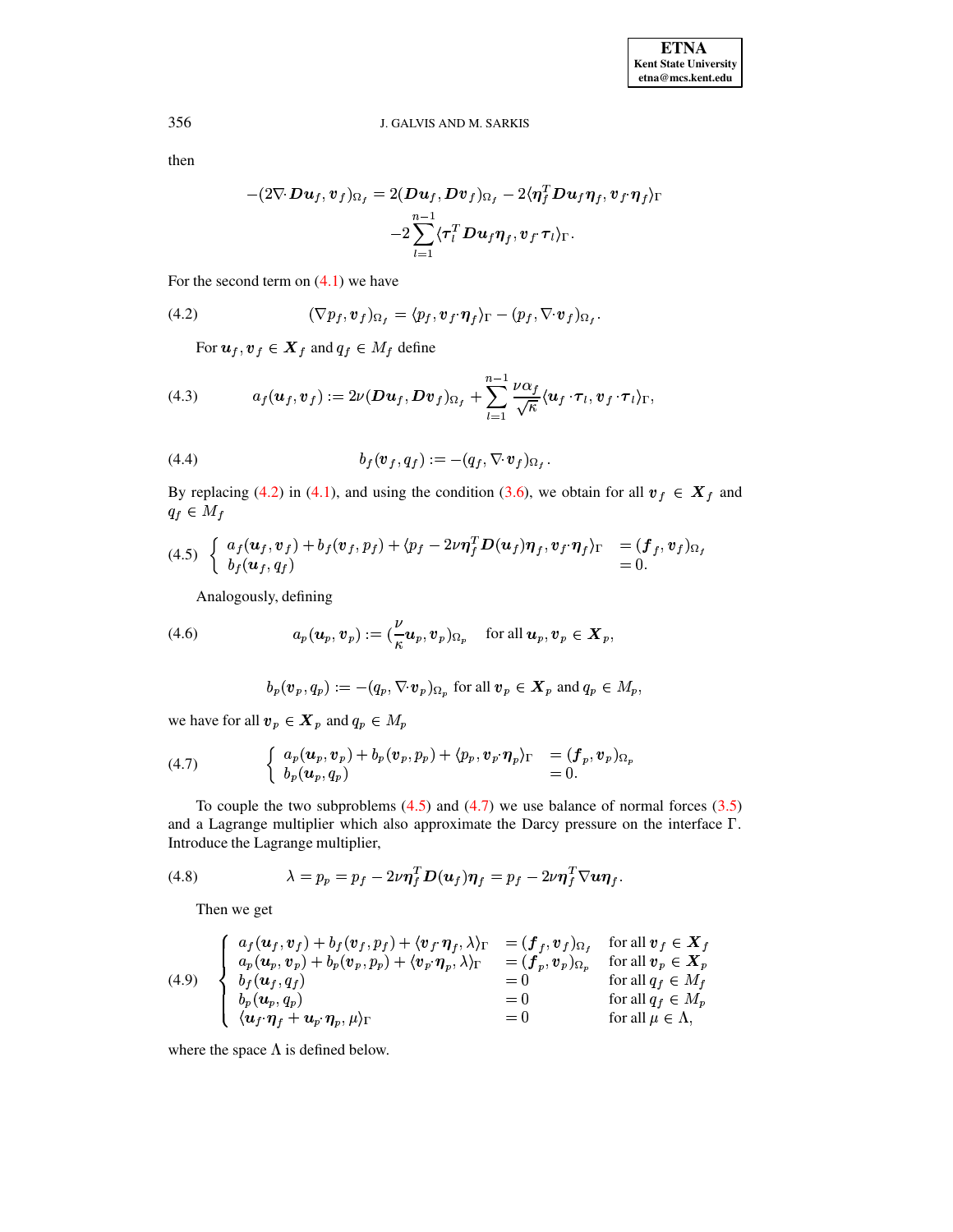<span id="page-7-3"></span>Define  $a: \mathbf{X} \times \mathbf{X} \to \mathbb{R}$  and  $b: \mathbf{X} \times M \to \mathbb{R}$  by:

$$
(4.10) \qquad \qquad a(\boldsymbol{u},\boldsymbol{v}) := a_f(\boldsymbol{u}_f,\boldsymbol{v}_f) + a_p(\boldsymbol{u}_p,\boldsymbol{v}_p),
$$

<span id="page-7-4"></span>(4.11) 
$$
b(\mathbf{v},q) := b_f(\mathbf{v}_f,q_f) + b_p(\mathbf{v}_p,q_p).
$$

Using  $(3.4)$ , we obtain

<span id="page-7-0"></span>(4.12) 
$$
\begin{cases} a(\mathbf{u}, \mathbf{v}) + b(\mathbf{v}, p) + \langle \mathbf{v}_f \cdot \pmb{\eta}_f + \mathbf{v}_p \cdot \pmb{\eta}_p, \lambda \rangle_{\Gamma} & = (\pmb{f}_f, \pmb{v}_f)_{\Omega_f} + (\pmb{f}_p, \pmb{v}_p)_{\Omega_p} \\ b(\mathbf{u}, q) & = 0 \\ \langle \mathbf{u}_f \cdot \pmb{\eta}_f + \mathbf{u}_p \cdot \pmb{\eta}_p, \mu \rangle_{\Gamma} & = 0. \end{cases}
$$

Note that if p is a solution of (4.12), then p plus any constant is also a solution of (4.12); this follows directly from applying the divergence theorem on the first equation of  $(4.12)$ and using  $(4.8)$ . In addition, using the the divergence theorem on the second equation of  $(4.12)$  and the compatibility condition (3.3) we have that the equation (4.12) is automatically satisfied for constant test functions  $q \in M$ . Therefore, we can replace the space M in (4.9) by the following subspace of  $M$ 

<span id="page-7-5"></span>
$$
(4.13) \t\t Mo := \left\{ q = (q_f, q_p) \in M : \int_{\Omega_f} q_f + \int_{\Omega_p} q_p = 0 \right\}.
$$

We have to choose a suitable function space  $\Lambda$  for  $\lambda$ . Observe that on the porous exterior boundary  $\Gamma_p$  we consider zero flux as boundary condition, i.e.,  $v_p \cdot \eta_p = 0$  on  $\Gamma_p$ . Recalling Definition  $2.3$ , this means that

$$
\langle \boldsymbol{v}_p \cdot \boldsymbol{\eta}_p, E_{00,\Gamma_p}^{1/2} \phi \rangle_{\partial \Omega_p} = 0 \quad \text{ for all } \phi \in H_{00}^{1/2}(\Gamma_p),
$$

where  $E_{00,\Gamma_n}^{1/2}$  denotes the extension by zero on  $\Gamma_p^c = \Gamma$ . Then, according to Lemma 2.4 and Remark 2.5 we can think of  $v_p \cdot \eta_p$  as a distribution in  $H^{-1/2}(\Gamma)$ , more precisely, we can define  $\mathbf{v}_p \cdot \eta_p|_{\Gamma} \in H^{-1/2}(\Gamma)$  as

<span id="page-7-1"></span>(4.14) 
$$
\langle v_p \cdot \eta_p |_{\Gamma}, \phi \rangle_{\Gamma} := \langle v_p \cdot \eta_p, E_{\Gamma}^{1/2} \phi \rangle_{\partial \Omega_p}, \quad \phi \in H^{1/2}(\Gamma),
$$

where  $E_{\Gamma}^{1/2}$  is the extension operator defined in Lemma 2.1. This is the main mathematical motivation for choosing  $\Lambda$  as  $H^{1/2}(\Gamma)$  rather than  $H_{00}^{1/2}(\Gamma)$ . On the fluid exterior boundary  $\Gamma_f$  we are using Dirichlet boundary condition, i.e.,  $v_f = 0$  on  $\Gamma_f$ . Then  $v_f \eta_f |_{\Gamma} \in H_{00}^{1/2}(\Gamma)$ relatively to  $\partial\Omega_f$ . Then  $\mathbf{v}_f \cdot \mathbf{\eta}_f|_{\Gamma} \in H_{00}^{1/2}(\Gamma)$  relatively to  $\partial\Omega_p$ . Here we use the fact that  $H_{00}^{1/2}(\Gamma)$ , which is the trace of  $H_0^1(\Omega_f, \Gamma_f)$ , is equivalent to the trace of  $H_0^1(\Omega_p, \Gamma_p)$  if the shape and measure of  $\Omega_f$  are of the similar size of those of  $\Omega_p$ ; see [17, 23]. Since  $H_{00}^{1/2}(\Gamma) \subset H^{-1/2}(\Gamma)$  we conclude that  $v_f \cdot \eta_f|_{\Gamma} \in H^{-1/2}(\Gamma)$ . In what follows we denote  $\langle v_p \cdot \eta_p |_{\Gamma}$  simply by  $v_p \cdot \eta_p$  and  $v_f \cdot \eta_f |_{\Gamma}$  by  $v_f \cdot \eta_f$ .

From the previous discussion we conclude that  $v_f \cdot \eta_f + v_p \cdot \eta_p \in H^{-1/2}(\Gamma)$  and so we choose for  $\lambda$  the space

<span id="page-7-6"></span>
$$
(4.15) \quad \Lambda := H^{1/2}(\Gamma) \quad \text{with} \quad || \cdot ||_{\Lambda}^{2} := || \cdot ||_{H^{1/2}(\Gamma)}^{2} = || \cdot ||_{L^{2}(\Gamma)}^{2} + |\cdot |_{H^{1/2}(\Gamma)}^{2}
$$

and define  $b_{\Gamma}: \mathbf{X} \times \Lambda \to \mathbb{R}$  by

<span id="page-7-2"></span>
$$
(4.16) \t b_{\Gamma}(v,\mu) := \langle v_f \cdot \eta_f, \mu \rangle_{\Gamma} + \langle v_{p} \cdot \eta_p, \mu \rangle_{\Gamma}, \quad v = (v_f, v_p) \in X, \quad \mu \in \Lambda,
$$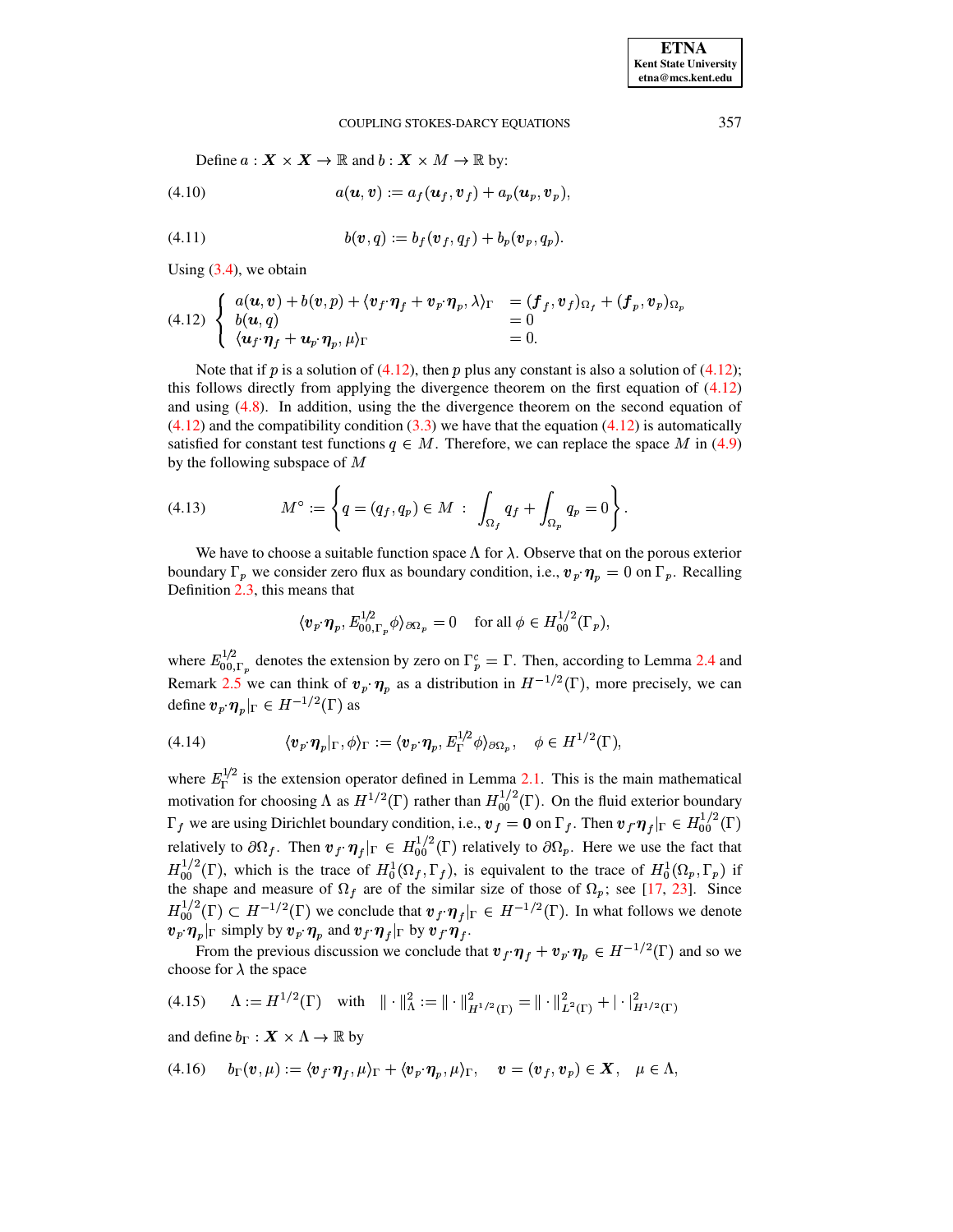with the second duality pairing as in  $(4.14)$ .

From Lemma 2.4, we obtain

LEMMA 4.1.  $b_{\Gamma}: X \times \Lambda \rightarrow \mathbb{R}$  defined in (4.16) and (4.14) is continuous.

Another reason for choosing  $H^{1/2}(\Gamma)$  instead of  $H_{00}^{1/2}(\Gamma)$  is because the Lagrange multiplier represents the porous pressure on  $\Gamma$ , see (4.8), and hence there is no physical reason for the pressure  $p_p$  to vanish on  $\Gamma \cap \partial \Omega$  when flux boundary conditions are imposed on the porous side exterior boundary  $\Gamma_p$ . The space we choose for  $\Lambda$  is richer than  $H_{00}^{1/2}(\Gamma)$ , therefore the equation

$$
b_{\Gamma}(\boldsymbol{u}, \mu) = 0
$$
 for all  $\mu \in \Lambda = H^{1/2}(\Gamma)$ 

applied to  $u$  is a stronger condition than considering  $\mu$  on the space  $H_{00}^{1/2}(\Gamma)$ . As a result, better mass conservation near  $\Gamma \cap \partial \Omega$  is achieved. On the other hand, choosing  $H_{00}^{1/2}(\Gamma)$  as the spaces of Lagrange multipliers associated to the porous pressure would be more appropriate if zero pressure was imposed on  $\partial\Omega$ ; see [11].

4.1.1. First weak formulation. We finally arrive to the weak formulation of the problem: Find  $(\mathbf{u}^1, p^1, \lambda^1) \in \mathbf{X} \times M^{\circ} \times \Lambda$  such that

<span id="page-8-0"></span>(4.17) 
$$
\begin{cases} a(\mathbf{u}^1, \mathbf{v}) + b(\mathbf{v}, p^1) + b_{\Gamma}(\mathbf{v}, \lambda^1) & = \ell(\mathbf{v}) \quad \text{for all } \mathbf{v} \in \mathbf{X} \\ b(\mathbf{u}^1, q) & = 0 \quad \text{for all } q \in M^{\circ} \\ b_{\Gamma}(\mathbf{u}^1, \mu) & = 0 \quad \text{for all } \mu \in \Lambda, \end{cases}
$$

where

$$
\ell(\boldsymbol{v}) := (\boldsymbol{f}_f, \boldsymbol{v}_f)_{\Omega_f} + (\boldsymbol{f}_p, \boldsymbol{v}_p)_{\Omega_p} \text{ for all } \boldsymbol{v} \in \boldsymbol{X}.
$$

and the bilinear forms a, b and  $b_{\Gamma}$  are defined in (4.10), (4.11) and, (4.16) and (4.14), respectively.

Next we introduce two other weak formulations and we refer to them as the second and the third weak formulations; see  $(4.20)$  and  $(4.23)$ . The second weak formulation is an intermediate step for deriving the third weak formulation. The third formulation is the most fundamental one among the three formulations and it is where most of the analysis is carried on. Once the inf-sup condition is established for the third weak formulation, the inf-sup for the other two formulations follow straightforwardly; see Remark 4.8. The analysis of the third weak formulation is based on seminorms and on the theoretical tools developed in Section 2. The three weak formulations are all *equivalent* in the following sense (see Remarks 4.2) and  $4.3$ :

- 1. If we know a solution  $(\hat{u}, \hat{p}, \hat{\lambda})$  for one weak formulation, then we can construct a solution for the other two weak formulations. This construction is done by removing or by recovering the mean value of the fluid and porous pressure solutions and the mean value of the Lagrange multiplier solution.
- 2. All three weak formulations have the same velocity solutions.

The Proposition  $5.7$  establishes the inf-sup condition for the third weak formulation, therefore, the existence and uniqueness of the solution follow; see Subsection 4.1.3. Hence, existence of a solution for the first and second weak formulations follows from Remarks 4.2 and 4.3. Finally, the Remark 4.8 establishes the inf-sup conditions for the first and second weak formulations and therefore, the uniqueness of their solution.

4.1.2. Second weak formulation. We now introduce an equivalent weak formulation for  $(4.17)$  by eliminating the velocities with non-zero mean normal jump across  $\Gamma$  and also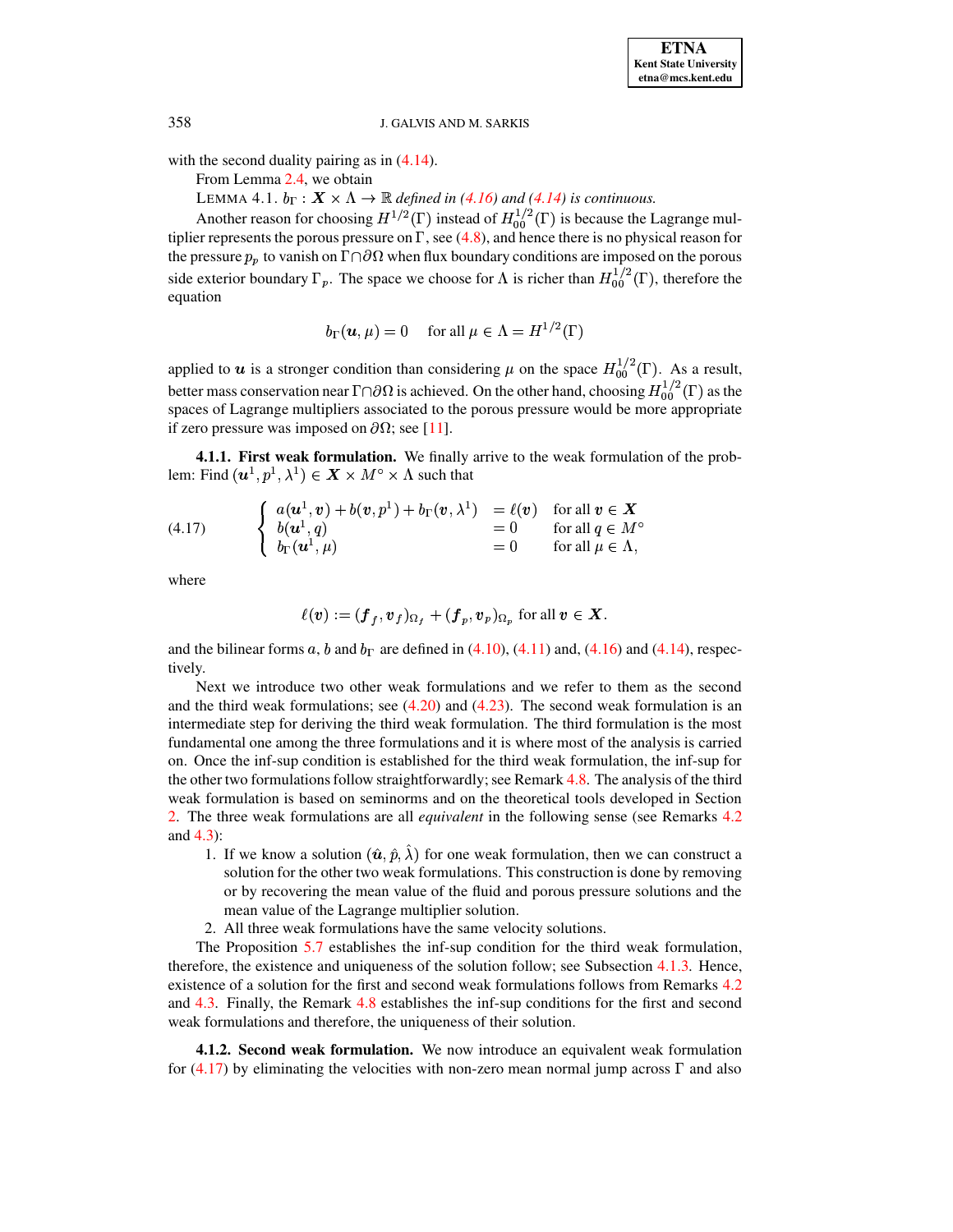the Lagrange multipliers that are constants; see Remark 4.2 below. Define

<span id="page-9-7"></span>(4.18) 
$$
\boldsymbol{X}^{\circ} = \left\{ \boldsymbol{v} = (\boldsymbol{v}_f, \boldsymbol{v}_p) \in \boldsymbol{X} : b_{\Gamma}(\boldsymbol{v}, 1) = \int_{\Gamma} \boldsymbol{v}_f \cdot \boldsymbol{\eta}_f + \boldsymbol{v}_p \cdot \boldsymbol{\eta}_p = 0 \right\}
$$

and

<span id="page-9-5"></span>(4.19) 
$$
\Lambda^{\circ} := H^{1/2}(\Gamma) \cap L_0^2(\Gamma) \quad \text{with norm } |\cdot|_{\Lambda^{\circ}} := |\cdot|_{H^{1/2}(\Gamma)}
$$

The second weak formulation is: Find  $(u^2, p^2, \lambda^2) \in X^{\circ} \times M^{\circ} \times \Lambda^{\circ}$  such that

<span id="page-9-0"></span>(4.20) 
$$
\begin{cases} a(\mathbf{u}^2, \mathbf{v}) + b(\mathbf{v}, p^2) + b_{\Gamma}(\mathbf{v}, \lambda^2) & = \ell(\mathbf{v}) & \text{for all } \mathbf{v} \in \mathbf{X}^c \\ b(\mathbf{u}^2, q) & = 0 & \text{for all } q \in M^c \\ b_{\Gamma}(\mathbf{u}^2, \mu) & = 0 & \text{for all } \mu \in \Lambda^c \end{cases}
$$

<span id="page-9-2"></span>REMARK 4.2. It is easy to see that if  $(u^1, p^1, \lambda^1) \in \mathbf{X} \times M^\circ \times \Lambda$  solves the weak<br>formulation (4.17) then  $u^1 \in \mathbf{X}^\circ$  and  $(u^1, p^1, \lambda^2)$  solves (4.20) with  $\lambda^2 = \lambda^1 - \frac{1}{|\Gamma|} \int_{\Gamma} \lambda^1$ .<br>To see the converse, l  $\mathbf{w} = (0, \mathbf{w}_p) \in \mathbf{X}$  such that

$$
\boldsymbol{w}_p \!\cdot \! \boldsymbol{\eta}_p = \frac{1}{|\Gamma|} \text{ on } \Gamma, \quad \boldsymbol{w}_p \!\cdot \! \boldsymbol{\eta}_p = 0 \text{ on } \Gamma_p,
$$

define

$$
\bar{\lambda}:=\ell(\boldsymbol{w})-a(\boldsymbol{u}^2,\boldsymbol{w})-b(\boldsymbol{w},p^2),
$$

and set  $\lambda^1 := \lambda^2 + \overline{\lambda}$ . Then  $(u^2, p^2, \lambda^1)$  solves (4.17). Indeed, observe that  $b_{\Gamma}(w, \lambda^1) = \overline{\lambda}$ and that for  $v = (v_f, v_p) \in X$  we can find  $\alpha$  such that  $v^2 := v + \alpha w \in X^{\circ}$ . Hence, we obtain

$$
a(\mathbf{u}^2, \mathbf{v}) + b(\mathbf{v}, p^2) + b_{\Gamma}(\mathbf{v}, \lambda^1) = \{a(\mathbf{u}^2, \mathbf{v}^2) + b(\mathbf{v}^2, p^2) + b_{\Gamma}(\mathbf{v}^2, \lambda^2)\}
$$
  
- $\alpha \{a(\mathbf{u}^2, \mathbf{w}) + b(\mathbf{w}, p^2) + b_{\Gamma}(\mathbf{w}, \lambda^1)\}$   
=  $\ell(\mathbf{v}^2) - \alpha \{a(\mathbf{u}^2, \mathbf{w}) + b(\mathbf{w}, p^2) + \bar{\lambda}\}$   
=  $\ell(\mathbf{v}^2) - \alpha \ell(\mathbf{w}) = \ell(\mathbf{v}).$ 

<span id="page-9-3"></span>The second and third equations of  $(4.17)$  are also easily verified.

**4.1.3. Third weak formulation.** We can continue with the elimination of piecewise constant pressures on each subdomain together with velocities with non-zero mean normal component on  $\Gamma$ . Define

<span id="page-9-4"></span>(4.21) 
$$
\mathbf{X}^{\circ\circ} = \left\{ \mathbf{v} = (\mathbf{v}_f, \mathbf{v}_p) \in \mathbf{X}^{\circ} : \int_{\Gamma} \mathbf{v}_f \cdot \mathbf{\eta}_f = 0 \text{ and } \int_{\Gamma} \mathbf{v}_p \cdot \mathbf{\eta}_p = 0 \right\}
$$

and

<span id="page-9-6"></span>
$$
(4.22) \qquad M^{\circ \circ} := \left\{ q = (q_f, q_p) \in M_f \times M_p \; : \; \int_{\Omega_f} q_f = 0 \; \text{and} \; \int_{\Omega_p} q_p = 0 \right\},
$$

and consider the following formulation: Find  $(u^3, p^3, \lambda^3) \in X^{\circ\circ} \times M^{\circ\circ} \times \Lambda^{\circ}$  such that

<span id="page-9-1"></span>(4.23) 
$$
\begin{cases} a(\mathbf{u}^3, \mathbf{v}) + b(\mathbf{v}, p^3) + b_{\Gamma}(\mathbf{v}, \lambda^3) & = \ell(\mathbf{v}) \quad \text{for all } \mathbf{v} \in \mathbf{X}^{\infty} \\ b(\mathbf{u}^3, q) & = 0 \quad \text{for all } q \in M^{\infty} \\ b_{\Gamma}(\mathbf{u}^3, \mu) & = 0 \quad \text{for all } \mu \in \Lambda^{\circ}. \end{cases}
$$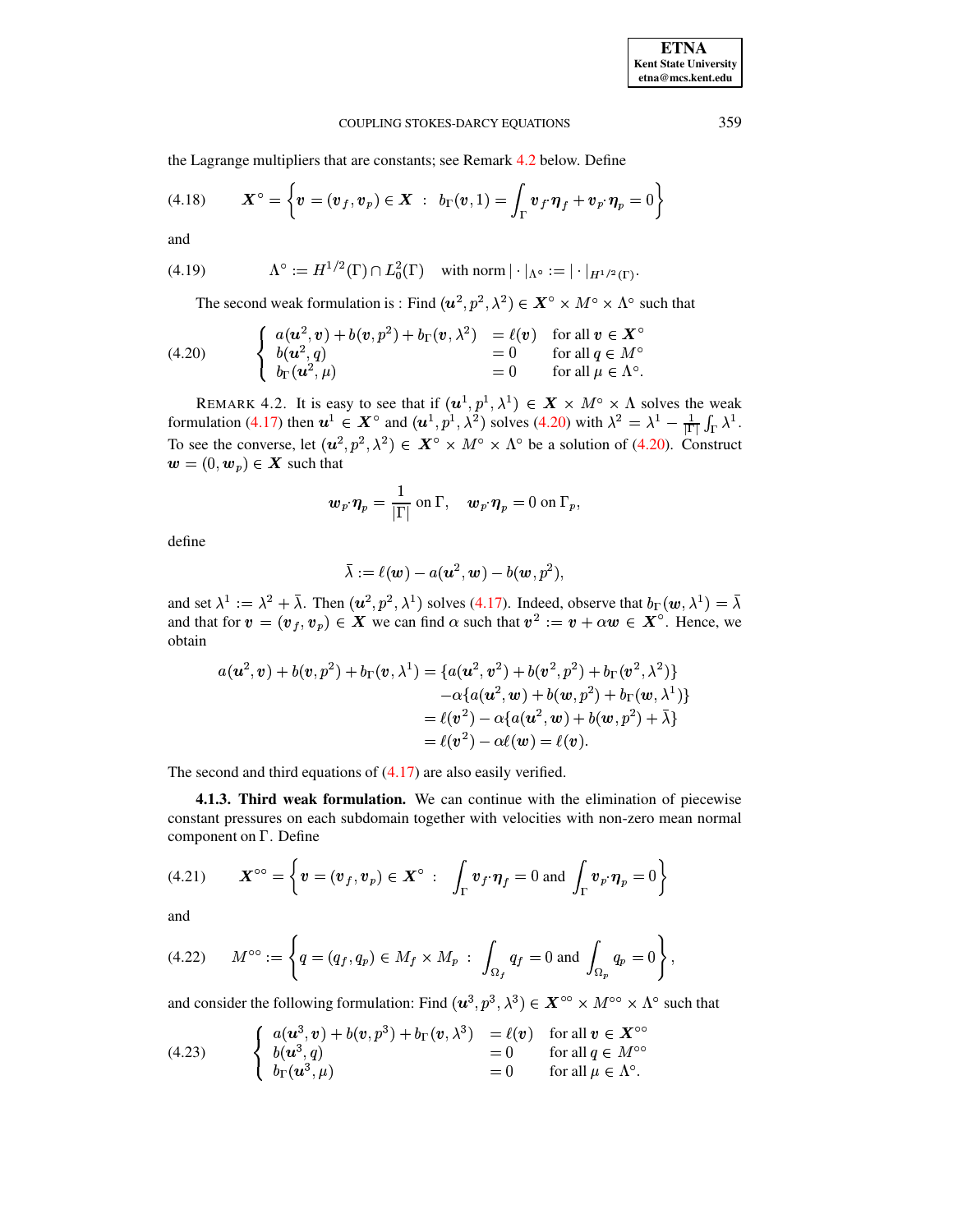<span id="page-10-0"></span>REMARK 4.3. Let  $(u^2, p^2, \lambda^2) \in X^{\circ} \times M^{\circ} \times \Lambda^{\circ}$  be a solution of (4.20). We next show that  $u^2 \in X^{\circ\circ}$ . Consider the following piecewise constant pressure  $p^c = (1, -\frac{|\Omega_f|}{|\Omega_p|}) \in M^{\circ}$ . From the second equation in  $(4.20)$  we have

$$
0 = \int_{\Omega_f} \nabla \cdot \boldsymbol{u}_f^2 - \frac{|\Omega_f|}{|\Omega_p|} \int_{\Omega_p} \nabla \cdot \boldsymbol{u}_p^2 = \int_{\Gamma} \boldsymbol{u}_f^2 \cdot \boldsymbol{\eta}_f - \frac{|\Omega_f|}{|\Omega_p|} \int_{\Gamma} \boldsymbol{u}_p^2 \cdot \boldsymbol{\eta}_p.
$$

and since  $u^2 \in X^\circ$ , i.e.,

$$
\int_{\Gamma} \boldsymbol{u}_f^2 \cdot \boldsymbol{\eta}_f + \int_{\Gamma} \boldsymbol{u}_p^2 \cdot \boldsymbol{\eta}_p = 0,
$$

we obtain  $\int_{\Gamma} u_f^2 \cdot \eta_f = \int_{\Gamma} u_p^2 \cdot \eta_p = 0$ , therefore,  $u^2 \in X^{\infty}$ . Now set

$$
p^3:=\left(p_f^2-\frac{1}{|\Omega_f|}\int_{\Omega_f}p_f^2, p_p^2-\frac{1}{|\Omega_p|}\int_{\Omega_p}p_p^2\right)\in M^{\circ\circ}.
$$

Then  $b(v, p^3) = b(v, p^2)$  for all  $v \in X^{\circ\circ}$  and we conclude that  $(u^2, p^3, \lambda^2)$  solves (4.23). Now for the converse, suppose  $(u^3, p^3, \lambda^3) \in X^{\circ\circ} \times M^{\circ\circ} \times \Lambda^{\circ}$  solves (4.23). Let  $z =$  $(z_f, z_p) \in X^{\circ}$  be any function such that  $\int_{\Gamma} z_f \eta_f = -\int_{\Gamma} z_p \eta_p = \frac{|\Omega_p|}{|\Omega_f| + |\Omega_p|}$ . Then

$$
b(\boldsymbol{z},p^c) = \int_{\Omega_f} \nabla \cdot \boldsymbol{z}_f - \frac{|\Omega_f|}{|\Omega_p|} \int_{\Omega_p} \nabla \cdot \boldsymbol{z}_p = \int_{\Gamma} \boldsymbol{z}_f \cdot \boldsymbol{\eta}_f - \frac{|\Omega_f|}{|\Omega_p|} \int_{\Gamma} \boldsymbol{z}_p \cdot \boldsymbol{\eta}_p = 1.
$$

Define

$$
\gamma:=\ell(\boldsymbol{z})-a(\boldsymbol{u}^3,\boldsymbol{z})-b(\boldsymbol{z},p^3)-b_\Gamma(\boldsymbol{z},\lambda^3)
$$

and  $p^2 := p^3 + \gamma p^c$  where, as before,  $p^c = (1, -\frac{|\Omega_f|}{|\Omega_p|})$ . Next we show that  $(u^3, p^2, \lambda^3)$  solves (4.20). Indeed, if  $(v, q, \mu) \in X^{\circ} \times M^{\circ} \times \Lambda^{\circ}$ , we can find  $\epsilon$  such that  $v^3 := v + \epsilon z \in X^{\circ\circ}$ . Then we have

$$
a(\boldsymbol{u}^3, \boldsymbol{v}) + b(\boldsymbol{v}, p^2) + b_\Gamma(\boldsymbol{v}, \lambda^3) = \{a(\boldsymbol{u}^3, \boldsymbol{v}^3) + b(\boldsymbol{v}^3, p^3) + b_\Gamma(\boldsymbol{v}^3, \lambda^3)\} + \gamma b(\boldsymbol{v}^3, p^c) - \epsilon \{a(\boldsymbol{u}^3, \boldsymbol{z}) + b(\boldsymbol{z}, p^3) + b_\Gamma(\boldsymbol{z}, \lambda^3) + \gamma b(\boldsymbol{z}, p^c)\} = \ell(\boldsymbol{v}^3) - \epsilon \ell(\boldsymbol{z}) = \ell(\boldsymbol{v}).
$$

Here we have used the fact that  $b(v^3, p^c) = 0$  for all  $v^3 \in X^{\infty}$ . The second and third equation of  $(4.20)$  are also easily verified.

<span id="page-10-1"></span>**4.2. Inf-sup analysis.** In the subsequent sections, we consider only the formulation  $(4.23)$ , and we abandon the super-index 3 to avoid proliferation of indexes. In particular we establish the inf-sup associated to this formulation, see Proposition 4.7. See also Remark 4.8 for the inf-sup of the first and second weak formulations.

Define

$$
\boldsymbol{V}=(\boldsymbol{V}_f, \boldsymbol{V}_p):=\{\boldsymbol{v}\in \boldsymbol{X}^{\circ\circ} \ : \ \boldsymbol{b}_\Gamma(\boldsymbol{v},\mu)=0 \text{ for all } \mu\in \Lambda^{\circ}\}
$$

with  $X^{\circ\circ}$  and  $\Lambda^{\circ}$  defined in (4.21) and (4.19), respectively. The space V is closed because the linear map  $B_{\Gamma}: X \to \Lambda'$  defined by  $B_{\Gamma}(v)\mu := b_{\Gamma}(v,\mu)$  is continuous and  $V = \text{Ker } B_{\Gamma}$ . It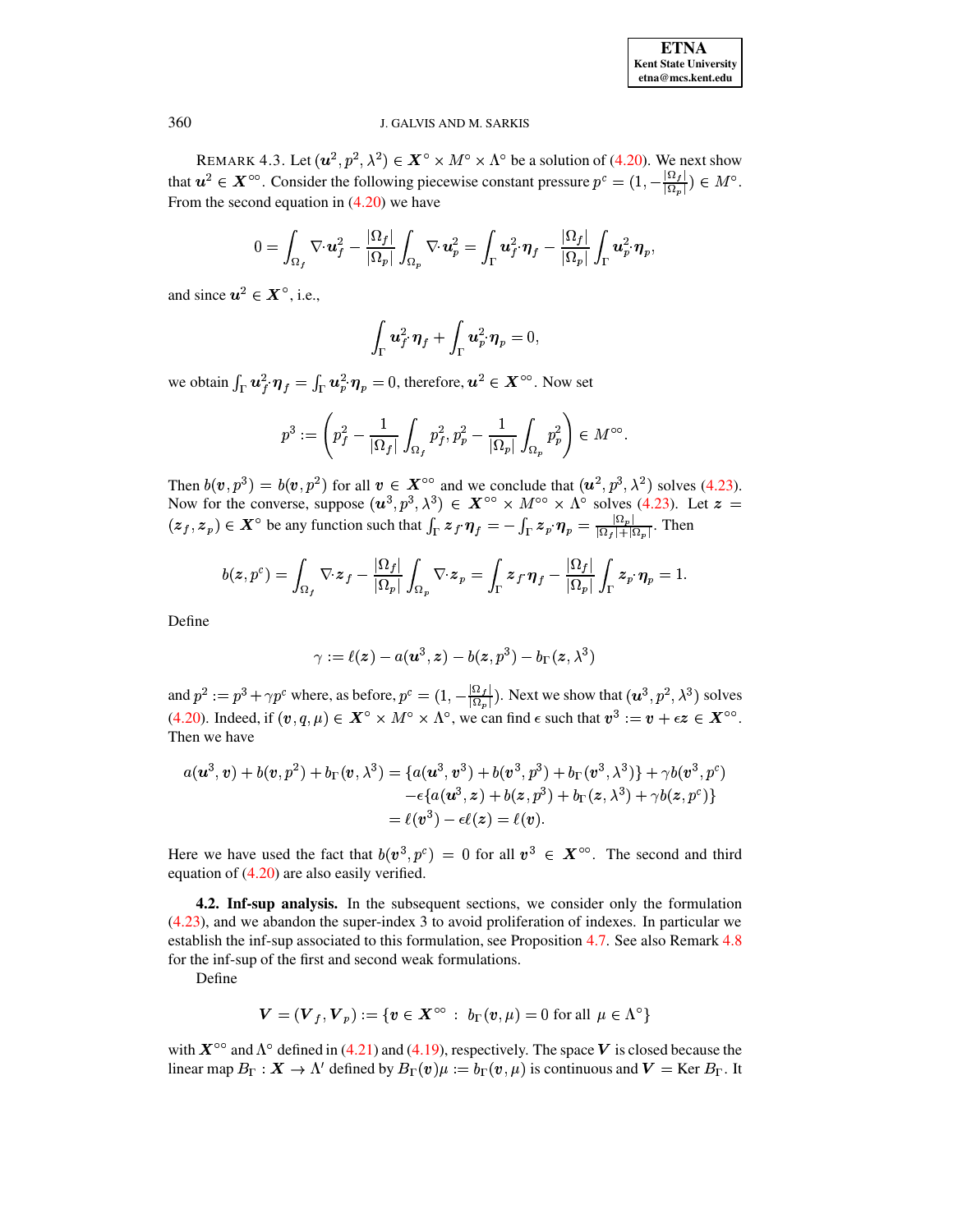is easy to see that for  $v \in V$  we have  $v_p \cdot \eta_p = v_f \cdot \eta_p \in H_{00}^{1/2}(\Gamma)$ . Then we can formulate the problem  $(4.23)$  as

<span id="page-11-1"></span>(4.24) 
$$
\begin{cases} a(\boldsymbol{u},\boldsymbol{v}) + b(\boldsymbol{v},p) = \ell(\boldsymbol{v}) & \text{for all } \boldsymbol{v} \in \boldsymbol{V} \\ b(\boldsymbol{u},q) = 0 & \text{for all } q \in M^{\infty}, \end{cases}
$$

with  $M^{\circ\circ}$  defined in (4.22). Since  $u_p \cdot \eta_p = u_f \cdot \eta_f \in H_{00}^{1/2}(\Gamma)$ , some regularity results on  $u_p$  and  $p_p$  can be derived which depends on smoothness and convexity properties of  $\partial \Omega_p$ . We note however that no regularity is used to establish the continuous and discrete inf-sup conditions. Regularity is assumed only in the Section  $6$  where a priori error estimates are established.

Now, define

<span id="page-11-5"></span>(4.25) 
$$
\mathbf{Z} = (\mathbf{Z}_f, \mathbf{Z}_p) := \{ \mathbf{v} \in \mathbf{X}^{\infty} : b(\mathbf{v}, q) = 0 \text{ for all } q \in M^{\infty} \}.
$$

Then we can also formulate problem  $(4.23)$  as:

<span id="page-11-6"></span>(4.26) 
$$
\begin{cases} a(\boldsymbol{u}, \boldsymbol{v}) + b_{\Gamma}(\boldsymbol{v}, \lambda) & = \ell(\boldsymbol{v}) \quad \text{for all } \boldsymbol{v} \in \mathbf{Z} \\ b_{\Gamma}(\boldsymbol{u}, \mu) & = 0 \quad \text{for all } \mu \in \Lambda^{\circ} . \end{cases}
$$

<span id="page-11-4"></span>REMARK 4.4. The Korn inequality implies that the bilinear form  $a_f$  defined in (4.3) is  $\mathbf{X}_f$ -elliptic; see [5, 23]. The bilinear for  $a_p$  defined in (4.6) is  $\mathbf{H}(\text{div}^0, \Omega_p)$ -elliptic, here  $H(\text{div}^0, \Omega_p)$  consists of functions in  $H(\text{div}, \Omega_p)$  with vanishing divergence, i.e., the kernel of bilinear form  $b_p$ . Then the bilinear form "a" defined in (4.10) is  $X_f \times H(\text{div}^0, \Omega_p)$ -elliptic. Define

<span id="page-11-2"></span>

with

<span id="page-11-3"></span>
$$
(4.28) \t\t ||v||_{\mathbf{W}_p} := ||v_p||_{H^1(\Omega_p)^2} \t and ||v||_{\mathbf{W}}^2 := ||v_f||_{\mathbf{X}_f}^2 + ||v_p||_{\mathbf{W}_p}^2.
$$

The use of a subspace  $W \cap X^{\circ\circ}$  with a stronger norm  $\|\cdot\|_X \le \|\cdot\|_W$  is a common strategy in showing continuous and discrete inf-sup conditions without assuming any regularity on the solution of the associated problem  $[7, 15]$ ; see also Lemmas 4.5 and 5.5 and Proposition 5.3.

<span id="page-11-0"></span>From the usual inf-sup condition for the Stokes problem on the whole domain  $\Omega$  and since  $M^{\circ\circ} \subset M^{\circ}$ , we easily derive the inf-sup condition associated to the formulation (4.24).

LEMMA 4.5. There is a constant  $\rho > 0$  such that

<span id="page-11-7"></span>
$$
\inf_{\substack{q\in M^{\circ\circ}\\ q\neq 0}}\;\;\sup_{\substack{\boldsymbol{v}\in \boldsymbol{V}\\ \boldsymbol{v}\neq 0}}\frac{b(\boldsymbol{v},q)}{\|\boldsymbol{v}\|_{\boldsymbol{X}}\|q\|_{M}}\geq \;\;\inf_{\substack{q\in M^{\circ\circ}\\ \boldsymbol{v}\in \boldsymbol{V}\cap \boldsymbol{W}}}\;\;\sup_{\substack{\boldsymbol{v}\in \boldsymbol{V}\cap \boldsymbol{W}\\ \boldsymbol{v}\neq 0}}\frac{b(\boldsymbol{v},q)}{\|\boldsymbol{v}\|_{\boldsymbol{W}}\|q\|_{M}}\geq \rho>0.
$$

with **W** and  $\|\cdot\|_W$  defined in (4.27) and (4.28), respectively.

Lemma 4.5, Remark 4.4, and the fact that (Ker  $b \cap V$ )  $\subset (X_f \times H(\text{div}^0, \Omega_p))$  guarantee stability of the weak formulation  $(4.24)$ ; see [7, 15].

Recall that  $\mathbf{Z} \subset \mathbf{H}(\text{div}^0, \Omega_f) \times \mathbf{H}(\text{div}^0, \Omega_p)$ ; see (4.25). To see that the weak formulation  $(4.26)$  is stable, the next lemma shows that the inf-sup condition between spaces  $Z$  and  $\Lambda^{\circ}$  holds; see [7, 15]. The proof presented here follows the same ideas as [20], Lemma 3.4. The main difference is that we are working with the spaces  $\Lambda^{\circ}$  and  $\mathbf{Z}$ .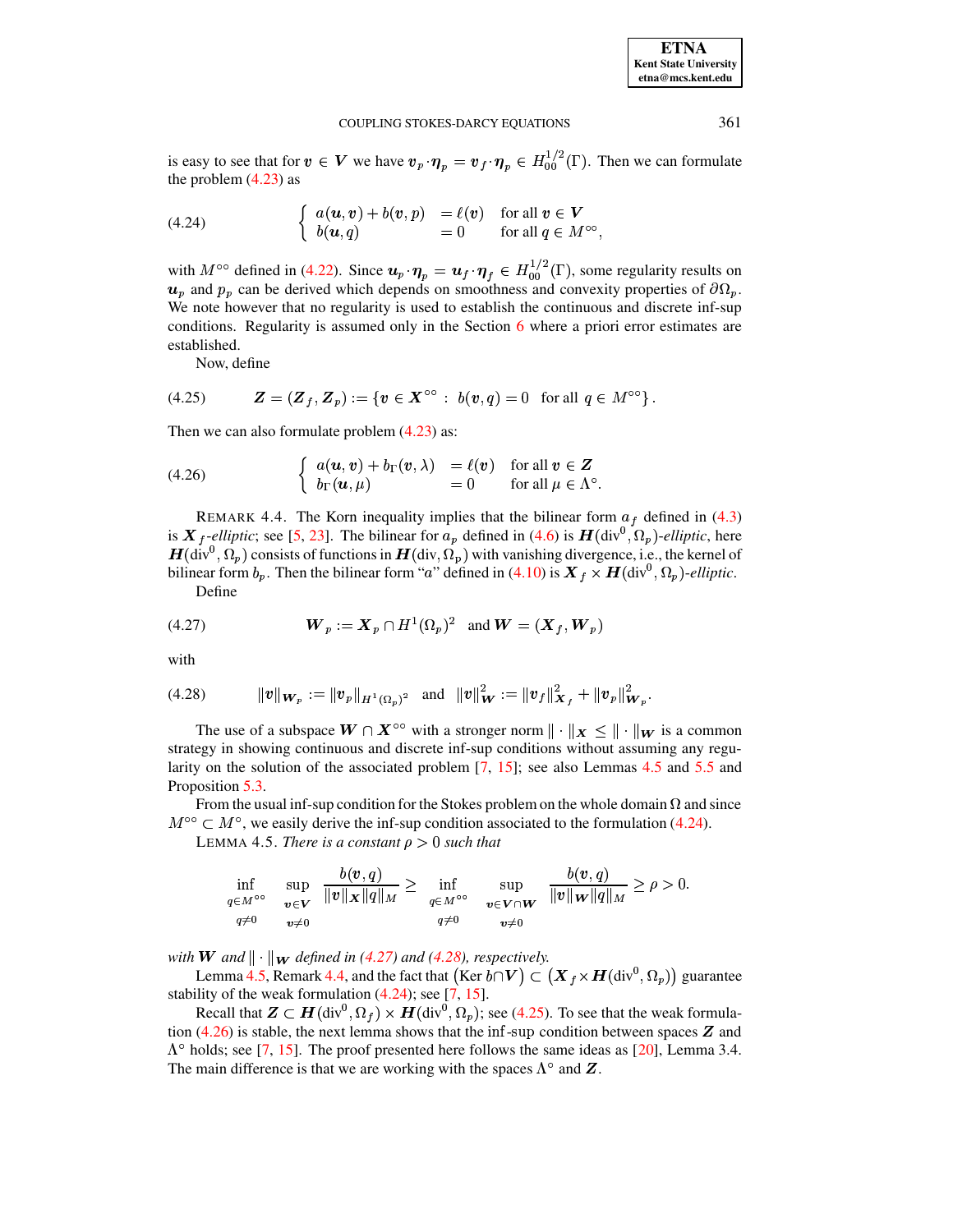LEMMA 4.6. There is a constant  $\gamma > 0$ , such that

$$
\inf_{\mu \in \Lambda^{\circ}} \quad \sup_{\mathbf{v} \in \mathbf{Z}} \quad \frac{b_{\Gamma}(\mathbf{v}, \mu)}{\|\mathbf{v}\|_{\mathbf{X}} \|\mu\|_{\Lambda^{\circ}}} \ge \gamma > 0.
$$

*Proof.* Fix  $\mu \in \Lambda^{\circ}$ , then  $\mu \in H^{1/2}(\Gamma)$  and  $\int_{\Gamma} \mu = 0$ , in particular if  $\mu \neq 0$  then  $\mu$  is not a constant. From Lemma 2.10 we have that there exists  $f_{\Gamma} \in H^{-1/2}(\Gamma)$  such that  $\langle f_{\Gamma}, 1 \rangle_{\Gamma} = 0$ and

<span id="page-12-3"></span>(4.29) 
$$
\frac{\langle f_{\Gamma}, \mu \rangle_{\Gamma}}{|f_{\Gamma}|_{H^{-1/2}(\Gamma)}} \geq \frac{1}{2} |\mu|_{H^{1/2}(\Gamma)} = \frac{1}{2} |\mu|_{\Lambda^{\circ}}.
$$

From Remark 2.6, we introduce  $f \in H^{-1/2}(\partial \Omega_p)$  given by

<span id="page-12-1"></span>(4.30) 
$$
\langle f, \phi \rangle_{\partial \Omega_p} := \langle f_{\Gamma}, \phi |_{\Gamma} \rangle_{\Gamma} \quad \text{for all } \phi \in H^{1/2}(\partial \Omega_p)
$$

with

<span id="page-12-2"></span>
$$
(4.31) \t\t |f|_{H^{-1/2}(\partial \Omega_p)} \le C_1 |f_{\Gamma}|_{H^{-1/2}(\Gamma)}
$$

and zero mean on  $\partial\Omega_p$ , i.e.,  $\langle f, 1\rangle_{\partial\Omega_p} = \langle f_{\Gamma}, 1\rangle_{\Gamma} = 0$ . By using the normal trace theorem, and a continuous Stokes problem (f has zero mean on  $\partial \Omega_p$ ) we can find  $v_p \in H(\text{div}, \Omega_p)$ with  $\nabla \cdot \mathbf{v}_p = 0$  in  $\Omega_p$  such that

<span id="page-12-0"></span>
$$
(4.32) \t\t\t ||\boldsymbol{v}_p||_{\boldsymbol{H}(\text{div}, \Omega_p)} \leq C |f|_{H^{-1/2}(\partial \Omega_p)},
$$

Observe that  $v_p \in \mathbf{X}_p^{\circ}$ . Indeed, if  $\phi \in H_{00}^{1/2}(\Gamma_p)$ , then

$$
\langle \boldsymbol{v}_p\!\cdot\!\boldsymbol{\eta}_p, \phi \rangle_{\partial\Omega_p} = \langle f, \phi \rangle_{\partial\Omega_p} = \langle f_\Gamma, \phi|_\Gamma \rangle_\Gamma = \langle f_\Gamma, 0 \rangle_\Gamma = 0
$$

and  $\langle v_p \cdot \eta_p, 1 \rangle_{\partial \Omega_p} = \langle f_{\Gamma}, 1 \rangle_{\Gamma} = 0$ .<br>Choosing  $v_f = 0$ , we have  $v := (v_f, v_p) \in Z$  and:

$$
\frac{b_{\Gamma}(\boldsymbol{v}, \mu)}{\|\boldsymbol{v}\|_{\boldsymbol{X}}} = \frac{0 + \langle \boldsymbol{v}_p \cdot \boldsymbol{\eta}_p, E_{\Gamma}^{1/2} \mu \rangle_{\partial \Omega_p}}{\|\boldsymbol{v}_p\|_{\boldsymbol{H}(\text{div}, \Omega_p)}} \text{ by (4.14)}
$$
\n
$$
\geq \frac{1}{C} \frac{\langle f, E_{\Gamma}^{1/2} \mu \rangle_{\partial \Omega_p}}{|f|_{\boldsymbol{H}^{-1/2}(\partial \Omega_p)}} \text{ by (4.32) and (4.33)}
$$
\n
$$
= \frac{1}{CC_1} \frac{\langle f_{\Gamma}, \mu \rangle_{\Gamma}}{|f_{\Gamma}|_{\boldsymbol{H}^{-1/2}(\Gamma)}} \text{ by (4.30) and (4.31)}
$$
\n
$$
\geq \frac{1}{CC_1} \frac{1}{2} |\mu|_{\boldsymbol{H}^{1/2}(\Gamma)} \text{ by (4.29). } \square
$$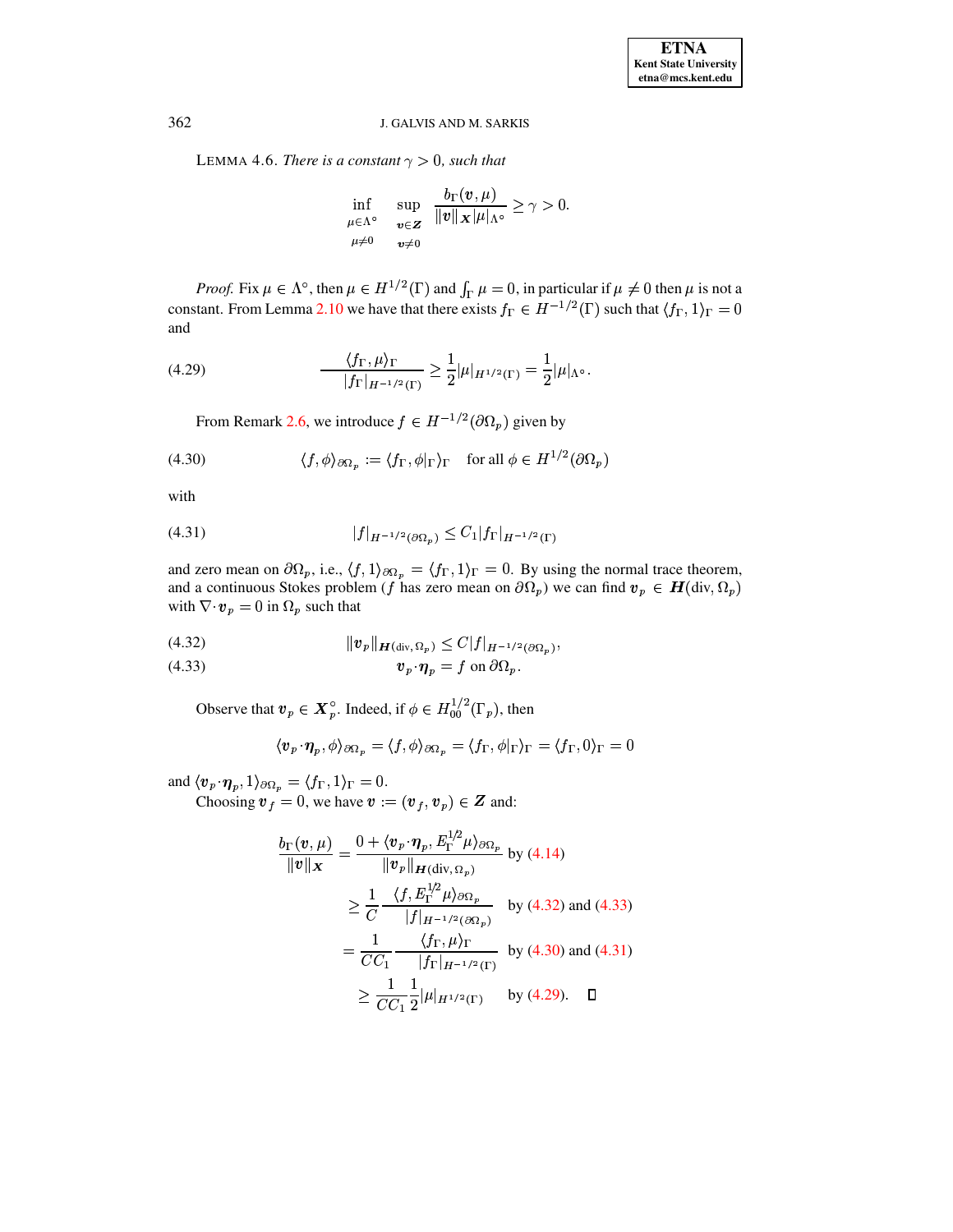<span id="page-13-0"></span>For  $(q,\mu) \in M^{\circ\circ} \times \Lambda^{\circ}$  define  $|(p,\mu)|^2_{M\times\Lambda^{\circ}} := ||p||^2_M + |\mu|^2_{\Lambda^{\circ}}$ . From Lemmas 4.5 and 4.6 we can show

PROPOSITION 4.7. There is a constant  $\beta > 0$  such that:

<span id="page-13-1"></span>(4.34) 
$$
\inf_{\substack{(q,\mu)\in M^{\circ\circ}\times\Lambda^{\circ} \\ (q,\mu)\neq(0,0)}} \sup_{\substack{\mathbf{v}\in\mathbf{X}^{\circ\circ} \\ \mathbf{v}\neq 0}} \frac{b(\mathbf{v},q)+b_{\Gamma}(\mathbf{v},\mu)}{\|\mathbf{v}\|_{\mathbf{X}}|(q,\mu)|_{M\times\Lambda^{\circ}}} \geq \beta > 0.
$$

*Proof.* Given  $(q, \mu) \in M^{\infty} \times \Lambda^{\circ}$ , if  $q \neq 0$ , from Lemma 4.5 there exists  $\hat{v} \in V$  such that

$$
\frac{b(\hat{\boldsymbol{v}},q)}{\|\hat{\boldsymbol{v}}\|_{\boldsymbol{X}}} \ge \rho \|q\|_M > 0,
$$

where  $\rho$  independent of q. If  $\mu \neq 0$ , from Lemma 4.6 there exists  $z \in Z$  such that

$$
\frac{b_{\Gamma}(z,\mu)}{\|z\|_{X}} \geq \gamma |\mu|_{\Lambda^{\circ}} > 0,
$$

where  $\gamma$  independent of  $\mu$ .

Observe that, if  $q \neq 0$ 

$$
\sup_{\substack{\boldsymbol{v}\in\mathbf{X}^{\circ\circ}}} \frac{b(\boldsymbol{v},q)+b_{\Gamma}(\boldsymbol{v},\mu)}{\|\boldsymbol{v}\|_{\mathbf{X}}}\geq \frac{b(\hat{\boldsymbol{v}},q)+b_{\Gamma}(\hat{\boldsymbol{v}},\mu)}{\|\hat{\boldsymbol{v}}\|_{\mathbf{X}}}=\frac{b(\hat{\boldsymbol{v}},q)+0}{\|\hat{\boldsymbol{v}}\|_{\mathbf{X}}}\geq \rho\|q\|_{M}.
$$

Analogously, if  $\mu \neq 0$ ,

$$
\sup_{\substack{\boldsymbol{v}\in\boldsymbol{X}^{\circ\circ} \\ \boldsymbol{v}\neq 0}}\frac{b(\boldsymbol{v},q)+b_\Gamma(\boldsymbol{v},\mu)}{\|\boldsymbol{v}\|_{\boldsymbol{X}}}\geq \frac{0+b_\Gamma(\boldsymbol{z},\mu)}{\|\boldsymbol{z}\|_{\boldsymbol{X}}}\geq \gamma|\mu|_{\Lambda^\circ},
$$

then

$$
\sup_{\substack{\boldsymbol{v}\in\boldsymbol{X}^{\circ\circ} \\ \boldsymbol{v}\neq 0}}\frac{b(\boldsymbol{v},q)+b_{\Gamma}(\boldsymbol{v},\mu)}{\|\boldsymbol{v}\|_{\boldsymbol{X}}}\geq \frac{\min\{\rho,\gamma\}}{2}\Big(\|q\|_{M}+|\mu|_{\Lambda^{\circ}}\Big)\\ \geq \frac{\min\{\rho,\gamma\}}{2}|(q,\mu)|_{M\times\Lambda^{\circ}}.\quad \ \Box
$$

Proposition 4.7 permits us to formulate problem 
$$
(4.23)
$$
 as

<span id="page-13-2"></span>(4.35) 
$$
\begin{cases} a(\boldsymbol{u}, \boldsymbol{v}) + c(\boldsymbol{v}, (p, \lambda)) = \ell(\boldsymbol{v}) & \text{for all } \boldsymbol{v} \in \boldsymbol{X}^{\infty} \\ c(\boldsymbol{u}, (q, \mu)) = 0 & \text{for all } (q, \mu) \in M^{\infty} \times \Lambda^{\infty} \end{cases}
$$

where  $c(\mathbf{v}, (q, \mu)) := b(\mathbf{v}, q) + b_{\Gamma}(\mathbf{v}, \mu)$ . Then (4.34) in Proposition 4.7 can be written as: there exists  $\beta = \frac{\min\{\rho, \gamma\}}{2} > 0$  such that

$$
\inf_{\substack{(q,\mu)\in M^{\circ\circ}\times\Lambda^{\circ}}} \sup_{\substack{\boldsymbol{v}\in\boldsymbol{X}^{\circ\circ}}} \frac{c(\boldsymbol{v},(q,\mu))}{\|\boldsymbol{v}\|_{\boldsymbol{X}}|(q,\mu)|_{M\times\Lambda^{\circ}}} \geq \beta > 0.
$$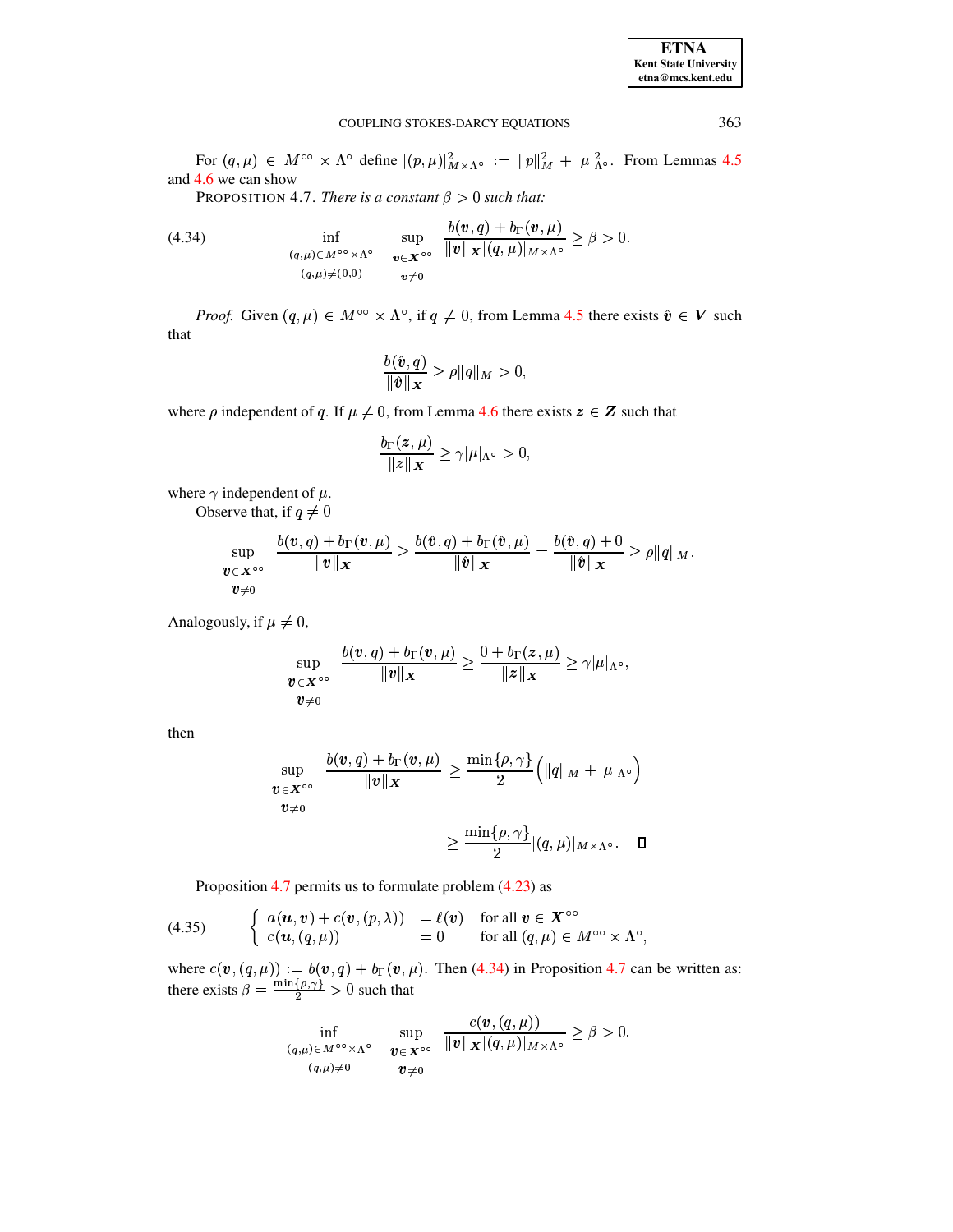This inf-sup condition, together with the fact that a is  $X_f \times H(\text{div}^0, \Omega_p)$ -elliptic and a and c are bounded, (according to the abstract saddle point theory) guarantees the well-posedness of the problem  $(4.35)$  or  $(4.23)$ ; see [7, 15].

<span id="page-14-0"></span>REMARK 4.8. We now obtain the  $inf-sup$  condition for the weak formulation (4.20). Consider z introduced in Remark 4.3. Note that in Remark 4.3 we only have required  $z \in X^{\circ}$ and

$$
\int_{\Gamma} \bm{z}_f{\boldsymbol{\cdot}} \bm{\eta}_f = -\int_{\Gamma} \bm{z}_p{\boldsymbol{\cdot}} \bm{\eta}_p = \frac{|\Omega_p|}{|\Omega_f| + |\Omega_p|}.
$$

Now we also require the divergence of  $z$  to be constant on each subdomain and also that  $z_f \cdot \eta_f = -z_p \cdot \eta_p$ . For instance, we can solve a Stokes problem with constant divergence on the fluid side and a Darcy problem with the corresponding boundary data and constant divergence on the porous side, with divergences values satisfying the subdomain compatibility conditions. Then we have

<span id="page-14-1"></span>(4.36) 
$$
b(z, q^3) = 0
$$
 for all  $q^3 \in M^{\circ\circ}$ , and  $b_{\Gamma}(z, \mu^2) = 0$  for all  $\mu^2 \in \Lambda^{\circ}$ .

We now show show that the inf-sup condition for the weak formulation  $(4.20)$  holds. The spaces involved are  $X^{\circ}$  for velocities, and  $M^{\circ}$  and  $\Lambda^{\circ}$  for pressures and Lagrange multipliers, respectively; see (4.18), (4.13) and (4.19). Take  $q^2 \in M^{\circ}$  and  $\mu^2 \in \Lambda^{\circ}$  and let  $p^c =$  $(1, -\frac{|\Omega_1|}{|\Omega_2|}) \in M^\circ$  as in Remark 4.3. We can write  $q^2 = q^3 + \overline{q}p^c$  where  $q^3 \in M^{\circ\circ}$ . Note that

$$
|q^2\|_M \leq \|q^3\|_M + |\bar{q}| \|p^c\|_M
$$

From Proposition 4.7 and a Poincaré inequality, there exists  $v^3 \in X^{\circ\circ}$  such that

$$
b(\bm{v}^3, q^3) + b_{\Gamma}(\bm{v}^3, \mu^2) \geq \tilde{\beta} {\|\bm{v}^3\|_{\bm{X}} \{ \|\bm{q}^3\|_{M} + \|\mu^2\|_{\Lambda^{\circ}} \}},
$$

where  $\tilde{\beta}$  is a positive constant independent of  $v^3$ . If  $\bar{q} \neq 0$ , let

$$
\bm{v}^2 = \bm{v}^3 + \tilde{\beta} \|\bm{v}^3\|_{\bm{X}} \|\bm{p}^c\|_{M} \frac{\bar{q}}{|\bar{q}|}\bm{z} = \bm{v}^3 + r\bm{z}, \ \ \, \textrm{with}\; r = \tilde{\beta} \|\bm{v}^3\|_{\bm{X}} \|\bm{p}^c\|_{M} \frac{\bar{q}}{|\bar{q}|}.
$$

Observe that  $||v^2||_X \leq (1 + \tilde{\beta}||z||_X||p^c||_M) ||v^3||_X$ . We have

$$
b(\mathbf{v}^2, q^2) = \{b(\mathbf{v}^3, q^3) + \bar{q}b(\mathbf{v}^3, p^c)\} + r\{b(\mathbf{z}, q^3) + \bar{q}b(\mathbf{z}, p^c)\}\
$$
  
=  $\{b(\mathbf{v}^3, q^3) + 0\} + r\{0 + \bar{q}\}\$  (see (4.36))  
=  $b(\mathbf{v}^3, q^3) + \tilde{\beta}|\bar{q}||\mathbf{v}^3||\mathbf{x}||p^c||_M$ 

and

$$
b_{\Gamma}(\boldsymbol{v}^2,\mu^2)=b_{\Gamma}(\boldsymbol{v}^3,\mu^2)+rb_{\Gamma}(\boldsymbol{z},\mu^2)=b(\boldsymbol{v}^3,\mu^2)+0.
$$

Then

$$
b(\mathbf{v}^2, q^2) + b_{\Gamma}(\mathbf{v}^2, \mu^2) = b(\mathbf{v}^3, q^3) + b_{\Gamma}(\mathbf{v}^3, \mu^2) + \tilde{\beta}|\bar{q}||\mathbf{v}^3||\mathbf{x}||p^c||_M
$$
  
\n
$$
\geq \tilde{\beta}||\mathbf{v}^3||\mathbf{x} \{||q^3||_M + ||\mu^2||_{\Lambda^o}\} + \tilde{\beta}|\bar{q}||\mathbf{v}^3||\mathbf{x}||p^c||_M
$$
  
\n
$$
= \tilde{\beta}||\mathbf{v}^3||\mathbf{x} \{||q^3||_M + |\bar{q}||p^c||_M + ||\mu^2||_{\Lambda}\}
$$
  
\n
$$
\geq \tilde{\beta}||\mathbf{v}^3||\mathbf{x} \{||q^2||_M + ||\mu^2||_{\Lambda^o}\}
$$
  
\n
$$
\geq \frac{\tilde{\beta}}{1 + \tilde{\beta}||\mathbf{z}||\mathbf{x}||p^c||_M}||\mathbf{v}^2||\mathbf{x} \{||q^2||_M + ||\mu^2||_{\Lambda^o}\}.
$$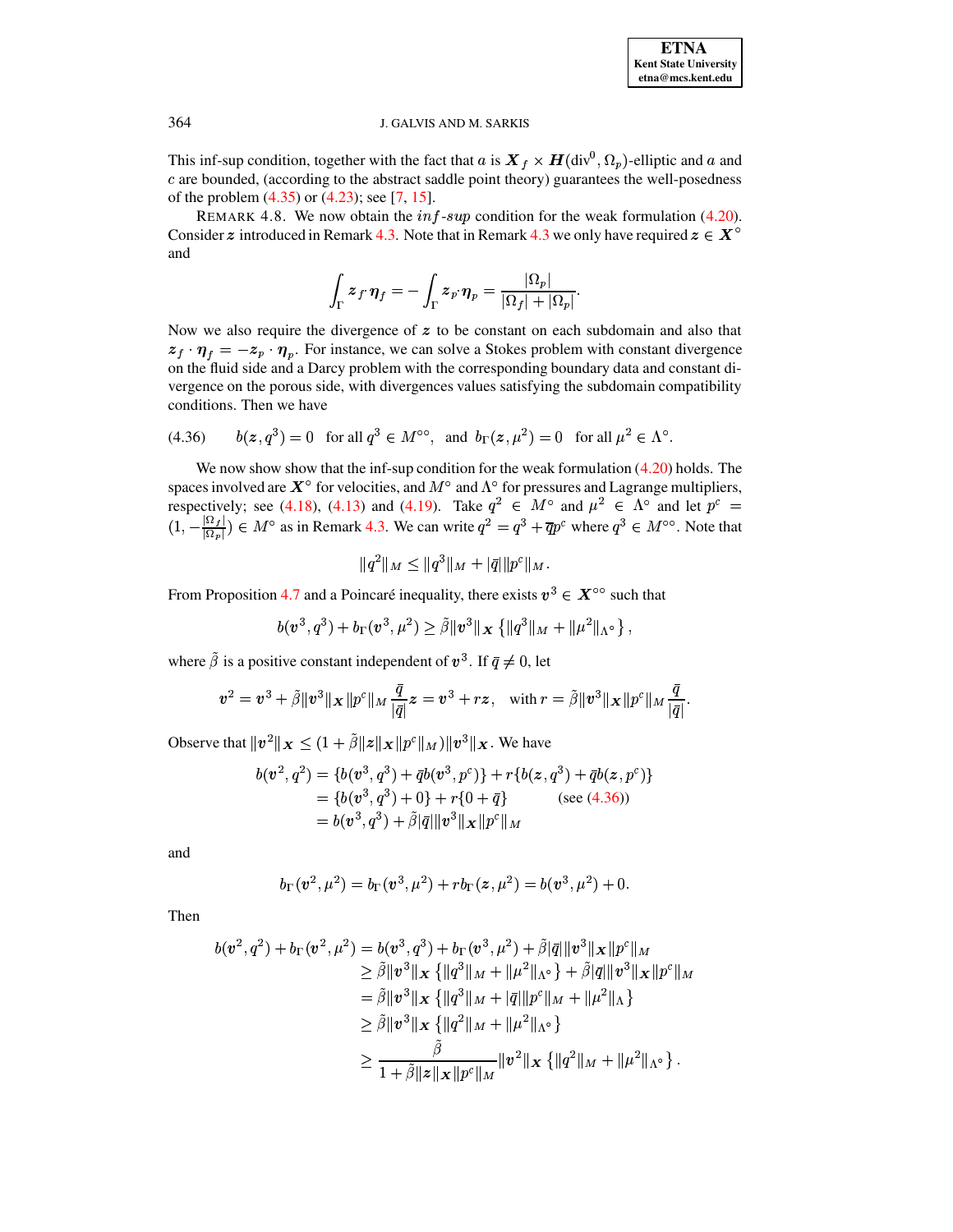This gives the inf-sup condition for weak formulation  $(4.20)$ .

We now obtain the inf-sup condition for the weak formulation  $(4.17)$ . The spaces are X for velocities,  $M^{\circ}$  for pressures, and  $\Lambda$  defined in (4.15) for Lagrange multipliers. Consider w introduced in Remark 4.2. Note that in Remark 4.2 we required  $w = (0, w_p)$  with

$$
\boldsymbol{w}_p \!\cdot \! \boldsymbol{\eta}_p = \frac{1}{|\Gamma|} \text{ on } \Gamma \text{ and } \boldsymbol{w}_p \!\cdot \! \boldsymbol{\eta}_p = 0 \text{ on } \Gamma_p.
$$

Now we also require that the divergence of w be a constant on  $\Omega_p$ . Given  $\mu^1 \in \Lambda$  and  $q^1 \in M^{\circ}$ , we write  $\mu^1 = \mu^2 + \bar{\mu}$  where  $\int_{\Gamma} \mu^2 = 0$ , i.e.,  $\mu^2 \in \Lambda^{\circ}$ . From the inf-sup for weak formulation (4.20) deduced above, we can find  $v^2 \in X^{\circ}$  such that

$$
b(\mathbf{v}^2, q^1) + b_{\Gamma}(\mathbf{v}^2, \mu^2) \ge \hat{\beta} \|v^2\|_{\mathbf{X}} \left\{ \|q^1\|_{M} + \|\mu^2\|_{\Lambda^{\circ}} \right\}
$$

If  $\bar{\mu} \neq 0$ , define  $v^1 = v^2 + \hat{\beta} ||v^2||_{\mathbf{X}} |\Gamma|^{\frac{1}{2}} \frac{\bar{\mu}}{|\bar{\mu}|} w$ . Note that

$$
\|\bm{v}^{1}\|_{\bm{X}} \leq (1+\hat{\beta} \|\bm{w}\|_{\bm{X}} |\Gamma|^{\frac{1}{2}}) \|\bm{v}^{2}\|_{\bm{X}} \text{ and } \|\mu^{1}\|_{\Lambda} \approx \|\mu^{2}\|_{\Lambda^{\circ}} + |\bar{\mu}| |\Gamma|^{\frac{1}{2}}.
$$

<span id="page-15-0"></span>And we proceed as before to obtain the inf-sup condition for the weak formulation  $(4.17)$ .

5. Finite element approximation. In Section  $\overline{3}$  the problem for the coupling fluid flow with porous media flow in its continuous form was presented, while in Section  $4$  it was presented its variational formulation and well-posedness. Now a two dimensional non-matching grid finite element approximation is discussed. We choose the  $P2\P1$  triangular Taylor Hood finite elements for approximating the free fluid side velocity and pressure, while we use the lowest order triangular Raviart-Thomas finite element to approximate the filtration velocity and the porous pressure; see Section 5.1 below. In Section 5.2 a discrete non-conforming Lagrange multiplier space to couple the Taylor-Hood and Raviart-Thomas spaces is introduced. It is important for the analysis to choose the Stokes side as the mortar side, i.e., to place the discrete Lagrange multiplier on the Darcy side. In this case the discrete map from mortar to non-mortar side is continuous in  $L^2(\Gamma)$  norm. Extensions of the results to other than Stokes and Darcy finite element spaces are straightforward; just take the Lagrange multiplier spaces that are used to hybridize mixed finite elements of the Darcy equation; see [7]. We establish the discrete inf-sup conditions related to the weak formulation  $(4.24)$ ,  $(4.26)$  and  $(4.23)$ . The extension of the results to the three dimensional case is also straightforward.

<span id="page-15-1"></span>**5.1. Discretization.** From now on we assume that  $\Omega$  has polygonal boundary. Let  $\mathcal{T}_{h_i}$ be a triangulation of  $\Omega_j$ ,  $j = f, p$ . We do not assume that they match at the polyhedral interface  $\Gamma$ . We choose  $P2\P1$  triangular Taylor-Hood finite elements; see [6, 7, 15]. Define

<span id="page-15-4"></span>
$$
(5.1) \quad \boldsymbol{X}_{h_f} := \left\{ \boldsymbol{v}_f \in \boldsymbol{X}_f : \ \boldsymbol{v}_{fK} = \hat{\boldsymbol{v}}_{fK} \circ F_K^{-1} \text{ on } K \text{ and } \hat{\boldsymbol{v}}_K \in P_2(\hat{K})^2 \right\} \cap C^0(\overline{\Omega}_f)^2,
$$

and

<span id="page-15-2"></span>(5.2) 
$$
\boldsymbol{X}_{h_f}^{\circ} := \{ \boldsymbol{v}_{h_f} \in \boldsymbol{X}_{h_f} : \int_{\Gamma} \boldsymbol{v}_{h_f} \cdot \boldsymbol{\eta}_f = 0 \},
$$

where  $v_{fK} := v_f |_{K}$ . We also define

$$
M_{h_f} := \left\{ q_f \in M_f \; : \; q_{fK} = \hat{q}_{fK} \circ F_K^{-1} \text{ on } K \text{ and } \hat{q}_{fK} \in P_1(\hat{K}) \right\} \cap C^0(\overline{\Omega}_f),
$$

<span id="page-15-3"></span>(5.3) 
$$
M_{h_f}^{\circ} := \{q_f \in M_{h_f} : \int_{\Omega_f} q_f = 0 \}.
$$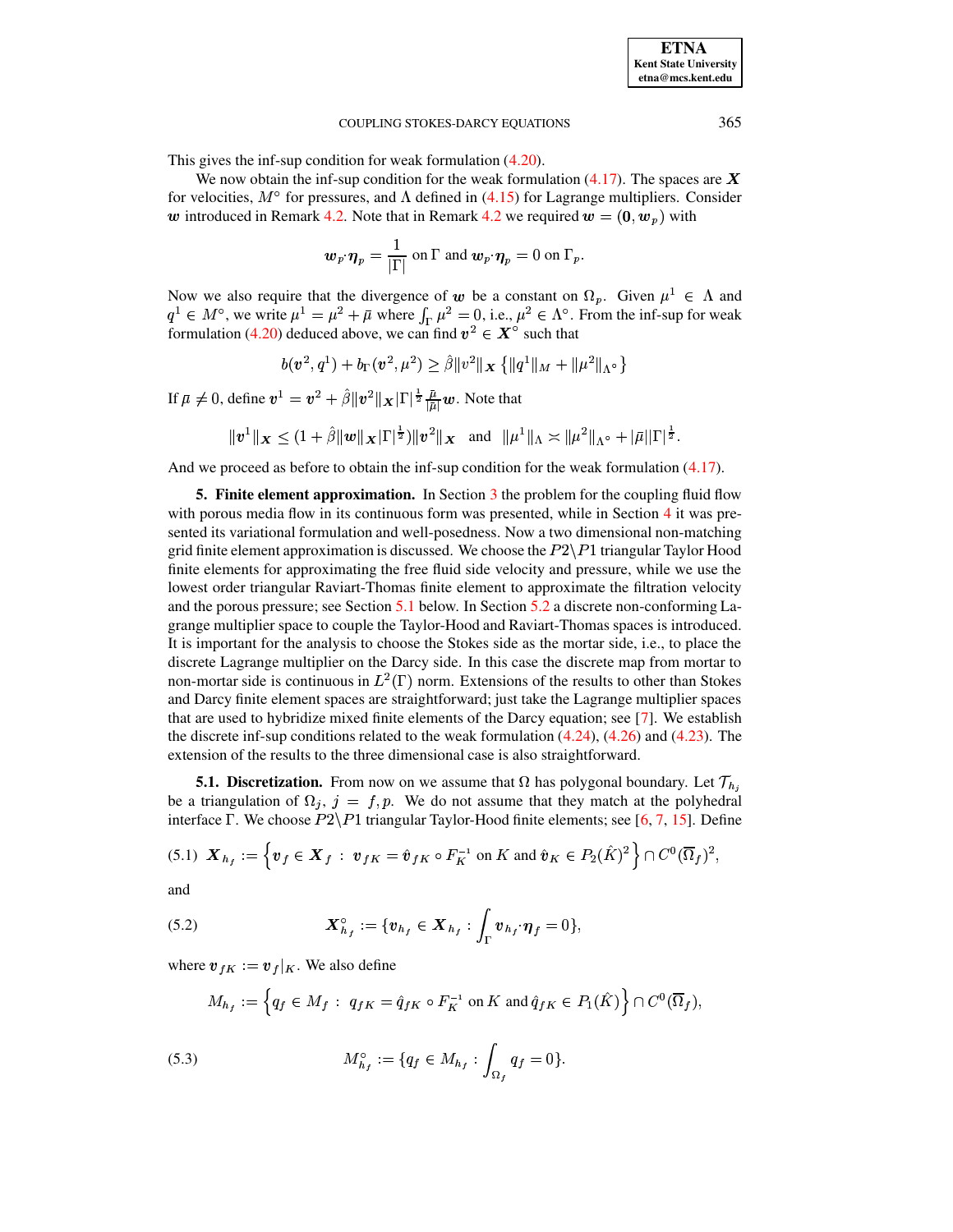We have the following result.

<span id="page-16-2"></span>LEMMA 5.1 (Approximation of Taylor-Hood elements). Suppose that  $\mathcal{T}_{h_f}$  is non-degenerate and has no triangle with two edges on  $\partial\Omega_f$ . Then, there exists a bounded linear operator  $I_{h_f}^{TH}: \mathbf{X}_f \rightarrow \mathbf{X}_{h_f}$  such that

$$
b_f\left(\mathbf{v}_f-\boldsymbol{I}_{h_f}^{^TH}\mathbf{v}_f,p_{h_f}\right)=0\quad \textit{for all }p_{h_f}\in M_{h_f}^{\circ}
$$

and  $\|\mathbf{I}_{h}^{T_H} \mathbf{v}_f\|_{\mathbf{X}_f} \preceq \|\mathbf{v}_f\|_{\mathbf{X}_f}$ , with constant independent of  $h_f$ . In addition we have:

<span id="page-16-6"></span>(5.4) 
$$
\|v_f - \mathbf{I}_{h_f}^{TH} v_f\|_{L^2(\Omega_f)^2} \preceq h_f^s |v_f|_{H^s(\Omega_f)^2} \quad s = 1, 2
$$

<span id="page-16-4"></span>(5.5) 
$$
|v_f - I_{h_f}^{TH} v_f|_{H^1(\Omega_f)^2} \leq h_f |v_f|_{H^2(\Omega_f)^2}
$$

(5.6) 
$$
\int_{\Gamma} \mathbf{I}_{h_f}^{TH} \mathbf{v}_f \cdot \pmb{\eta}_f = \int_{\Gamma} \mathbf{v}_f \cdot \pmb{\eta}_f \quad (\text{which implies } \mathbf{I}_{h_f}^{TH} : \mathbf{X}_f^{\circ} \to \mathbf{X}_{h_f}^{\circ})
$$

$$
|\mathbf{I}_{h_f}^{TH} \mathbf{v}_f|_{H^{1/2}(\Gamma)^2} \leq |\mathbf{v}_f|_{H^{1/2}(\Gamma)^2}.
$$

<span id="page-16-5"></span>A constructive and apparently new proof using Fortin interpolation is given in Appendix B, or see  $[6, 7, 15]$ .

A direct consequence of Fortin's criterion and the previous lemma is that, if  $\mathcal{T}_{h_f}$  is nondegenerate and has no triangle with two edges on  $\partial\Omega_f$ , then  $(\mathbf{X}_{h_f}^{\circ}, M_{h_f}^{\circ})$  satisfies the inf-sup condition; see  $(5.2)$  and  $(5.3)$ .

For the porous region we are going to use the lowest order Raviart-Thomas finite elements based on triangles. In general the Raviart-Thomas elements in a cell are defined by  $(see [5, 7, 15])$ 

$$
RT_k(K) := (P_k(K))^n + P_k(K)x,
$$

and if  $v \in RT_k(K)$  then  $\nabla v \in P_k(K)$  and  $v \cdot \eta|_{e_i} \in P_k(e_i)$ , for all edge  $e_i$ . Then we choose

<span id="page-16-0"></span>(5.7) 
$$
\boldsymbol{X}_{h_p}^{\circ} := \left\{ \boldsymbol{v}_p \in \boldsymbol{X}_p : \boldsymbol{v}_p|_K \in RT_0(K) \text{ and } \int_{\Gamma} \boldsymbol{v}_p \cdot \boldsymbol{\eta}_p = 0 \right\},
$$

and

<span id="page-16-1"></span>(5.8) 
$$
M_{h_p}^{\circ} := \left\{ p_p \in M_p : \ p_p|_K \in P_0(K) \text{ with } \int_{\Omega_p} p_p = 0 \right\}
$$

Velocities of lowest order Raviart-Thomas finite elements,  $RT_0(K)$ ,  $K \in \mathcal{T}_{h_p}$ , are then of the form

<span id="page-16-3"></span>
$$
\boldsymbol{v}_p(x_1,x_2) = \left(\begin{array}{c} a \\ b \end{array}\right) + c \left(\begin{array}{c} x_1 \\ x_2 \end{array}\right)
$$

We obtain the following result; see also [5, 7]. Recall the definition of  $W_p$  in (4.27).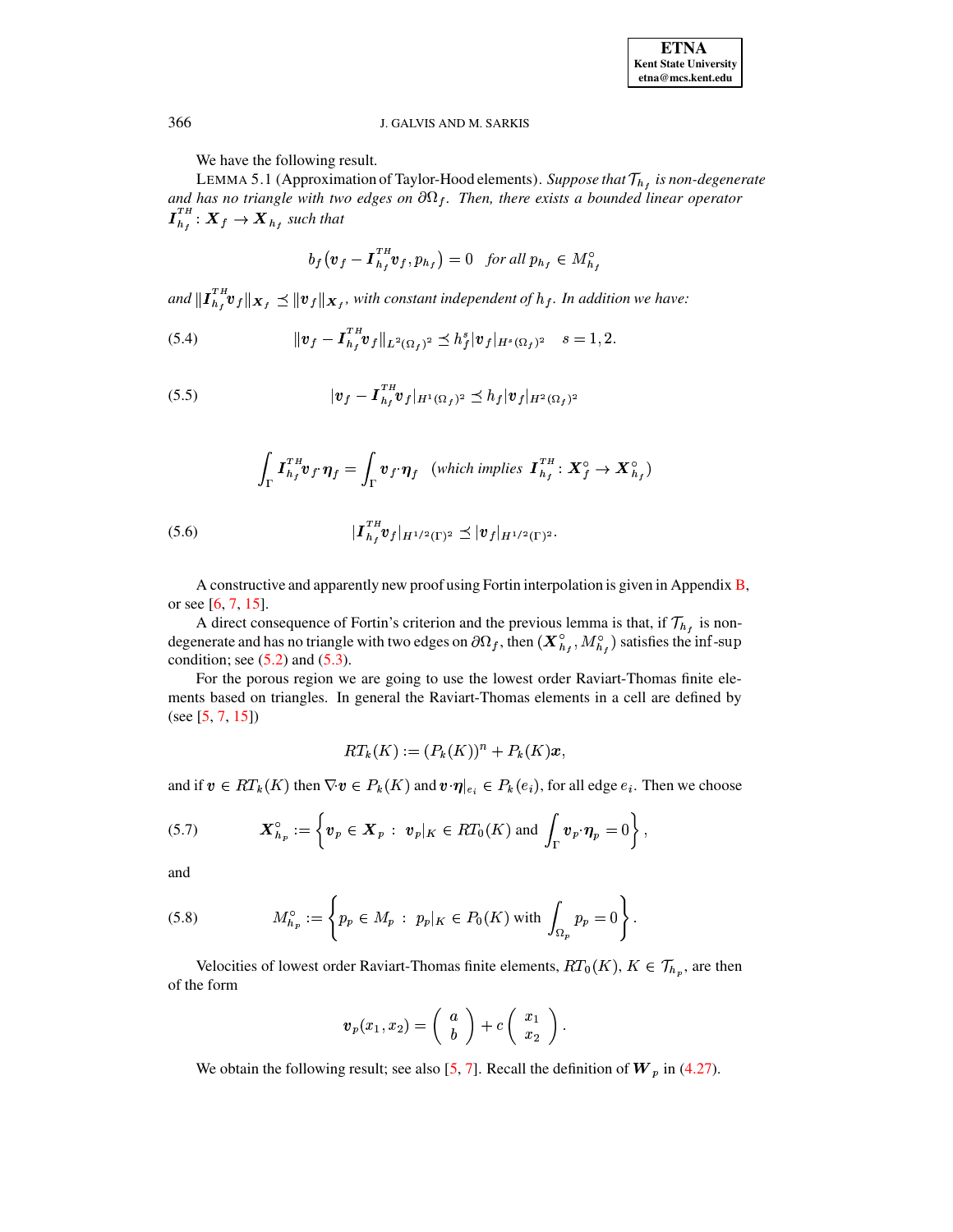LEMMA 5.2 (Approximation of Raviart-Thomas elements). For  $K \in \mathcal{T}_{h_p}$ , define  $I_{h_p,K}^{RT}$ :  $\mathbf{H}(\text{div}, K) \cap H^1(K)^2 \to RT_0(K)$  by

<span id="page-17-1"></span>(5.9) 
$$
\boldsymbol{I}_{h_p,K}^{RT} \boldsymbol{v}_p \cdot \boldsymbol{\eta}_p \big|_{e} = \frac{1}{|e|} \int_e \boldsymbol{v}_p \cdot \boldsymbol{\eta}_p
$$

and define  $I_{h_p}^{RT}$ :  $W_p \to RT_0$  locally by:  $I_{h_p}^{RT} v_p|_K = I_{h_p,K}^{RT} v_p$ . Then

<span id="page-17-2"></span>(5.10) 
$$
\int_{\Omega_p} \nabla \cdot (\boldsymbol{v}_p - \boldsymbol{I}_{h_p}^{RT} \boldsymbol{v}_p) q_{h_p} = 0 \text{ for all } q_{h_p} \in M_{h_p}^{\circ}
$$

and  $||\boldsymbol{I}_{h_p}^{RT} \boldsymbol{v}_p||_{\boldsymbol{H}(div,\Omega_p)} \preceq ||\boldsymbol{v}_p||_{\boldsymbol{W}_p}$  with  $||\cdot||_{\boldsymbol{W}_p}$  defined in (4.28). The property (5.9) implies that  $I_{h_p}^{RT}: X_p^{\circ} \cap W_p \to X_{h_p}^{\circ}$ . In addition, with the property (5.10) we have  $I_{h_p}^{RT}: Z_p \cap W_p \to Z_{h_p}^{\circ}$ . Moreover, if  $v_p \in H^1(\Omega_p)^2$  then

<span id="page-17-6"></span>(5.11) 
$$
\|v_p - I_{h_p}^{RT} v_p\|_{L^2(\Omega_p)^2} \leq h_p |v_p|_{H^1(\Omega_p)^2},
$$

and

$$
\|\nabla \cdot (\boldsymbol{v}_p - \boldsymbol{I}_{h_p}^{RT} \boldsymbol{v}_p)\|_{L^2(\Omega_p)} \preceq h_p |\nabla \cdot \boldsymbol{v}_p|_{H^1(\Omega_p)}.
$$

By using Fortin's idea we can establish the inf-sup condition for the spaces  $(X_{h_n}^{\circ}, M_{h_n}^{\circ})$ defined in  $(5.7)$  and  $(5.8)$ , respectively.

<span id="page-17-0"></span>**5.2.** Discrete inf-sup condition. Let  $\Gamma \cap \mathcal{T}_{h_p}$  be the trace on  $\Gamma$  of the porous side triangulation. We consider piecewise constant Lagrange multiplier space

$$
\Lambda_{h_p}^{\circ} = \left\{ \mu_{h_p} \in L^2(\Gamma) : \ \mu_{h_p}|_{e_p} \text{ is constant on each edge } e_p \in \Gamma \cap \mathcal{T}_p^{h_p} \text{ and } \int_{\Gamma} \mu = 0 \right\}.
$$

We note that this choice leads to non-conforming finite elements associated to  $\Lambda^{\circ}$  since piecewise constant functions do not belong to  $H^{1/2}(\Gamma)$ ; see (4.19).

We also introduce for later use

$$
\Lambda_{h_p} = \left\{ \mu_{h_p} \in L^2(\Gamma) : \ \mu_{h_p}|_{e_p} \text{ is constant on each edge } e_p \in \Gamma \cap \mathcal{T}_p^{h_p} \right\}
$$

Define  $h = (h_f, h_p)$ ,

<span id="page-17-4"></span>

and

<span id="page-17-3"></span>
$$
(5.13) \ \boldsymbol{V}_h = (\boldsymbol{V}_{h_f}, \boldsymbol{V}_{h_p}) := \left\{ \boldsymbol{v}_h \in \boldsymbol{X}_h^{\infty} : \ ([\![\boldsymbol{v}_h]\!] \cdot \boldsymbol{\eta}_f, \mu_{h_p})_{\Gamma} = 0 \text{ for all } \mu_{h_p} \in \Lambda_{h_p}^{\infty} \right\},
$$

where  $[\![v_h]\!]:=v_{h_f}-v_{h_p}$  on  $\Gamma$  for all  $v_h \in X_h^{\circ}$ . Also define

<span id="page-17-5"></span>
$$
(5.14) \qquad \mathbf{Z}_h = (\mathbf{Z}_{h_f}, \mathbf{Z}_{h_p}) := \{ \boldsymbol{v}_h \in \mathbf{X}_h^{\infty} : \ b(\boldsymbol{v}_h, q_h) = 0 \text{ for all } q_h \in M_h^{\infty} \}
$$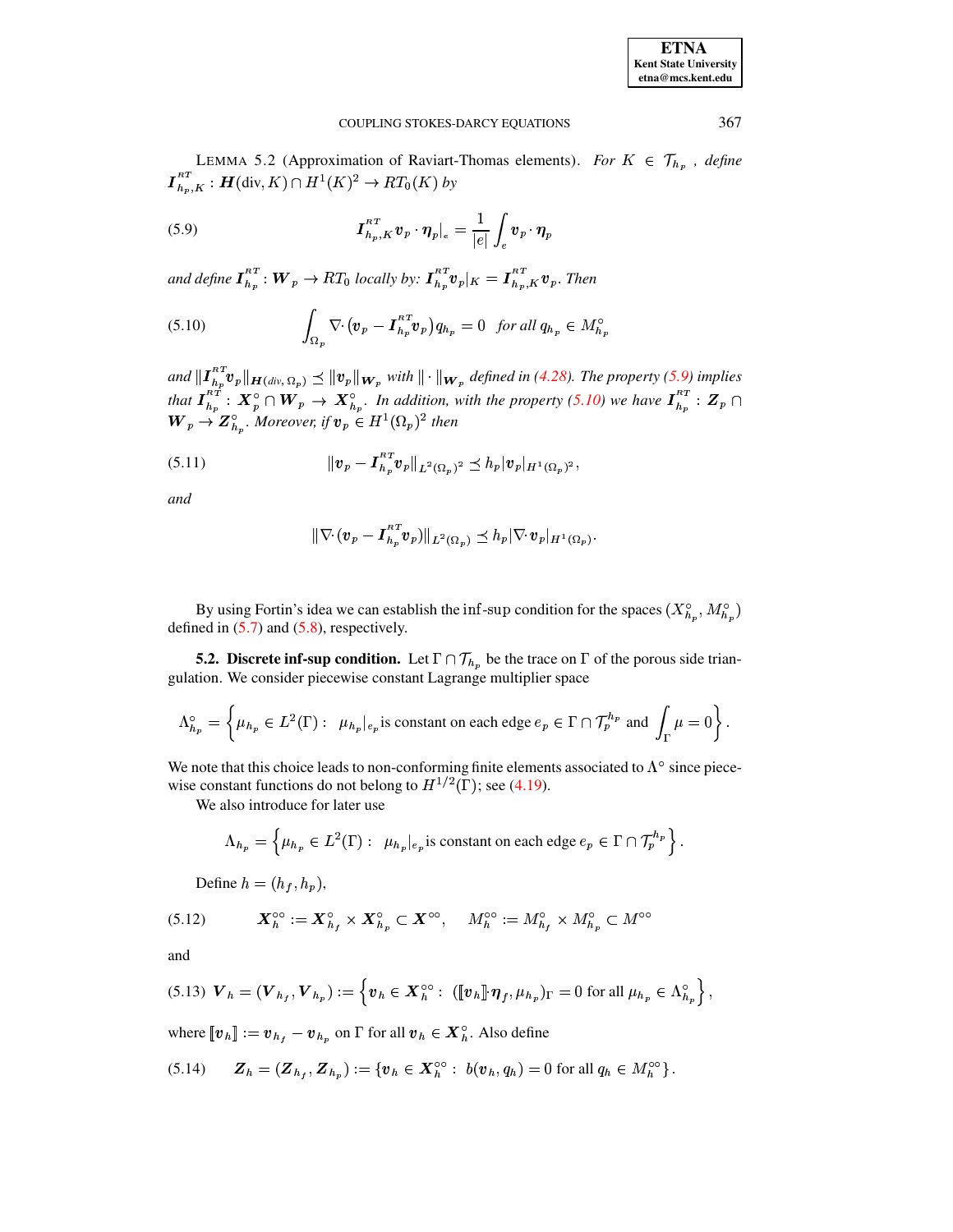For  $z_{h_p} \in \mathbf{X}_{h_p}^{\circ} \cdot \eta_p|_{\Gamma} = \Lambda_{h_p}^{\circ}$ , i.e.,  $z_{h_p}$  is piecewise constant on  $\Gamma$  relatively to  $\mathcal{T}_{h_p}$  and with zero mean on  $\Gamma$ , define  $\mathbf{E}_{h_p} z_{h_p} \in \mathbf{X}_{h_p}^{\circ}$  as the discrete velocity solution of  $\hat{h}_n$  as the discrete velocity solution of the problem

<span id="page-18-3"></span>(5.15) 
$$
\begin{cases}\n a_p(E_{h_p}z_{h_p}, v_{h_p}) + b_p(v_{h_p}, \hat{p}_{h_p}) = 0 & \text{for all } v_{h_p} \in X_{h_p}^{\circ} \\
 b_p(E_{h_p}z_{h_p}, q_{h_p}) = 0 & \text{for all } q_{h_p} \in X_{h_p}^{\circ} \\
 E_{h_p}z_{h_p} \cdot \eta_p = 0 & \text{for all } q_{h_p} \in M_{h_p}^{\circ} \\
 E_{h_p}z_{h_p} \cdot \eta_p = z_{h_p} & \text{on } \Gamma.\n\end{cases}
$$

We note that a discrete divergence free Raviart-Thomas vector field is also a divergence free vector field. Therefore, using [\[22\]](#page-29-24) we have

<span id="page-18-2"></span>(5.16) 
$$
\|E_{h_p} z_{h_p}\|_{\mathbf{L}^2(\Omega)}^2 = \|E_{h_p} z_{h_p}\|_{\mathbf{X}_p} \asymp |z_{h_p}|_{H^{-1/2}(\Gamma)}.
$$

<span id="page-18-0"></span>We have the following result.

PROPOSITION 5.3. Suppose that  $T_{h}$  is non-degenerate and has no triangle with two  $edges$  *on*  $\partial\Omega_f$  and consider **W** defined in [\(4.27\)](#page-11-2). There exists a linear continuous operator

$$
\boldsymbol{\Pi}_h: (\boldsymbol{V} \cap \boldsymbol{W}) \to \boldsymbol{V}_h
$$

*such that*

<span id="page-18-4"></span>(5.17)  $b(\mathbf{\Pi}_h \boldsymbol{v} - \boldsymbol{v}, q_h) = 0$  for all  $q_h \in M_h^{\circ\circ}$ 

*and*

$$
\|\Pi_h v\|_{\boldsymbol{X}} \preceq \|v_p\|_{\boldsymbol{W}_p} \leq \|v\|_{\boldsymbol{W}}.
$$

*with*  $\|\cdot\|$ *w defined in* [\(4.28\)](#page-11-3)*.* 

<span id="page-18-1"></span>*Proof.* Write  $\Pi_h(v) = (\Pi_{h_f} v, \Pi_{h_p} v)$ , where  $\Pi_{h_f} v := I_h^{f''} v_f$  and

$$
\boldsymbol{\Pi}_{h_p} \boldsymbol{v} := \boldsymbol{I}_{h_p}^{_{RT}} \boldsymbol{v}_p + \boldsymbol{E}_{h_p} \left( Q_{h_p} (\boldsymbol{I}_{h_f}^{^{TH}} \boldsymbol{v}_f \!\cdot \! \boldsymbol{\eta}_p) - \boldsymbol{I}_{h_p}^{^{RT}} \boldsymbol{v}_p \!\cdot \! \boldsymbol{\eta}_p \right),
$$

where  $Q_{h_n}$  denotes the  $L^2$ -projection on  $\Lambda^{h_p}$ , i.e., on the space of piecewise constant functions on  $\Gamma$ .

Let  $\mu_{h_p} \in \Lambda_{h_p}^{\circ}$ . We have

$$
\begin{aligned} (\llbracket \Pi_h v \rrbracket \cdot \pmb{\eta}, \mu_{h_p})_{\Gamma} &= (\Pi_{h_p} v \cdot \pmb{\eta}_p, \mu_{h_p})_{\Gamma} - (\Pi_{h_f} v \cdot \pmb{\eta}_p, \mu_{h_p})_{\Gamma} \\ &= (Q_{h_p}(\boldsymbol{I}_{h_f}^{\mathrm{T}H} \boldsymbol{v}_f \cdot \pmb{\eta}_p), \mu_{h_p})_{\Gamma} - (\boldsymbol{I}_{h_f}^{\mathrm{T}H} \boldsymbol{v}_f \cdot \pmb{\eta}_p, \mu_{h_p})_{\Gamma} \\ &= 0 \qquad \text{by definition of } Q_{h_p}, \end{aligned}
$$

and then obtain  $\mathbf{\Pi}_h \boldsymbol{v} \in \boldsymbol{V}_h$ .

Now we show  $(5.18)$ . Observe that

$$
\begin{aligned} \|\Pi_h v\|_{\bm{X}} &\leq \|\Pi_{h_f} v\|_{\bm{X}_f} + \|\Pi_{h_p} v\|_{\bm{X}_p} \\ &\leq \|{I}^{\mathrm{\scriptscriptstyle TA}}_{h_f} v_f\|_{\bm{X}_f} + \|{I}^{\mathrm{\scriptscriptstyle RT}}_{h_p} v_p\|_{\bm{X}_p} \\ &\quad + \|E_{h_p} \left(Q_{h_p}({I}^{\mathrm{\scriptscriptstyle TA}}_{h_f} v_f\cdot \pmb{\eta}_p) - {I}^{\mathrm{\scriptscriptstyle RT}}_{h_p} v_p\cdot \pmb{\eta}_p\right)\|_{\bm{X}_p}. \end{aligned}
$$

The bound [\(5.18\)](#page-18-1) follows from the boundedness of  $I_{h}^*$  (Lemma [5.1\)](#page-16-2),  $I_{h}^*$  (Lemma [5.2\)](#page-16-3),  $E_{h_v}$ (Equation  $(5.16)$ ), and from the following two bounds: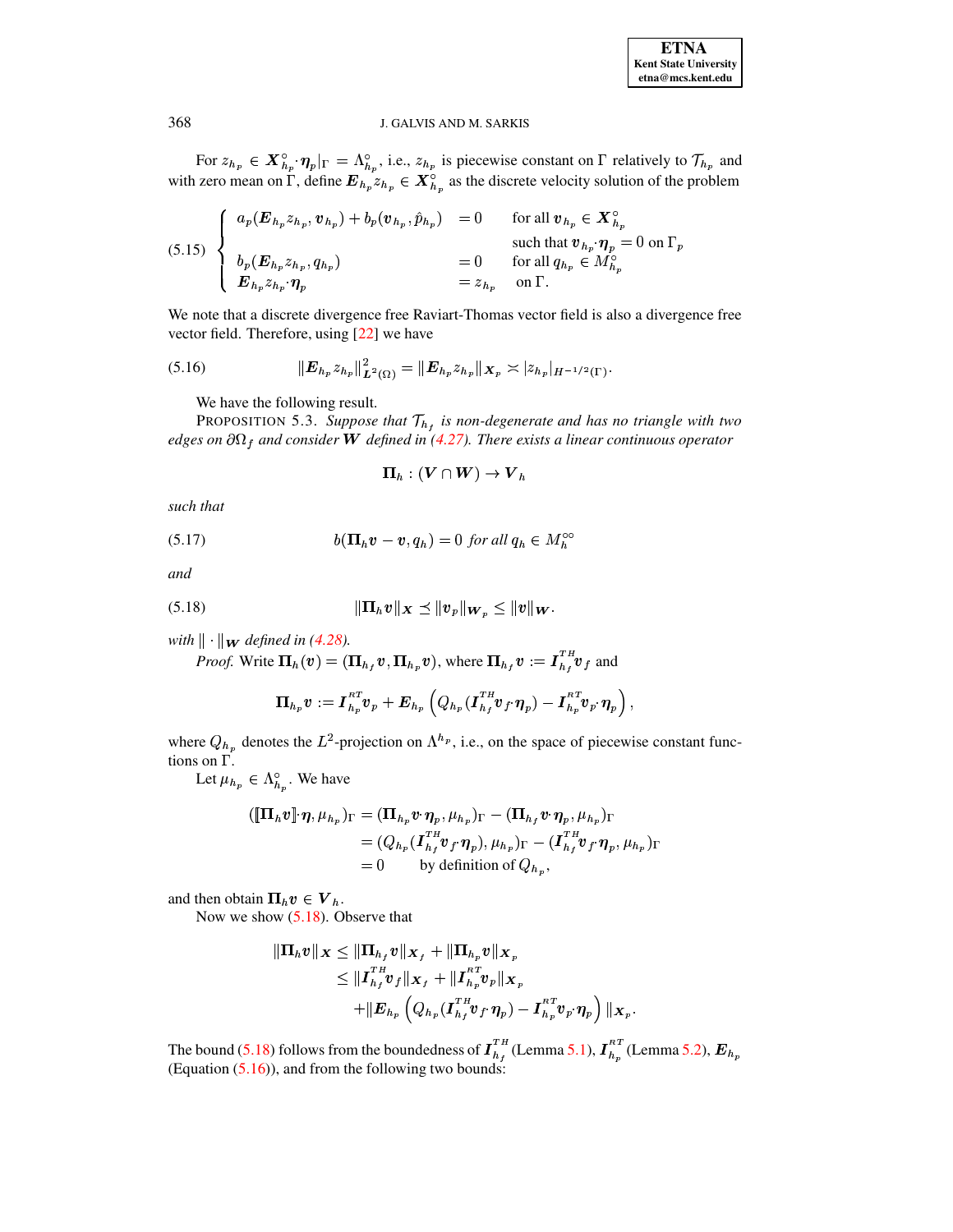| <b>ETNA</b>                  |
|------------------------------|
| <b>Kent State University</b> |
| etna@mcs.kent.edu            |

1. From the boundedness of  $I_{h_t}^{TH}$  and  $Q_{h_p}$ , and from a trace theorem, we have

$$
|Q_{h_p}(I_{h_f}^{TH}v_f \cdot \eta_p)|_{H^{-1/2}(\Gamma)} \preceq ||Q_{h_p}(I_{h_f}^{TH}v_f \cdot \eta_p)||_{L^2(\Gamma)}
$$
  
\n
$$
\leq ||I_{h_f}^{TH}v_f \cdot \eta_p||_{L^2(\Gamma)}
$$
  
\n
$$
\leq |v_f \cdot \eta_p|_{H^{1/2}(\Gamma)}
$$
  
\n
$$
= |v_p \cdot \eta_p|_{H^{1/2}(\Gamma)}
$$
  
\n
$$
\leq ||v_v||_{W_p}
$$
  
\n
$$
\leq ||v||_{W}.
$$

2. From the normal trace theorem and the boundedness of  $I_{h_p}^{RT}$ , we have

$$
\vert I_{h_p}^{RT} v_{p^\ast}\eta_p\vert_{H^{-1/2}(\Gamma)}\preceq \Vert I_{h_p}^{RT} v_p\Vert_{\mathbf{X}_p}\preceq \Vert v_p\Vert_{\mathbf{W}_p}\leq \Vert v\Vert_{\mathbf{W}}.\quad \ \ \Box
$$

<span id="page-19-2"></span>REMARK 5.4. We note that when the mesh  $\mathcal{T}_{h_f}(\Omega_f)$  restricted to  $\Gamma$  is a refinement of the mesh  $\mathcal{T}_{h_p}(\Omega_p)$  restricted to  $\Gamma$ , then by using (B.8) in Appendix B we have  $Q_{h_p}(\mathbf{I}_{h_f}^{TH} \mathbf{v}_f \cdot$  $\eta_p$ ) =  $Q_{h_p} v_f \cdot \eta_p$ . Also from (5.9) we have  $I_{h_p}^{RT} v_p \cdot \eta_p = Q_{h_p} v_p \cdot \eta_p$ . Hence using that  $\mathbf{v}_p \cdot \mathbf{\eta}_p = \mathbf{v}_f \cdot \mathbf{\eta}_f \in H_{00}^{1/2}(\Gamma)$  we obtain

<span id="page-19-0"></span>
$$
\boldsymbol{E}_{h_p}\left(Q_{h_p}(\boldsymbol{v}_f\!\cdot\!\boldsymbol{\eta}_p)-\boldsymbol{I}_{h_p}^{RT}\boldsymbol{v}_p\!\cdot\!\boldsymbol{\eta}_p\right)=0.
$$

In the following result we establish the discrete inf-sup condition using Fortin's Lemma. LEMMA 5.5. Suppose that  $\mathcal{T}_{h_f}$  is non-degenerate and has no triangle with two edges on  $\partial\Omega_f$ . Consider V and  $M_h^{\infty}$  defined in (5.13) and (5.12), respectively. Then  $(V_h, M_h^{\infty})$ satisfies the discrete inf-sup condition, i.e., there is a constant  $\tilde{\rho} > 0$  independent of h, such that

$$
\inf_{\substack{q_h \in M_h^{\circ\circ} \\ q_h \neq 0}} \quad \sup_{\substack{v_h \in \mathbf{V}_h \\ v_h \neq 0}} \frac{b(v_h, q_h)}{\|v_h\|_{\mathbf{X}} \|q_h\|_{M}} \ge \tilde{\rho} > 0.
$$

*Proof.* Take  $q_h \in M_h^{\infty}$ . From Lemma 4.5 we can find  $v \neq 0 \in V \cap W$  such that

$$
\frac{b(\boldsymbol{v},q_h)}{\|\boldsymbol{v}\|_{\boldsymbol{W}}}\geq\rho\|q_h\|_M
$$

Then from Proposition  $5.3$  we have

$$
\rho \|q_h\|_M \leq \frac{b(\boldsymbol{v},q_h)}{\|\boldsymbol{v}\|_{\boldsymbol{W}}} = \frac{b(\boldsymbol{\Pi}_h \boldsymbol{v},q_h)}{\|\boldsymbol{v}\|_{\boldsymbol{W}}} \leq \frac{b(\boldsymbol{\Pi}_h \boldsymbol{v},q_h)}{\frac{1}{C}\|\boldsymbol{\Pi}_h \boldsymbol{v}\|_{\boldsymbol{X}}}
$$

where C is the constant in  $(5.18)$ .  $\Box$ 

For  $\mu_{h_p} \in \Lambda_{h_p}^{\circ}$ , define  $\widetilde{u}_{h_p} = \widetilde{u}_{h_p}(\mu_{h_p}) \in X_{h_p}^{\circ}$  as velocity solution of the discrete problem,

<span id="page-19-1"></span>
$$
(5.19) \left\{ \begin{array}{ll} a_p(\widetilde{\boldsymbol{u}}_{h_p}, \boldsymbol{v}_{h_p}) + b_p(\boldsymbol{v}_{h_p}, p_{h_p}) = -( \boldsymbol{v}_{h_p} \cdot \boldsymbol{\eta}_p, \mu_{h_p})_{\Gamma} & \text{for all } \boldsymbol{v}_{h_p} \in \boldsymbol{X}_{h_p}^{\circ} \\ b_p(\widetilde{\boldsymbol{u}}_{h_p}, q_{h_p}) = 0 & \text{for all } q_{h_p} \in M_{h_p}^{\circ} \end{array} \right.
$$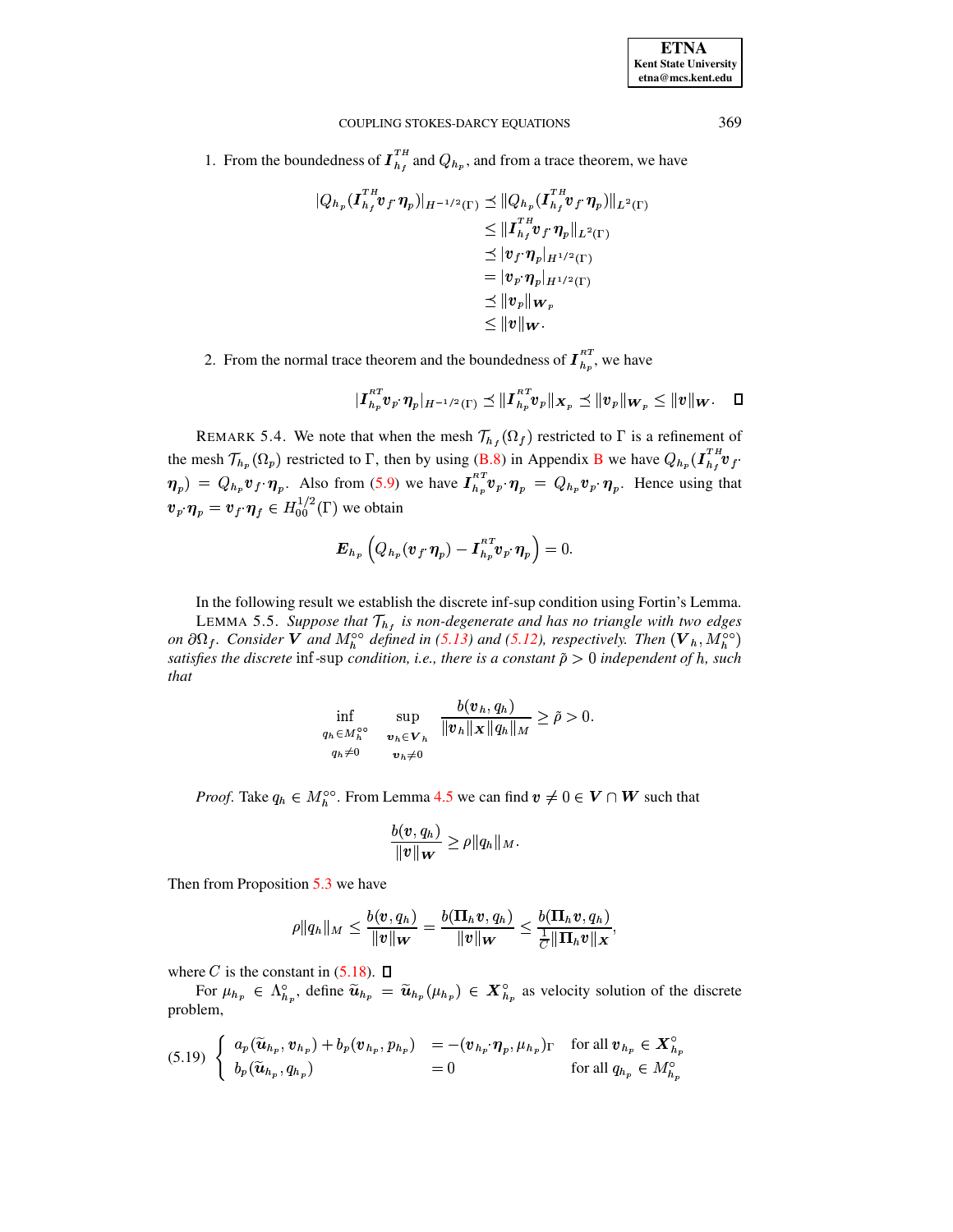and introduce

<span id="page-20-3"></span>
$$
(5.20) \t\t\t |\mu_{h_p}|_{\Lambda_{h_n}^{\circ}}^2 := a_p(\widetilde{u}_{h_p}(\mu_{h_p}), \widetilde{u}_{h_p}(\mu_{h_p})).
$$

In order to see that  $||\cdot||_{A_{h}}^{\circ}$  is a norm on  $\Lambda_{h_n}^{\circ}$ , observe that if  $\mu_{h_n}$  is such that  $|\mu_{h_n}|_{A_{h_n}} = 0$ , then  $\tilde{u}_{h_p}(\mu_{h_p})$  vanishes. If we take  $v_{h_p}$  in [\(5.19\)](#page-19-1) such that

$$
\begin{cases} v_{h_p} \cdot \eta_p = \mu_{h_p} \\ b_p(v_{h_p}, q_{h_p}) = 0 \qquad q_{h_p} \in M_{h_p}^{\circ}, \end{cases}
$$

we see that  $\|\mu_{h_n}\|_{L^2(\Gamma)} = 0$ , that is  $\mu_{h_n} = 0$ . Then  $|\cdot|_{\Lambda_{h_n}}$  is positive.

The norm  $\Lambda_{h_n}^{\circ}$  is the natural discrete version of the norm  $H^{1/2}(\Gamma)$  scaled by the factor  $\sqrt{\frac{\kappa}{\mu}}$  for the space  $\Lambda_{h_n}^{\circ}$ . Indeed, by using [\(5.15\)](#page-18-3) and [\(5.19\)](#page-19-1), we have

<span id="page-20-4"></span>
$$
(5.21) \sup_{z_{h_p} \in \mathbf{X}_{h_p}^{\circ}} \sup_{\boldsymbol{\gamma}_p |_{\Gamma} = \Lambda_{h_p}^{\circ}} \frac{(z_{h_p}, \mu_{h_p})}{\sqrt{\frac{\nu}{\kappa}} |z_{h_p}|_{H^{-1/2}(\Gamma)}} \approx \sup_{z_{h_p} \in \Lambda_{h_p}^{\circ}} \frac{(E_{h_p} z_{h_p}, \boldsymbol{\eta}_p, \mu_{h_p})}{\sqrt{\frac{\nu}{\kappa}} ||E_{h_p} z_{h_p}||_{L^2(\Omega)}} = |\mu_{h_p}|_{\Lambda_{h_p}^{\circ}}.
$$

We obtain the following result.

LEMMA 5.6. *The spaces*  $(\mathbf{Z}_h, \Lambda_h)$  *satisfy the discrete* inf-sup *condition, i.e., there is a constant*  $\tilde{\gamma} > 0$  *such that* 

<span id="page-20-1"></span>
$$
\inf_{\mu_{h_p}\in\Lambda_{h_p}^\circ\atop\lambda_{h_p}\neq 0}\sup_{\substack{\boldsymbol{v}_h\in\boldsymbol{Z}_h\\ \boldsymbol{v}_h\neq 0}}\frac{([\![\boldsymbol{v}_h]\!],\boldsymbol{\eta}_f,\mu_{h_p})_{\Gamma}}{||\boldsymbol{v}_h||_{\boldsymbol{X}}||\mu_{h_p}||_{\Lambda_{h_p}^\circ}}\geq \tilde{\gamma}>0.
$$

*Proof.* Take  $\mu_{h_p} \in \Lambda_{h_p}^{\circ}$  and let  $\tilde{u}_{h_p}(\mu_{h_p})$  be the velocity solution of [\(5.19\)](#page-19-1). Since  $\tilde{u}_{h_n}(\mu_{h_n}) \in Z_{h_n}$  then  $\nabla \cdot \tilde{u}_{h_n} = 0$ . Take  $v_h = (0, \tilde{u}_{h_n}(\mu_{h_n})) \in Z_{h_i} \times Z_{h_n}$ , then from  $(5.19)$  we obtain

$$
\frac{([\![v_h]\!]\cdot \eta_f, \mu_{h_p})_{\Gamma}}{||v_h||_{\mathbf{X}}|\mu_{h_p}|\Lambda_{h_p}^{\circ}} = \frac{a_p(\widetilde{u}_{h_p}(\mu_{h_p}), \widetilde{u}_{h_p}(\mu_{h_p}))}{\|\widetilde{u}_{h_p}(\mu_{h_p})\|_{L^2(\Omega_p)}|\mu_{h_p}|\Lambda_{h_p}^{\circ}} = \sqrt{\frac{\nu}{\kappa}} > 0. \quad \Box
$$

For  $(q_h, \mu_{h_n}) \in M_h^{\infty} \times \Lambda_h^{\circ}$  define  $|(q_h, \mu_{h_n})|^2_{M \times \Lambda_v^{\circ}}$  :  $= ||q_h||_M^2 + |\mu_{h_n}|^2_{\Lambda_v^{\circ}}$ . Then using the same argument of Proposition [4.7](#page-13-0) we have

<span id="page-20-0"></span>PROPOSITION 5.7. *Under assumptions of Lemmas [5.5](#page-19-0) and [5.6](#page-20-1) we have that there exists*  $\beta > 0$  *such that* 

<span id="page-20-2"></span>
$$
(5.22) \quad \inf_{\substack{(q_h,\mu_{h_p})\in M_h^{\circ\circ}\times\Lambda_{h_p}^{\circ} \\ (q_h,\mu_{h_p})\neq(0,0)}}\quad \sup_{\bm{v}_h\in\mathbf{X}_h^{\circ\circ}}\frac{b(\bm{v}_h,q_h)+(\llbracket\bm{v}_h\rrbracket\cdot\bm{\eta}_f,\mu_{h_p})_{\Gamma}}{\|\bm{v}\|_{\mathbf{X}}\|(q_h,\mu_{h_p})\|_{M\times\Lambda_{h_p}^{\circ}}} \geq \tilde{\beta} > 0.
$$

REMARK 5.8. With the inf-sup condition [\(5.22\)](#page-20-2) of Proposition [5.7](#page-20-0) we can establish the inf-sup conditions corresponding to the discrete versions of the first and the second weak formulations in [\(4.17\)](#page-8-0) and [\(4.20\)](#page-9-0), respectively. Here we consider  $\|\mu_{h_n}\|_{\Lambda_h}^2 := \|\mu_{h_n}\|_{L^2(\Gamma)}^2 +$  $|\mu_{h_p}|^2_{\Lambda_p}$ . This is done using similar arguments to those given in Section [4.2;](#page-10-1) see Remark [4.8.](#page-14-0)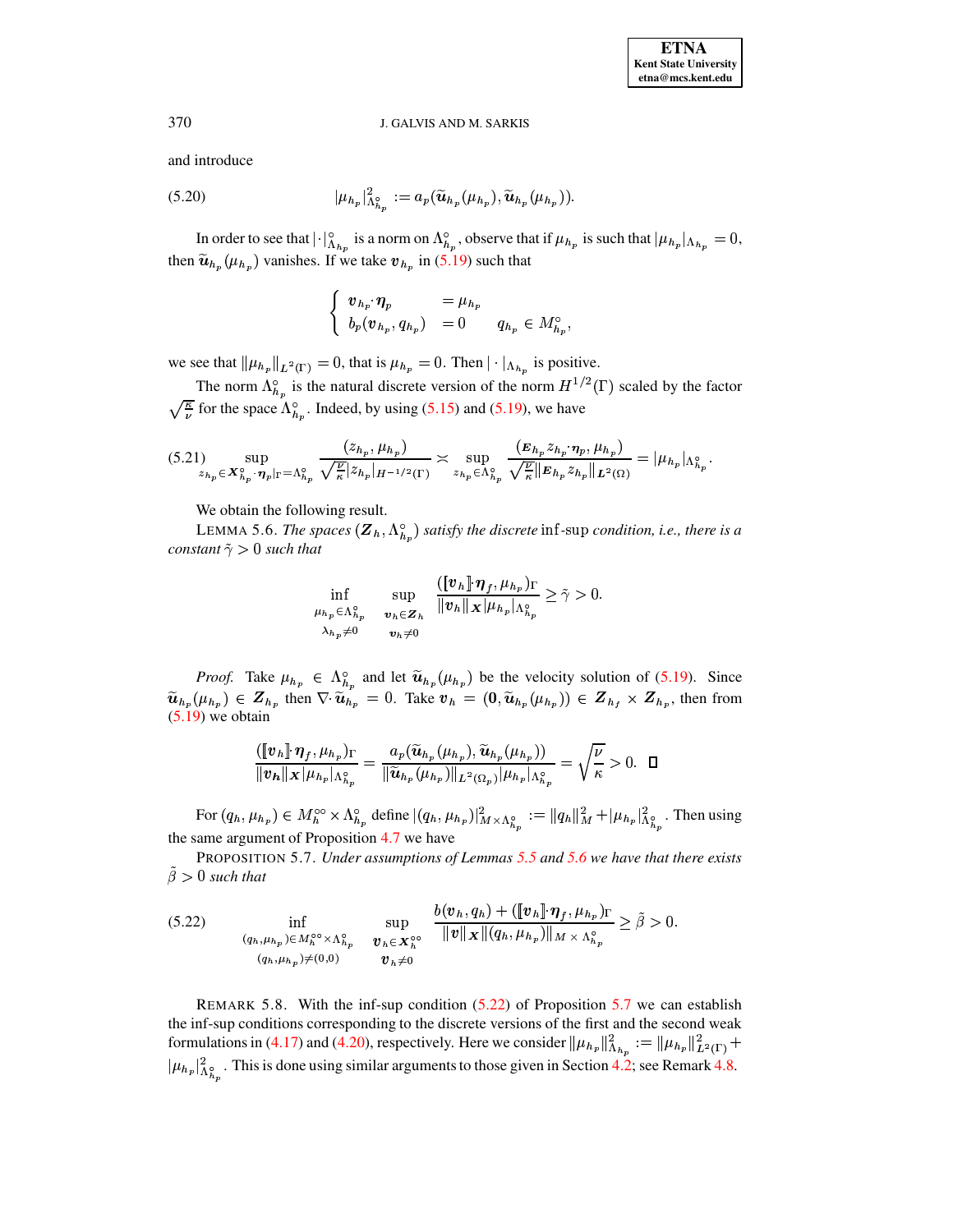| <b>ETNA</b>           |
|-----------------------|
| Kent State University |
| etna@mcs.kent.edu     |

371

#### COUPLING STOKES-DARCY EQUATIONS

<span id="page-21-0"></span>**6. Error analysis.** We remark that the constants involved in the notation  $\preceq$  are all independent, not only of the mesh size but also independent of the parameters  $\nu$  and  $\kappa$ . In addition, using scaling arguments, it is easy to see that  $\frac{1}{\sqrt{\nu}} p_f$ ,  $\sqrt{\nu} u_f$ ,  $\sqrt{\frac{\kappa}{\nu}} p_p$  and  $\sqrt{\frac{\nu}{\kappa}} u_p$  are all  $O(1)$ , therefore, we keep those factors on the a priori error estimates.

<span id="page-21-4"></span>We introduce the following energy norms,

$$
|\boldsymbol{v}_f|_{a_f}^2 := a_f(\boldsymbol{v}_f, \boldsymbol{v}_f),
$$

<span id="page-21-5"></span>(6.2) 
$$
||\bm{v}_p||_{a_p}^2 := a_p(\bm{v}_p, \bm{v}_p)
$$

and

(6.3) 
$$
||v||_a^2 := a(v, v).
$$

<span id="page-21-6"></span>We next establish a priori error estimates for the Stokes and Darcy velocities.

<span id="page-21-2"></span>PROPOSITION 6.1. Suppose that  $\mathcal{T}_{h}$ , is non-degenerate and has no triangle with two edges on  $\partial\Omega_f$ . Let  $h := \max\{h_f, h_p\}$ . Then we have the following estimate

$$
\|\boldsymbol{u}-\boldsymbol{u}_h\|_a \preceq h\left(\sqrt{\nu}|\boldsymbol{u}_f|_{H^2(\Omega_f)^2}+\sqrt{\frac{\nu}{\kappa}}|\boldsymbol{u}_p|_{H^1(\Omega_p)^2}\right) + h_p \frac{1}{\sqrt{\nu}}|p_f|_{H^1(\Omega_f)}.
$$

Moreover, if the refinement condition of Remark  $5.4$  is satisfied then

$$
\|\bm{u}-\bm{u}_h\|_a\preceq h_f\sqrt{\nu}|\bm{u}_f|_{H^2(\Omega_f)^2}+h_p\sqrt{\frac{\nu}{\kappa}}|\bm{u}_p|_{H^1(\Omega_p)^2}.
$$

*Proof.* From Proposition 5.7 we have that  $Z_h \cap V_h$  is not empty, where  $Z_h$  and  $V_h$  are defined in  $(5.14)$  and  $(5.13)$ , respectively. Then, the discrete problem associated with  $(4.24)$ can also be described as: find  $u_h \in Z_h \cap V_h$  such that

$$
a(\boldsymbol{u}_h, \boldsymbol{v}_h) = \ell(\boldsymbol{v}_h) \quad \boldsymbol{v}_h \in \boldsymbol{Z}_h \cap \boldsymbol{V}_h,
$$

where a is elliptic in  $\mathbf{Z}_h \cap \mathbf{V}_h$ . Furthermore,  $\mathbf{u}_h$  is also the only velocity solution of

<span id="page-21-3"></span>(6.4) 
$$
\begin{cases} a(\boldsymbol{u}_h, \boldsymbol{v}_h) + b(\boldsymbol{v}_h, p_h) + (\llbracket \boldsymbol{v}_h \rrbracket \boldsymbol{\eta}_f, \lambda_{h_p}) & = \ell(\boldsymbol{v}_h) & \text{for all } \boldsymbol{v}_h \in \mathbf{X}_h^{\circ\circ} \\ b(\boldsymbol{u}_h, q_h) & = 0 & \text{for all } q_h \in M_h^{\circ\circ} \\ (\llbracket \boldsymbol{u}_h \rrbracket \boldsymbol{\eta}_f, \mu_{h_p}) & = 0 & \text{for all } \mu_{h_p} \in \Lambda_{h_p}^{\circ} . \end{cases}
$$

For any  $w_h \in Z_h \cap V_h$  we have that  $v_h := u_h - w_h \in Z_h \cap V_h$  and

<span id="page-21-1"></span>(6.5) 
$$
a(\boldsymbol{v}_h, \boldsymbol{v}_h) = a(\boldsymbol{u}_h, \boldsymbol{v}_h) - a(\boldsymbol{w}_h, \boldsymbol{v}_h) = \ell(\boldsymbol{v}_h) - a(\boldsymbol{w}_h, \boldsymbol{v}_h).
$$

Let  $(u, p, \lambda)$  be the solution of the continuous problem (4.9). Then

$$
\ell(\boldsymbol{v}_h) = a(\boldsymbol{u}, \boldsymbol{v}_h) + b(\boldsymbol{v}_h, p) + b_{\Gamma}(\boldsymbol{v}_h, \lambda)
$$

and using  $(6.5)$  it follows that

$$
a(\boldsymbol{v}_h, \boldsymbol{v}_h) = a(\boldsymbol{u} - \boldsymbol{w}_h, \boldsymbol{v}_h) + b(\boldsymbol{v}_h, p) + b_{\Gamma}(\boldsymbol{v}_h, \lambda),
$$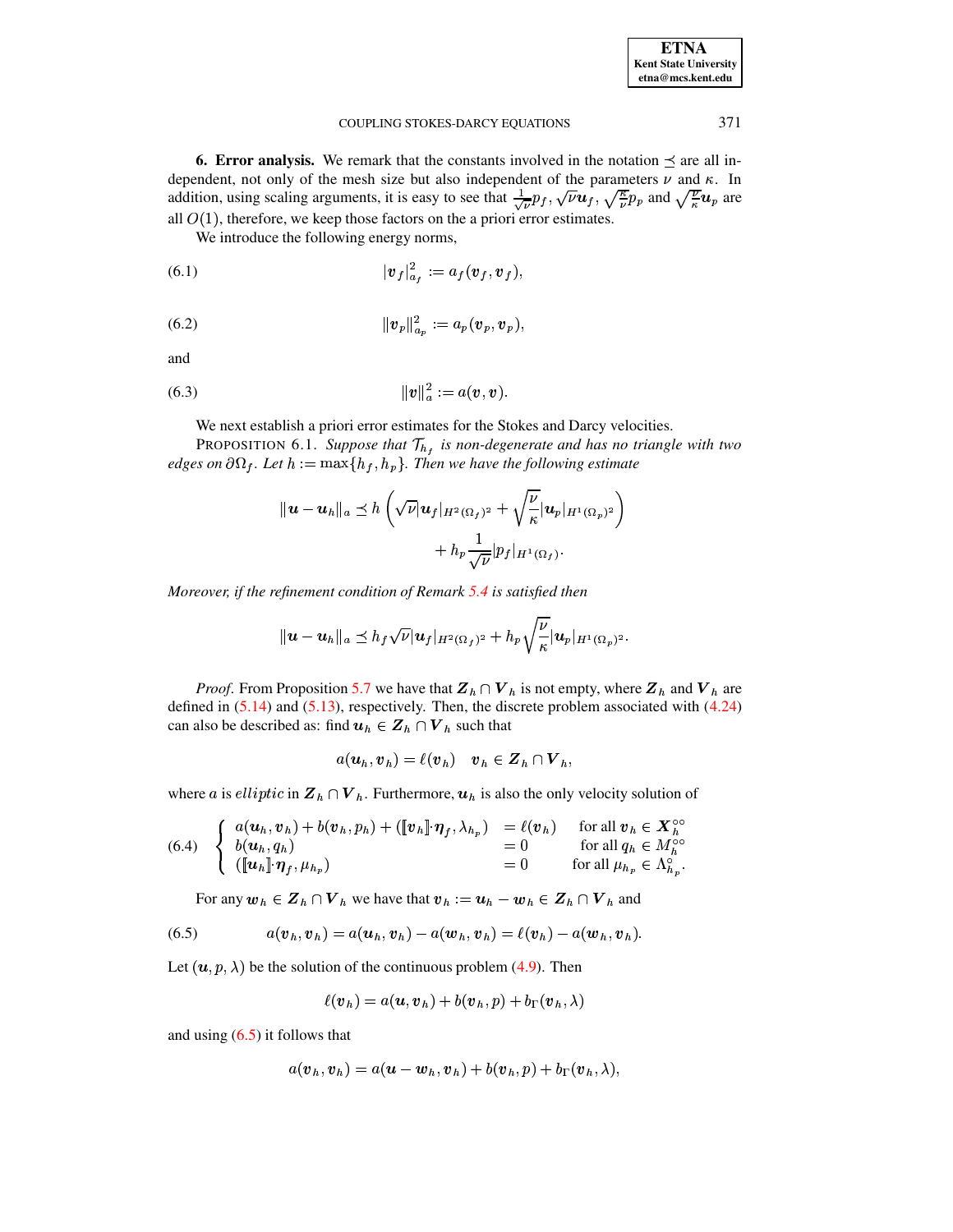and

$$
||u_h - w_h||_a = ||v_h||_a \le ||u - w_h||_a
$$
  
+ 
$$
\sup_{z_h \in Z_h \cap V_h} \frac{b(z_h, p)}{||z_h||_a} + \sup_{z_h \in Z_h \cap V_h} \frac{b_{\Gamma}(z_h, \lambda)}{||z_h||_a}.
$$

Hence, using

$$
\|\bm{u}-\bm{u}_h\|_a\leq \|\bm{u}-\bm{w}_h\|_a+\|\bm{u}_h-\bm{w}_h\|_a,
$$

we obtain

<span id="page-22-0"></span>(6.6) 
$$
\|u - u_h\|_a \leq 2 \inf_{\substack{\boldsymbol{w}_h \in \mathbf{Z}_h \cap \mathbf{V}_h}} \|u - w_h\|_a + \sup_{\substack{\boldsymbol{z}_h \in \mathbf{Z}_h \cap \mathbf{V}_h}} \frac{b(\boldsymbol{z}_h, p)}{\|\boldsymbol{z}_h\|_a} + \sup_{\substack{\boldsymbol{z}_h \in \mathbf{Z}_h \cap \mathbf{V}_h}} \frac{b_\Gamma(\boldsymbol{z}_h, \lambda)}{\|\boldsymbol{z}_h\|_a}.
$$

To bound the first term on the right-hand size of (6.6) we let  $w_h = \prod_h u$ , where  $\Pi_h$ is defined in Proposition 5.3. Proposition 5.3 guarantees that  $w_h \in V_h$ . In addition, since  $b(\mathbf{u}, q_h) = 0$  for all  $q_h \in M_h^{\infty}$ , (5.17) guarantees that  $\mathbf{w}_h = \prod_h \mathbf{u} \in \mathbf{Z}_h$  and we have

$$
\begin{aligned} |u-\Pi_hu\|_a & \le \|u_f-\Pi_{h_f}u\|_{a_f}+\|u_p-\Pi_{h_p}u\|_{a_p} \\ & \le \|u_f-I_{h_f}^{TH}u_f\|_{a_f}+\|u_p-I_{h_p}^{RT}u_p\|_{a_p} \\ & \qquad +\|E_{h_p}\left(Q_{h_p}(I_{h_f}^{TH}u_f\cdot\eta_p)-I_{h_p}^{RT}u_p\cdot\eta_p\right)\|_{a_p} \end{aligned}
$$

From  $(5.5)$  in Lemma 5.1 we obtain

$$
\|\boldsymbol{u}_f-\boldsymbol{I}_{h_f}^{TH}\boldsymbol{u}_f\|_{a_f}\leq h_f\sqrt{\nu}|\boldsymbol{u}_f|_{H^2(\Omega_f)^2}
$$

and from  $(5.11)$  in Lemma 5.2 we obtain

$$
\|\pmb{u}_p-\pmb{I}_{h_p}^{RT}\pmb{u}_p\|_{a_p}\preceq h_p\sqrt{\frac{\nu}{\kappa}}|\pmb{u}_p|_{H^1(\Omega_p)^2}
$$

since  $\nabla \cdot \mathbf{u}_p = 0$ .

From the boundedness of  $E_{h_p}$  in (5.16), we have

$$
\|\boldsymbol{E}_{h_p}\left(Q_{h_p}(\boldsymbol{I}_{h_f}^{TH}\boldsymbol{u}_f\boldsymbol{\eta}_p)-\boldsymbol{I}_{h_p}^{RT}\boldsymbol{u}_p\boldsymbol{\eta}_p\right)\|_{a_p}\preceq \sqrt{\frac{\nu}{\kappa}}|Q_{h_p}(\boldsymbol{I}_{h_f}^{TH}\boldsymbol{u}_f\boldsymbol{\eta}_p)-\boldsymbol{I}_{h_p}^{RT}\boldsymbol{u}_p\boldsymbol{\eta}_p|_{H^{-1/2}(\Gamma)}.
$$

Therefore, we need to estimate the following three terms:

$$
|Q_{h_p}(\boldsymbol{I}_{h_f}^{TH}\boldsymbol{u}_f\cdot\boldsymbol{\eta}_p)-\boldsymbol{I}_{h_p}^{RT}\boldsymbol{u}_p\cdot\boldsymbol{\eta}_p|_{H^{-1/2}(\Gamma)}\leq |Q_{h_p}(\boldsymbol{I}_{h_f}^{TH}\boldsymbol{v}_f\cdot\boldsymbol{\eta}_p)-\boldsymbol{I}_{h_f}^{TH}\boldsymbol{u}_f\cdot\boldsymbol{\eta}_p|_{H^{-1/2}(\Gamma)}\\+|\boldsymbol{I}_{h_f}^{TH}\boldsymbol{u}_f\cdot\boldsymbol{\eta}_p-\boldsymbol{u}_f\cdot\boldsymbol{\eta}_p|_{H^{-1/2}(\Gamma)}+\|\boldsymbol{u}_f\cdot\boldsymbol{\eta}_p-\boldsymbol{I}_{h_p}^{RT}\boldsymbol{u}_p\cdot\boldsymbol{\eta}_p\|_{H^{-1/2}(\Gamma)}
$$

1. Approximation property (6.7), boundedness of  $I_{h_f}^{TH}$  in (5.6) and the trace theorem give

$$
|Q_{h_p}(I_{h_f}^{TH}u_f \cdot \eta_p) - I_{h_f}^{TH}u_f \cdot \eta_p|_{H^{-1/2}(\Gamma)} \preceq h_p |I_{h_f}^{TH}u_f \cdot \eta_p|_{H^{1/2}(\Gamma)}
$$
  
\n
$$
\preceq h_p |u_f \cdot \eta_p|_{H^{1/2}(\Gamma)}
$$
  
\n
$$
= h_p |u_p \cdot \eta_p|_{H^{1/2}(\Gamma)}
$$
  
\n
$$
\leq h_p |u_p|_{H^{1/2}(\Gamma)^2}
$$
  
\n
$$
\preceq h_p |u_p|_{H^1(\Omega_p)^2}.
$$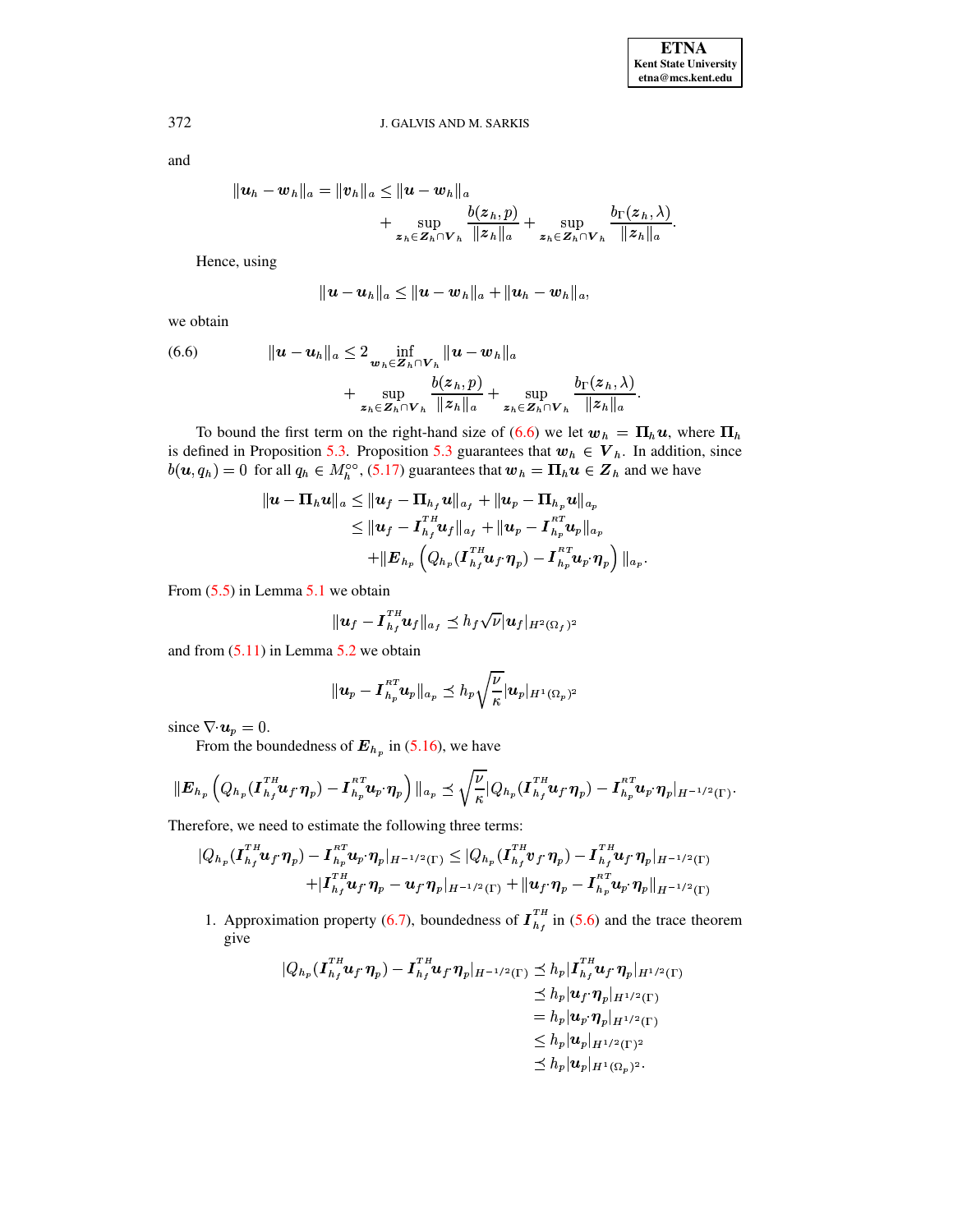| <b>ETNA</b>                  |
|------------------------------|
| <b>Kent State University</b> |
| etna@mcs.kent.edu            |

2. The trace theorem and approximation properties of  $I_{h}^{TH}$  (Lemma 5.1) give

$$
\begin{aligned} \|\boldsymbol{I}_{h_f}^{TH}\boldsymbol{u}_f \cdot \boldsymbol{\eta}_p - \boldsymbol{u}_f \cdot \boldsymbol{\eta}_p\|_{H^{-1/2}(\Gamma)} &\leq h_f \|\boldsymbol{u}_f \cdot \boldsymbol{\eta}_p\|_{H^{1/2}(\Gamma)} \\ &= h_f \|\boldsymbol{u}_p \cdot \boldsymbol{\eta}_p\|_{H^{1/2}(\Gamma)} \\ &\leq h_f \|\boldsymbol{u}_p\|_{H^1(\Omega_p)^2} .\end{aligned}
$$

3. The normal trace theorem and the approximation property (5.11) of  $I_{h_p}^{RT}$  imply

$$
\begin{aligned} |\boldsymbol{u}_p\cdot\boldsymbol{\eta}_p-\boldsymbol{I}_{h_p}^{RT}\boldsymbol{u}_p\cdot\boldsymbol{\eta}_p|_{H^{-1/2}(\Gamma)} &\preceq h_p|\boldsymbol{u}_p\cdot\boldsymbol{\eta}_p|_{H^{1/2}(\Gamma)}\\ &\preceq h_p|\boldsymbol{u}_p|_{H^1(\Omega_p)^2}.\end{aligned}
$$

<span id="page-23-0"></span>We note that we have used

(6.7) 
$$
|Q_{h_p}\mu - \mu|_{H^{-1/2}(\Gamma)} \leq h_p |\mu|_{H^{1/2}(\Gamma)},
$$

since by using local arguments we have  $||Q_{h_p}\mu - \mu||_{L^2(\Gamma)} \leq h_p^{1/2}|\mu|_{H^{1/2}(\Gamma)}$  and then

$$
|Q_{h_p}\mu - \mu|_{H^{-1/2}(\Gamma)} = \sup_{\phi \in H^{1/2}(\Gamma)} \frac{\langle Q_{h_p}\mu - \mu, \phi \rangle_{\Gamma}}{|\phi|_{H^{1/2}(\Gamma)}} \leq \sup_{\phi \in H^{1/2}(\Gamma)} \frac{\|Q_{h_p}\mu - \mu\|_{L^2(\Gamma)}\|Q_{h_p}\phi - \phi\|_{L^2(\Gamma)}}{|\phi|_{H^{1/2}(\Gamma)}} \n\leq h_p |\mu|_{H^{1/2}(\Gamma)}.
$$

We now bound the second term on the right-hand size of  $(6.6)$ . Note that since we are using lowest order Raviart-Thomas elements, the porous side components of  $Z_h$  defined in (5.14) are divergence free, i.e.,  $\mathbf{Z}_{h_p} \subset \mathbf{Z}_p$ , where  $\mathbf{Z}_p$  is defined in (4.25). Therefore,  $b_p(z_h, q) = 0$  for all  $q = (q_f, q_p) \in M^{\infty}$ . In addition, we have  $b(z_h, p - q_h) = 0$  for  $z_h \in \mathbf{Z}_h \cap \mathbf{V}_h$ . In summary, we have

$$
|b(z_h, p)| = |b_f(z_{h_f}, p_f)| = |b_f(z_{h_f}, p_f - Q_f p_f)| \leq h_f \frac{1}{\sqrt{\nu}} |p_f|_{H^1(\Omega_f)} ||z_h||_a.
$$

where we have used the first order approximation of the  $L_2$ -projection operator  $Q_f$  on the fluid pressure space  $M_{h_f}^{\circ}$ .

To bound the third term on the right-hand size of  $(6.6)$  we have

$$
b_{\Gamma}(z_h, \lambda) = \langle \lambda, z_{h_f} \cdot \eta_f \rangle_{\Gamma} + \langle \lambda, z_{h_p} \cdot \eta_p \rangle_{\Gamma}
$$
  
=  $\langle \lambda, z_{h_f} \cdot \eta_f \rangle_{\Gamma} + \langle Q_{h_p} \lambda, z_{h_p} \cdot \eta_p \rangle_{\Gamma}$   $z_{h_p} \cdot \eta_p$  is constant in  $e$   
=  $\langle \lambda - Q_{h_p} \lambda, z_{h_f} \cdot \eta_f \rangle_{\Gamma}$   $z_{h_p} \in Z_h$ ,

hence,

<span id="page-23-1"></span>(6.8) 
$$
|b_{\Gamma}(z_h,\lambda)| \leq h_p \frac{1}{\sqrt{\nu}} |\lambda|_{H^{1/2}(\Gamma)} \sqrt{\nu} |z_{h_f} \cdot \eta_f|_{H^{1/2}(\Gamma)}
$$

By using (4.8) on  $\Gamma$  (on the  $\Omega_f$  side) and trace theorems, we obtain

<span id="page-23-2"></span>(6.9) 
$$
|b_{\Gamma}(z_h,\lambda)| \leq h_p \left(\frac{1}{\sqrt{\nu}}|p_f|_{H^1(\Omega_f)} + \sqrt{\nu}|u_f|_{H^2(\Omega_f)^2}\right) ||z_h||_a,
$$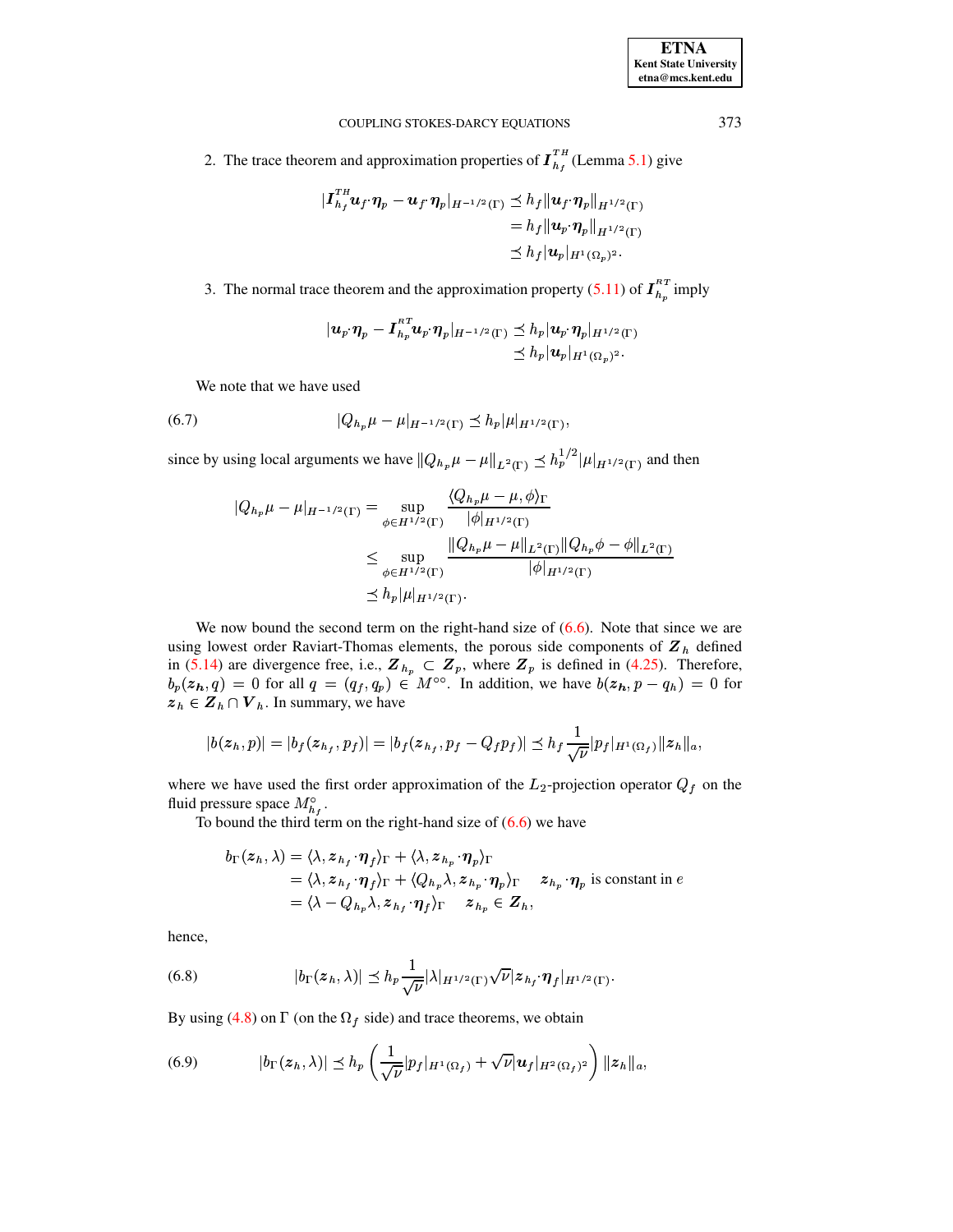and the proposition follows.  $\Box$ 

REMARK 6.2. We note that we could have used the porous media side in  $(4.8)$  to bound  $|\lambda|_{H^{1/2}(\Gamma)}$  in (6.8). In this case, we would have obtained

<span id="page-24-0"></span>(6.10) 
$$
|b_{\Gamma}(z_h,\lambda)| \leq \frac{h_p}{\sqrt{\nu}}|p_p|_{H^1(\Omega_p)}||z_h||_a.
$$

Even thought we obtain the term  $h_p$  multiplying  $p_p$  in (6.10), the bound (6.9) is qualitatively better than the bound (6.10). Note that by using scaling arguments we have  $\sqrt{\frac{\kappa}{\nu}} p_p = O(1)$ . Therefore, the factor  $\frac{h_p}{\sqrt{\nu}}|p_p|_{H^1(\Omega_p)}$  is very pessimistic due to the fact that in practice the value of  $\kappa$  is very small.

<span id="page-24-1"></span>We next establish a priori error estimates for the Stokes and Darcy pressures.

PROPOSITION 6.3. Suppose that  $\mathcal{T}_{h_f}$  is non-degenerate and has no triangle with two edges on  $\partial\Omega_f$ . Let  $h := \max\{h_f, h_p\}$ . Then we have the following estimate,

$$
\frac{1}{\sqrt{\nu}}\|p_f - p_{h_f}\|_{L^2(\Omega_f)} + \sqrt{\frac{\kappa}{\nu}}\|p_p - p_{h_p}\|_{L^2(\Omega_p)}\n\n&\leq h \left(\sqrt{\nu}|\mathbf{u}_f|_{H^2(\Omega_f)^2} + \sqrt{\frac{\nu}{\kappa}}|\mathbf{u}_p|_{H^1(\Omega_p)^2} + \frac{1}{\sqrt{\nu}}|p_f|_{H^1(\Omega_f)}\right)\n\n&+ h_p \sqrt{\frac{\kappa}{\mu}}|p_p|_{H^1(\Omega_p)}.
$$

Moreover, if the refinement condition of Remark 5.4 is satisfied then

$$
\frac{1}{\sqrt{\nu}}\|p_f - p_{h_f}\|_{L^2(\Omega_f)} + \sqrt{\frac{\kappa}{\nu}}\|p_p - p_{h_p}\|_{L^2(\Omega_p)}\n\n\le h_f \left(\sqrt{\nu}|\mathbf{u}_f|_{H^2(\Omega_f)^2} + \frac{1}{\sqrt{\nu}}|p_f|_{H^1(\Omega_f)}\right) + h_p \left(\sqrt{\frac{\kappa}{\mu}}|p_p|_{H^1(\Omega_p)} + \sqrt{\frac{\nu}{\kappa}}|\mathbf{u}_p|_{H^1(\Omega_p)^2}\right).
$$

*Proof.* To obtain an expression for the pressure error, observe that for all  $v_h \in V_h \cap$  $(H_0^1(\Omega_f) \times H_0(\text{div}, \Omega_p))$  (i.e.,  $\mathbf{v}_{h_f} = 0$  on  $\partial \Omega_f$  and  $\mathbf{v}_{h_p} \cdot \eta_p = 0$  on  $\partial \Omega_p$ ) and all  $q_h \in M_h^{\infty}$ 

(6.11) 
$$
b(\boldsymbol{v}_h, p_h - q_h) = a(\boldsymbol{u} - \boldsymbol{u}_h, \boldsymbol{v}_h) + b(\boldsymbol{v}_h, p - q_h).
$$

This holds true in particular for  $v_h = (v_{h_f}, 0)$  and  $q_h = (q_{h_f}, 0)$ . If we take  $q_{h_f} = Q_f p_f$ , i.e., the  $L_2$ -projection on the discrete fluid pressure space, we obtain

$$
b_f(\boldsymbol{v}_{h_f}, p_{h_f} - Q_f p_f) = a_f(\boldsymbol{u}_f - \boldsymbol{u}_{h_f}, \boldsymbol{v}_{h_f}) + b_f(\boldsymbol{v}_{h_f}, p_f - Q_f p_f).
$$

Then, using the standard discrete inf-sup condition for the fluid problem, we have

$$
\frac{1}{\sqrt{\nu}}\|p_{h_f} - Q_f p_f\|_{L^2(\Omega_f)} \preceq \sup_{\mathbf{v}_{h_f} \in \mathbf{V}_{h_f} \cap H_0^1(\Omega_f)} \frac{a_f(\mathbf{u}_f - \mathbf{u}_{h_f}, \mathbf{v}_{h_f}) + b_f(\mathbf{v}_{h_f}, p_f - Q_f p_f)}{\|\mathbf{v}_{h_f}\|_{a_f}} \preceq \|\mathbf{u}_f - \mathbf{u}_{h_f}\|_{a_f} + \frac{1}{\sqrt{\nu}}\|p_f - Q_f p_f\|_{L^2(\Omega_f)} \preceq \|\mathbf{u}_f - \mathbf{u}_{h_f}\|_{a_f} + h_f \frac{1}{\sqrt{\nu}}\|p_f\|_{H^1(\Omega_f)},
$$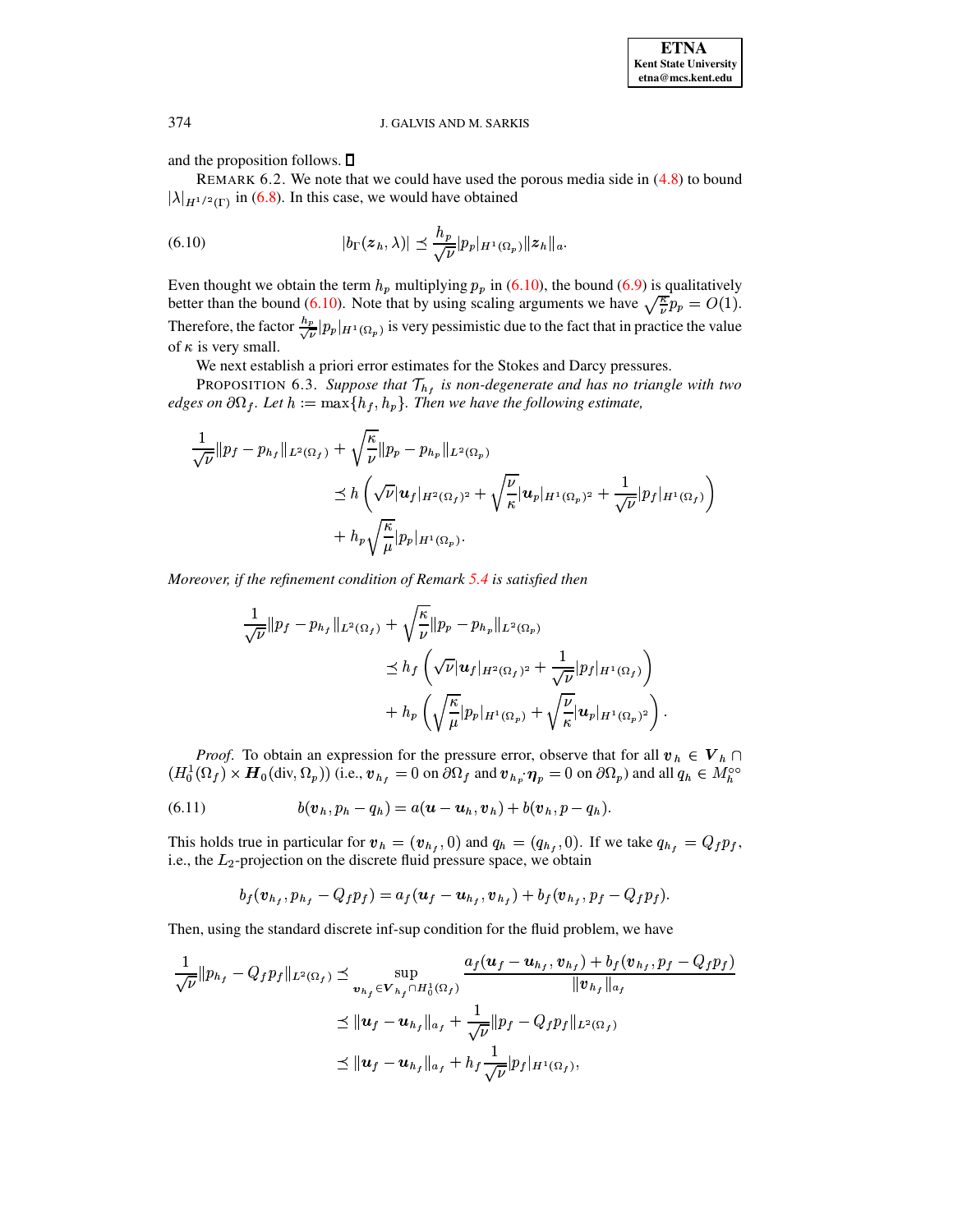and from a triangle inequality we obtain

$$
\frac{1}{\sqrt{\nu}}\|p_f-p_{h_f}\|_{L^2(\Omega_f)} \preceq \|u_f-u_{h_f}\|_{a_f} + h_f \frac{2}{\sqrt{\nu}}|p_f|_{H^1(\Omega_f)}.
$$

Analogously we obtain

$$
\sqrt{\frac{\kappa}{\mu}}\Vert p_p-p_{h_p}\Vert_{L^2(\Omega_p)}\preceq \Vert \boldsymbol{u_p}-\boldsymbol{u}_{h_p}\Vert_{p_f}+2h_p\sqrt{\frac{\kappa}{\mu}}\vert p_p\vert_{H^1(\Omega_p)}.
$$

The proposition follows from the bound on velocity error given on Proposition  $6.1$ .  $\square$ 

Now we analyze a priori error estimate for  $\lambda$  in the discrete norm  $|\cdot|_{\Lambda_{h_n}}^{\circ}$  defined in (5.20); see also [1]. Note that the norm  $\Lambda_{h_p}^{\circ}$  was defined for piecewise constant functions on the  $\Gamma_{h_p}$ triangulation. For functions  $\mu \in L^2(\Gamma)$ , we define

<span id="page-25-4"></span>(6.12) 
$$
|\mu|_{\Lambda_{h_n}^{\circ}} := |Q_{h_p}\mu|_{\Lambda_{h_n}^{\circ}},
$$

where  $Q_{h_p}$  is the  $L^2$ -projection onto  $\Lambda_{h_p}^{\circ}$ . We have the following result.<br>PROPOSITION 6.4. Suppose that  $\mathcal{T}_{h_f}$  is non-degenerate and has no triangle with two edges on  $\partial\Omega_f$ . Let  $h := \max\{h_f, h_p\}$ . Then we have the following estimates:

<span id="page-25-2"></span>(6.13) 
$$
|\lambda - \lambda_{h_p}|_{\Lambda_{h_p}^{\circ}} \preceq h \left( \sqrt{\nu} |u_f|_{H^2(\Omega_f)^2} + \sqrt{\frac{\nu}{\kappa}} |u_p|_{H^1(\Omega_p)^2} \right) + h_p \frac{1}{\sqrt{\nu}} |p_f|_{H^1(\Omega_f)},
$$

and

<span id="page-25-3"></span>(6.14) 
$$
\sqrt{\frac{\kappa}{\nu}}|\lambda - \lambda_{h_p}|_{H^{-1/2}(\Gamma)} \leq h_p \sqrt{\frac{\kappa}{\nu}}|p_p|_{H^1(\Omega_p)} + |\lambda - \lambda_{h_p}|_{\Lambda_{h_p}^{\circ}}.
$$

Moreover, if the refinement condition of Remark  $5.4$  is satisfied then

$$
|\lambda-\lambda_{h_p}|_{\Lambda_{h_p}^\circ}\preceq h_f\sqrt{\nu}|\boldsymbol{u}_f|_{H^2(\Omega_f)^2}+h_p\sqrt{\frac{\nu}{\kappa}}|\boldsymbol{u}_p|_{H^1(\Omega_p)^2}.
$$

*Proof.* Let  $\tilde{u}_{h_p}(Q_{h_p}\lambda)$  and  $\tilde{p}_{h_p}(Q_{h_p}\lambda)$  be the solution of (5.19). Note that the solution of (6.4) satisfies  $u_{h_p} = \tilde{u}_{h_p}(\lambda_{h_p})$  and  $p_{h_p} = \tilde{p}_{h_p}(\lambda_{h_p})$ . Then, using the definition of the discrete norm  $\Lambda_{h_p}^{\circ}$  we have

$$
\|\lambda-\lambda_{h_{p}}\|_{\Lambda_{h_{p}}^{\circ}}=\|\widetilde{\boldsymbol{u}}_{h_{p}}(Q_{h_{p}}\lambda)-\boldsymbol{u}_{h_{p}}\|_{a_{p}}
$$

which can be bounded by

<span id="page-25-0"></span>(6.15) 
$$
\|\widetilde{\bm{u}}_{h_p}(Q_{h_p}\lambda)-\bm{u}_{h_p}\|_{a_p}\leq \|\widetilde{\bm{u}}_{h_p}(Q_{h_p}\lambda)-\bm{u}_p\|_{a_p}+\|\bm{u}_p-\bm{u}_{h_p}\|_{a_p}.
$$

We use Proposition 6.1 to estimate the second term on the right-hand side of  $(6.15)$ . We next estimate the first term of the right-hand side of  $(6.15)$ . Note that

<span id="page-25-1"></span>(6.16) 
$$
a_p(\widetilde{\boldsymbol{u}}_{h_p}(Q_{h_p}\lambda)-\boldsymbol{u}_p,\boldsymbol{v}_{h_p})+b_p(\boldsymbol{v}_{h_p},\widetilde{p}_{h_p}(Q_{h_p}\lambda)-p_p)=0.
$$

Inserting  $v_{h_p} = \tilde{u}_{h_p}(Q_{h_p} \lambda) - u_{h_p} \in Z_{h_p}$  into (6.16) and recalling that  $Z_{h_p} \subset Z_p$  where  $\mathbf{Z}_{h_p}$  and  $\mathbf{Z}_p$  are defined in (4.25) and (5.14), respectively, we have

$$
a_p(\widetilde{\boldsymbol{u}}_{h_p}(Q_{h_p}\lambda)-\boldsymbol{u}_p,\widetilde{\boldsymbol{u}}_{h_p}(Q_{h_p}\lambda)-\boldsymbol{u}_{h_p})=0.
$$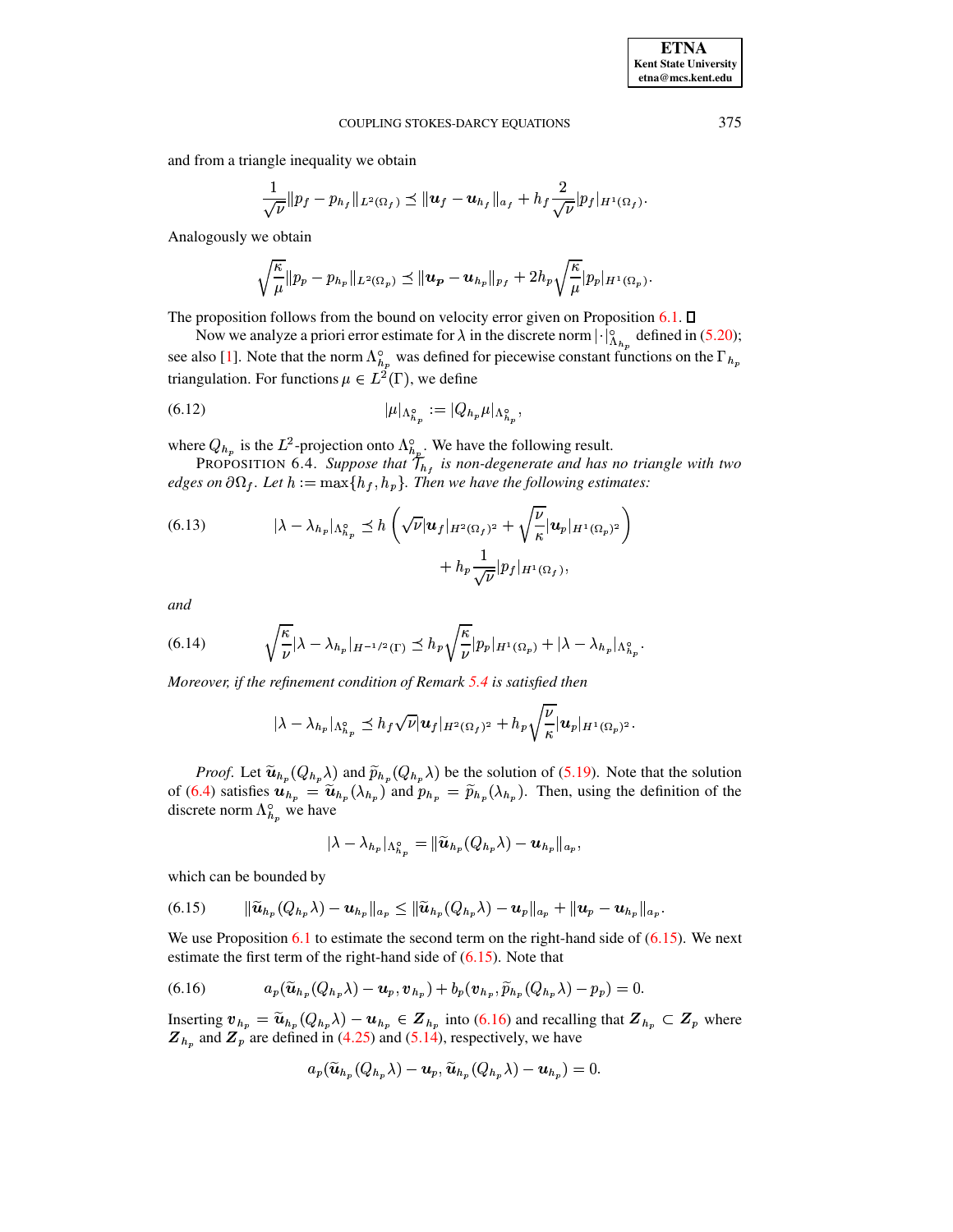Hence,

$$
a_p(\widetilde{\boldsymbol{u}}_{h_p}(Q_{h_p}\lambda)-\boldsymbol{u}_p,\widetilde{\boldsymbol{u}}_{h_p}(Q_{h_p}\lambda)-\boldsymbol{u}_p)+a_p(\widetilde{\boldsymbol{u}}_{h_p}(Q_{h_p}\lambda)-\boldsymbol{u}_p,\boldsymbol{u}_p-\boldsymbol{u}_{h_p})=0,
$$

and by using a Cauchy-Schwarz inequality we obtain

$$
\|\widetilde{\boldsymbol{u}}_{h_{\boldsymbol{p}}}(Q_{h_{\boldsymbol{p}}}\lambda)-\boldsymbol{u}_{\boldsymbol{p}}\|_{a_{\boldsymbol{p}}}\leq \|\boldsymbol{u}_{h_{\boldsymbol{p}}}-\boldsymbol{u}_{\boldsymbol{p}}\|_{a_{\boldsymbol{p}}}
$$

and  $(6.13)$  follows. To obtain the estimate  $(6.14)$ , we note that from  $(5.21)$  we have

$$
\sqrt{\frac{\kappa}{\mu}}\|Q_{h_p}\lambda-\lambda_{h_p}\|_{L^2(\Gamma)}=\sup_{{z_{h_p}\in\Lambda_{h_p}^{\circ}}}\frac{(z_{h_p},Q_{h_p}\lambda-\lambda_{h_p})}{\sqrt{\frac{\nu}{\kappa}}|z_{h_p}|_{L^2(\Gamma)}}\preceq |\lambda-\lambda_{h_p}|_{\Lambda_{h_p}^{\circ}},
$$

therefore,

<span id="page-26-0"></span>(6.17) 
$$
|\lambda - \lambda_{h_p}|_{H^{-1/2}(\Gamma)} \leq |\lambda - Q_{h_p} \lambda|_{H^{-1/2}(\Gamma)} + ||Q_{h_p} \lambda - \lambda_{h_p}||_{L^2(\Gamma)},
$$

and  $(6.14)$  follows from  $(6.17)$  and  $(6.7)$ .  $\Box$ 

REMARK 6.5. Note that we are discretizing the third weak formulation [\(4.23\)](#page-9-1). We have to recover the piecewise constant pressure in each subdomain. Recall the function  $z$  of Remark [4.3.](#page-10-0) Note that we can compute  $z_h := \Pi_h(z) = (\Pi_{h_f} z, \Pi_{h_p} z)$ ; see Proposition [5.3.](#page-18-0) Then

$$
\gamma_h := \ell(\boldsymbol{z}_h) - a(\boldsymbol{u}_h,\boldsymbol{z}_h) - b(\boldsymbol{z}_h,p_h) - (\llbracket \boldsymbol{z}_h \rrbracket\!\cdot\! \boldsymbol{\eta}_f, \lambda_{h_p})_\Gamma,
$$

and  $\gamma_h p^c = \gamma_h (p_f^c, p_p^c)$  is the approximation for piecewise constant pressure in each subdomain  $\Omega_j$ ,  $j = f, p$ . Observe that

$$
|\gamma-\gamma_h|\preceq |a(\boldsymbol{u}-\boldsymbol{u}_h,\boldsymbol{z}_h)|+|b(\boldsymbol{z}_h,\boldsymbol{p}-\boldsymbol{p}_h)|+|([\![\boldsymbol{z}_h]\!]\!\cdot\!\boldsymbol{\eta}_f,\gamma-\gamma_{h_p})_\Gamma|.
$$

These last terms can be estimated using the results of this section. Analogously we can <sup>ø</sup> recover the mean value  $\lambda$  of the Lagrange multiplier. Indeed, we can find

$$
\boldsymbol{w}_h = (0, \boldsymbol{w}_{h_p}) \in \boldsymbol{X}_f \times \boldsymbol{X}_p
$$

such that

$$
\boldsymbol{w}_{h_p}\!\cdot\!\boldsymbol{\eta}_p = \frac{1}{|\Gamma|} \text{ on } \Gamma \text{ and } \boldsymbol{w}_{h_p}\!\cdot\!\boldsymbol{\eta}_p = 0 \text{ on } \Gamma_p,
$$

and so we can define (see Remark [4.2\)](#page-9-2)

$$
\lambda_h:=\ell(\boldsymbol w)-a(\boldsymbol u_h,\boldsymbol w)-b(\boldsymbol w,p_h).
$$

In this case

$$
|\bar{\lambda}-\bar{\lambda}_h|\preceq |a(\boldsymbol{u}-\boldsymbol{u}_h,w)|+|b(\boldsymbol{w},p-p_h)|.
$$

The last two terms can be estimated using the results of this section.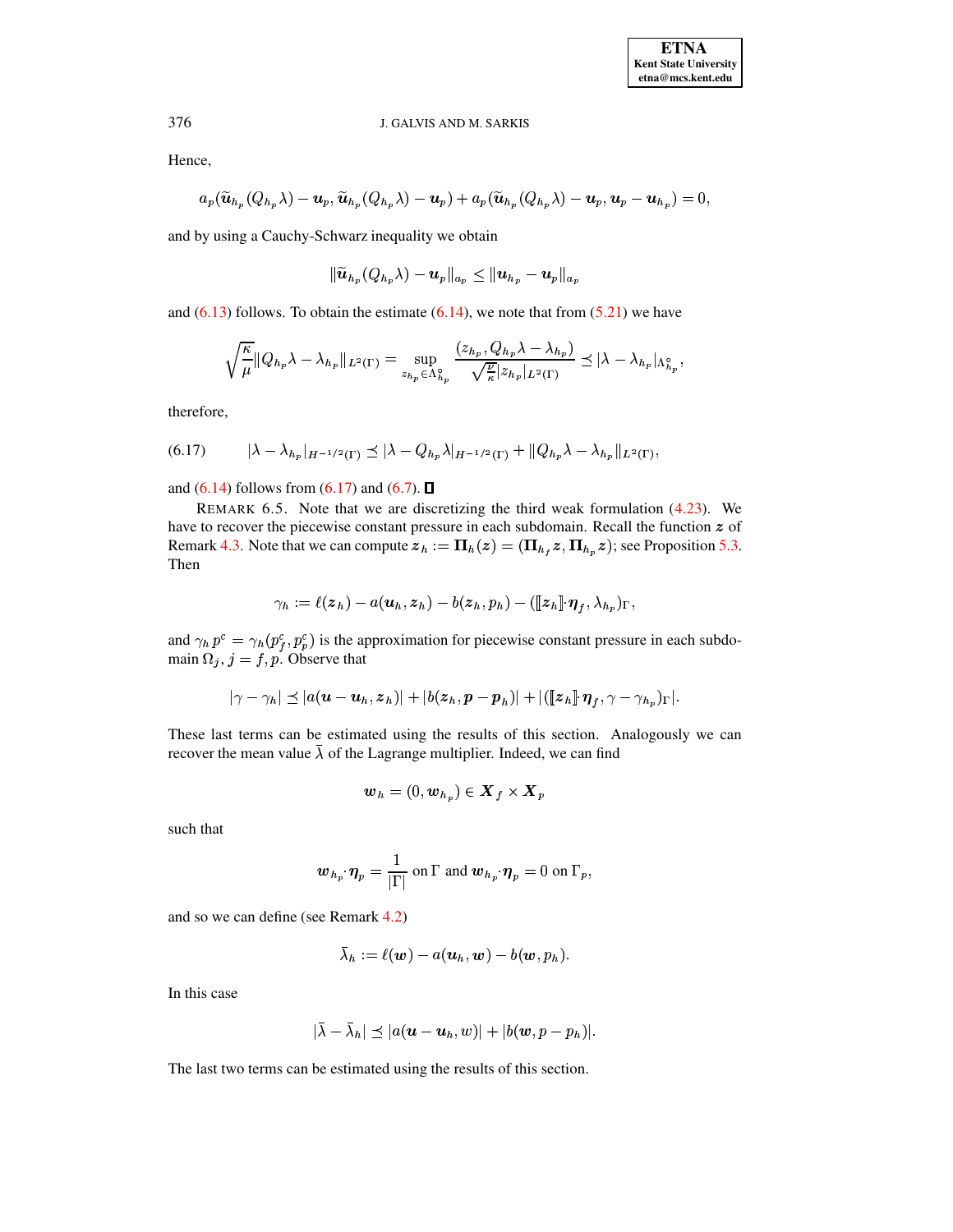| <b>ETNA</b>                  |
|------------------------------|
| <b>Kent State University</b> |
| etna@mcs.kent.edu            |

<span id="page-27-0"></span>7. Numerical results. In this section we present numerical experiments in order to verify the estimates established in the paper. We consider  $\Omega_f = (1,2) \times (0,1)$  and  $\Omega_p =$  $(0,1) \times (0,1)$ . We consider  $\alpha_f = 0$ . The velocity solution for Stokes is given by  $u_f(x, y) =$  $(y(1-y), -x+2+2(x-1)y)$  with pressure  $p_f(x, y) = -2x - \frac{y}{6}y + \frac{5}{2}y + \frac{5y}{126}$ . Note that  $u_f$  is not divergence free. The velocity solution for Darcy is  $u_p(x, y) = (1 - 2x + x^2 + y - x)$  $y^2$ ,  $-1+x+2y-2xy$ ) with pressure  $p_p(x, y) = \frac{p}{\kappa}((1-x)y(1-y)-x+x^2-\frac{x^3}{3}+\frac{3}{4}-y)+\frac{1}{2}$ .<br>Note that the normal component of  $u_p$  has a parabolic profile on the interface  $\Gamma = 1 \times (0, 1)$ while its tangential component is zero. Note also that  $D u_f = \begin{pmatrix} 0 & 0 \\ 0 & * \end{pmatrix}$  on  $\Gamma$ , and  $p_f = p_p$ on  $\Gamma$ . The exact solution is compatible with (3.5) with (3.6) when  $\alpha_f = 0$ . A similar example is presented in [8], where the term  $\nabla \cdot D u_f$  is replaced by  $\Delta u_f$  in the Stokes equations.

In Figure 7.1 we show the computed solution of the coupled problem. On the porous side we have plotted the velocity in the center of each triangle. In Figure 7.2 we zoom part of the interface and plot the y component of the velocities. In Figure 7.3 we show the be-



<span id="page-27-2"></span>FIG. 7.1. Computed velocities (left figure) and pressures (right figure). On the porous side (left subdomain) we have plotted the value of the velocity at the centroid of each triangle.

havior of the error (in the scaled norms defined in  $(6.1)$ ,  $(6.2)$  and  $(6.3)$ ) with respect to the discretization parameters. Here we also show  $\|\lambda - \lambda_{h_p}\|_{\Lambda^{h_p}}$ , i.e., the Lagrange multiplier approximation error in the discrete norm defined in  $(6.12)$ . We observe according to Figure 7.3, the error in the norm  $\|\cdot\|^2$  defined in (6.3), which is the sum of the fluid velocity and porous velocity errors in the scaled norms, is of linear order. This agree with Proposition 6.1. Analogously, the pressure error is of linear order. This also agree with the result about the pressure error, see Proposition 6.3. We finally observe that the Lagrange multiplier error in the discrete norm defined in  $(6.12)$  is also of linear order.

<span id="page-27-1"></span>**8. Conclusion.** We studied the coupling across an interface of fluid and porous media flows, consisting of *Stokes equations* in the fluid region  $\Omega_f$  and *Darcy law* for the filtration velocity in the porous medium region  $\Omega_p$ . After discussing the adequate choice of  $H^{1/2}(\Gamma)$ , rather than  $H_{00}^{1/2}(\Gamma)$ , as the Lagrange multiplier space, we presented a complete analysis for the inf-sup and approximation results associated with the continuous and discrete formulations of this Stokes-Darcy system. We chose the triangular  $P2\P1$  Taylor Hood finite elements and the lower order Raviart-Thomas elements as discrete spaces for the free and porous medium subdomains, respectively. Optimal a priori discrete error estimates do not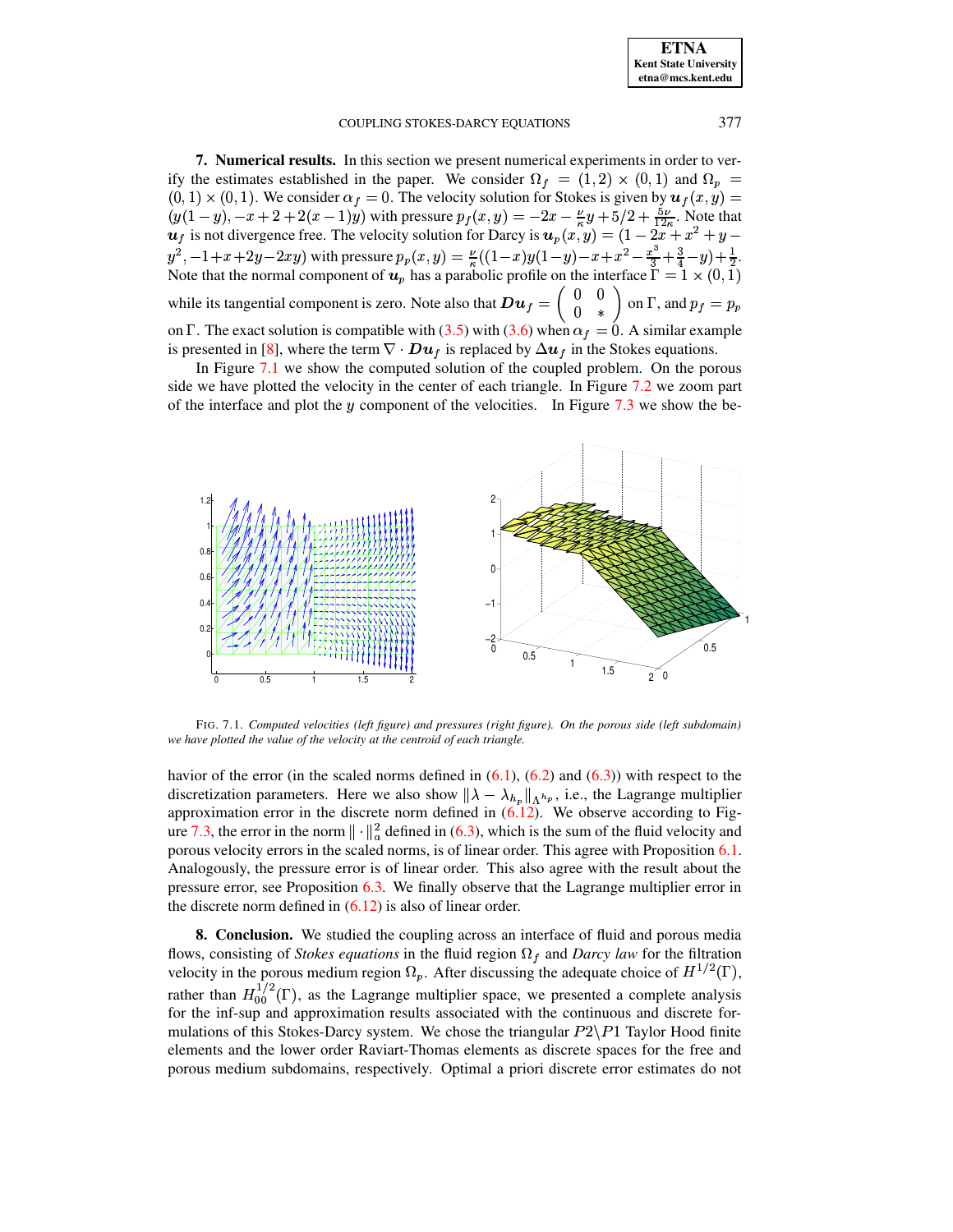

<span id="page-28-4"></span>FIG. 7.2. *The* ®*-component of the discrete velocity (left figure), where on the porous side (left subdomain) we* plot the two values of the x-component of the velocities at the midpoint of each edge; recall that Raviart-Thomas elements allow discontinuous tangential velocities on interior edges. The discrete (in blue) and the exact (in red) *Lagrange multipliers on the interface (right figure).*



<span id="page-28-5"></span>FIG. 7.3. *Velocities errors (left) and pressures errors (right).*

depend on the coefficients  $\nu$  and  $\kappa$  and ratio of mesh parameters. Sharper local estimates can also be obtained for the case where the fluid mesh on the interface  $\Gamma$  is a refinement of the porous mesh on  $\Gamma$ . The numerical experiments show good agreements with our theoretical results.

**Acknowledgement.** We would like to thank the referees and Professor M. Dryja for their useful comments, which helped to improve the presentation.

# REFERENCES

- <span id="page-28-3"></span>[1] T. ARBOGAST, L. C. COWSAR, M. F. WHEELER, AND I. YOTOV, *Mixed finite element methods on nonmatching multiblock grids*, SIAM J. Numer. Anal., 37 (2000), pp. 1295–1315.
- <span id="page-28-1"></span>[2] T. ARBOGAST AND H. L. LEHR, *Homogenization of a Darcy-Stokes system modeling vuggy porous media*, Comput. Geosci., 10 (2006), pp. 291–302.
- <span id="page-28-0"></span>[3] G. S. BEAVERS AND D. D. JOSEPH, *Boundary conditions at a naturally permeable wall*, J. Fluid Mech., 30 (1967), pp. 197–207.
- <span id="page-28-2"></span>[4] C. BERNARDI, Y. MADAY, AND A. T. PATERA, *A new nonconforming approach to domain decomposition: the mortar element method*, in Nonlinear partial differential equations and their applications. College `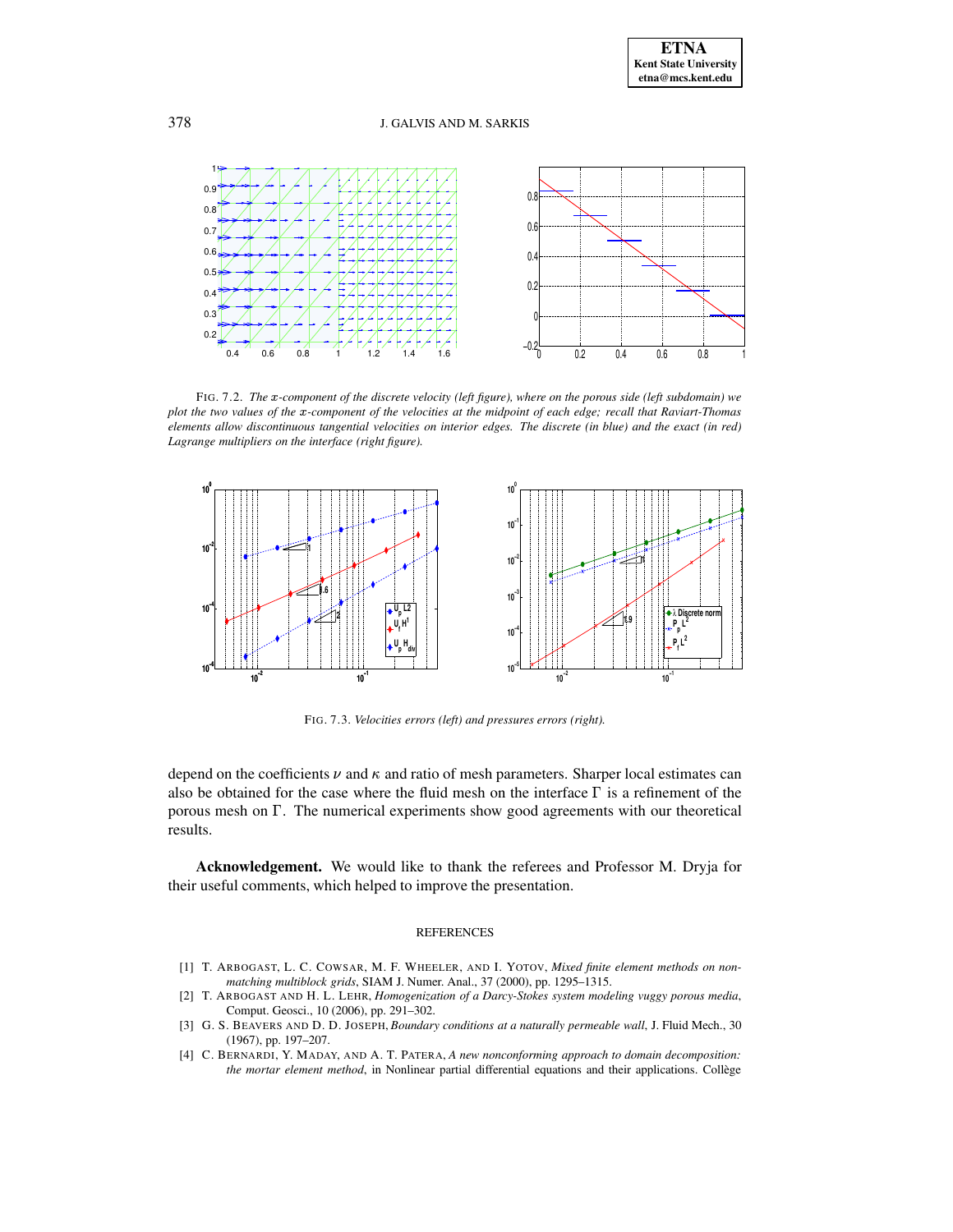de France Seminar, Vol. XI (Paris, 1989–1991), Pitman Res. Notes Math. Ser., Vol. 299, Longman Sci. Tech., Harlow, 1994, pp. 13–51.

- <span id="page-29-20"></span>[5] D. BRAESS, *Finite Elements: Theory, Fast Solvers, and Applications in Solid Mechanics*, Second ed., Cambridge University Press, Cambridge, 2001.
- <span id="page-29-23"></span>[6] S. C. BRENNER AND L. R. SCOTT, *The Mathematical Theory of Finite Element Methods*, Texts in Applied Mathematics, Vol. 15, Springer, New York, 1994.
- <span id="page-29-21"></span>[7] F. BREZZI AND M. FORTIN, *Mixed and Hybrid Finite Element Methods*, vol. 15 of Springer Series in Computational Mathematics, Springer, New York, 1991.
- <span id="page-29-2"></span>[8] E. BURMAN AND P. HANSBO, *A unified stabilized method for Stokes' and Darcy's equations*, J. Comput. Appl. Math., 198 (2007), pp. 35–51.
- <span id="page-29-25"></span>[9] P. CLÉMENT, *Approximation by finite element functions using local regularization, Rev. Française Automat.* Informat. Recherche Opérationnelle Sér. RAIRO Analyse Numérique, 9 (1975), pp. 77-84.
- <span id="page-29-6"></span>[10] M. DISCACCIATI, *Domain decomposition methods for the coupling of surface and groundwater flows*, PhD thesis, Thèse n. 3117, Ecole Polytechnique Fédérale, Lausanne, Switzerland, 2004.
- <span id="page-29-7"></span>[11] M. DISCACCIATI, E. MIGLIO, AND A. QUARTERONI, *Mathematical and numerical models for coupling surface and groundwater flows*, Appl. Numer. Math., 43 (2002), pp. 57–74.
- <span id="page-29-11"></span>[12] M. DISCACCIATI AND A. QUARTERONI, *Analysis of a domain decomposition method for the coupling of Stokes and Darcy equations*, in ENUMATH 2001, F. Brezzi, A. Buffa, S. Corsaro, and A. Murli, eds., Numerical Mathematics and Advanced Applications, Springer, New York, 2003, pp. 3–20.
- <span id="page-29-3"></span>[13] , *Convergence analysis of a subdomain iterative method for the finite element approximation of the coupling of Stokes and Darcy equations*, Comput. Vis. Sci., 6 (2004), pp. 93–103.
- <span id="page-29-12"></span>[14] J. GALVIS AND M. SARKIS, *Balancing domain decomposition methods for mortar coupling Stokes-Darcy systems*, in Domain Decomposition Methods in Science and Engineering XVI, D. Keyes and O. B. Widlund, eds., Lect. Notes Comput. Sci. Eng., Vol. 55, Springer, Berlin, 2006, pp. 373–380.
- <span id="page-29-22"></span><span id="page-29-9"></span>[15] V. GIRAULT AND P.-A. RAVIART, *Finite Element Methods for Navier-Stokes Equations: Theory and Algorithms*, Springer Series in Computational Mathematics, Vol. 5, Springer, Berlin, 1986.
- [16] V. GIRAULT, B. RIVIÈRE, AND M. F. WHEELER, *A discontinuous Galerkin method with nonoverlapping domain decomposition for the Stokes and Navier-Stokes problems*, Math. Comp., 74 (2005), pp. 53–84.
- <span id="page-29-18"></span>[17] P. GRISVARD, *Elliptic Problems in Nonsmooth Domains*, Monographs and Studies in Mathematics, Vol. 24, Pitman (Advanced Publishing Program), Boston, MA, 1985.
- <span id="page-29-16"></span>[18] U. HORNUNG, ed., *Homogenization and Porous Media*, Interdisciplinary Applied Mathematics, Vol. 6, Springer, New York, 1997.
- <span id="page-29-0"></span>[19] W. JA¨ GER AND A. MIKELIC´, *On the interface boundary condition of Beavers, Joseph, and Saffman*, SIAM J. Appl. Math., 60 (2000), pp. 1111–1127.
- <span id="page-29-4"></span>[20] W. J. LAYTON, F. SCHIEWECK, AND I. YOTOV, *Coupling fluid flow with porous media flow*, SIAM J. Numer. Anal., 40 (2002), pp. 2195–2218 (2003).
- <span id="page-29-13"></span>[21] K. A. MARDAL, X.-C. TAI, AND R. WINTHER, *A robust finite element method for Darcy-Stokes flow*, SIAM J. Numer. Anal., 40 (2002), pp. 1605–1631.
- <span id="page-29-24"></span>[22] T. P. MATHEW, *Schwarz alternating and iterative refinement methods for mixed formulations of elliptic problems. II. Convergence theory*, Numer. Math., 65 (1993), pp. 469–492.
- <span id="page-29-19"></span><span id="page-29-10"></span>[23] J. NECˇ AS, *Les methodes ´ directes en theorie ´ des equations ´ elliptiques*, Masson et Cie, Editeurs, ´ Paris, 1967.
- [24] A. QUARTERONI AND A. VALLI, *Domain Decomposition Methods for Partial Differential Equations*, Numerical Mathematics and Scientific Computation, The Clarendon Press Oxford University Press, Oxford Science Publications, New York, 1999.
- <span id="page-29-8"></span>[25] A. QUARTERONI, A. VENEZIANI, AND P. ZUNINO, *A domain decomposition method for advection-diffusion processes with application to blood solutes*, SIAM J. Sci. Comput., 23 (2002), pp. 1959–1980.
- <span id="page-29-5"></span>[26] B. RIVIÈRE AND I. YOTOV, *Locally conservative coupling of Stokes and Darcy flows*, SIAM J. Numer. Anal., 42 (2005), pp. 1959–1977.
- <span id="page-29-1"></span>[27] P. SAFFMAN, *On the boundary condition at the surface of a porous media*, Stud. Appl. Math., 50 (1971), pp. 93–101.
- <span id="page-29-26"></span>[28] L. R. SCOTT AND S. ZHANG, *Finite element interpolation of nonsmooth functions satisfying boundary conditions*, Math. Comp., 54 (1990), pp. 483–493.
- <span id="page-29-14"></span>[29] B. I. WOHLMUTH, *A mortar finite element method using dual spaces for the Lagrange multiplier*, SIAM J. Numer. Anal., 38 (2000), pp. 989–1012.
- <span id="page-29-17"></span><span id="page-29-15"></span>[30] B. I. WOHLMUTH, A. TOSELLI, AND O. B. WIDLUND, *An iterative substructuring method for Raviart-Thomas vector fields in three dimensions*, SIAM J. Numer. Anal., 37 (2000), pp. 1657–1676.

**Appendix A. Non-homogeneous boundary conditions.** The non-homogeneous boundary condition can be reduced to the homogeneous case when  $h_f \in H^{1/2}(\Gamma_f)^2$  and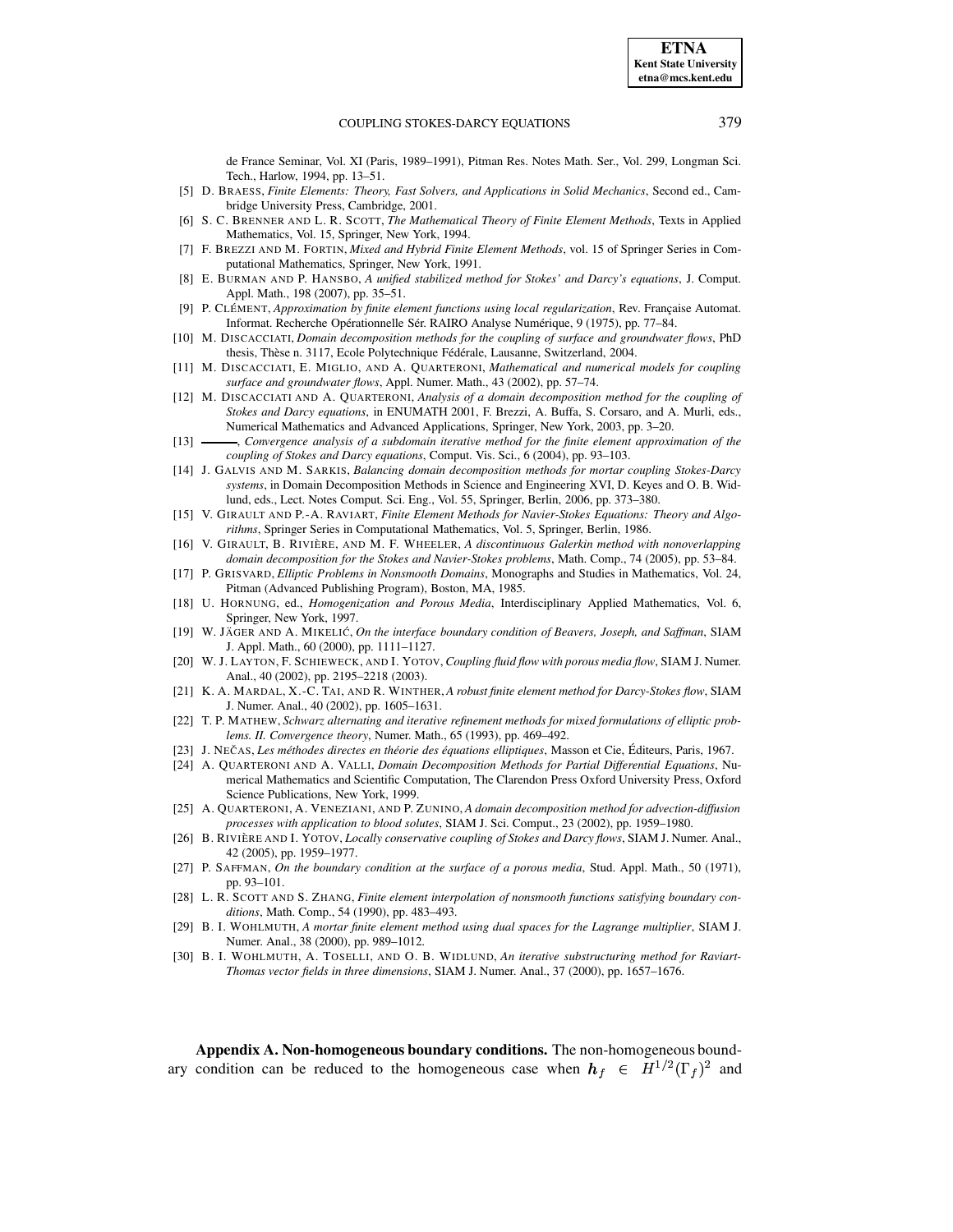$h_p \in H^{-1/2}(\Gamma_p)$ . First construct  $\omega_f \in H^1(\Omega_f)^2$  such that

<span id="page-30-1"></span>(A.1)  

$$
\begin{cases}\n-\nabla \cdot T(\boldsymbol{w}_f, \tilde{p}_f) = 0 & \text{in } \Omega_f \\
\nabla \cdot \boldsymbol{w}_f = g_f & \text{in } \Omega_f \\
\boldsymbol{w}_f = \boldsymbol{h}_f & \text{on } \Gamma_f \\
T(\boldsymbol{w}_f, \tilde{p}_f) \cdot \boldsymbol{\eta}_f = 0 & \text{on } \Gamma.\n\end{cases}
$$

From the divergence theorem

<span id="page-30-2"></span>(A.2) 
$$
\int_{\Gamma_f} w_f \cdot \eta_f = \int_{\Omega_f} g_f - \int_{\Gamma_f} h_f \cdot \eta_f.
$$

Now put  $u_f = \omega_f + \zeta_f$  where  $u_f$  satisfies the non-homogeneous system (3.1). So we are looking for  $\zeta_f$  that satisfy

$$
\begin{cases}\n-\nabla \cdot T(\zeta_f, p_f) &= f_f + \nabla \cdot 2\nu D(\omega_f) & \text{in } \Omega_f \\
\nabla \cdot \zeta_f &= 0 & \text{in } \Omega_f \\
\zeta_f &= 0 & \text{on } \Gamma_f\n\end{cases}
$$

Analogously, on the porous region, the non-homogeneous case can be reduced to the homogeneous one. In this case  $h_p \in H^{-1/2}(\Gamma_p)$ . Construct  $w_p \in H(\text{div}, \Omega_p)$  such that

<span id="page-30-3"></span>(A.3)  

$$
\begin{cases}\n\frac{\nu}{\kappa}\mathbf{w}_p + \nabla \tilde{p}_p = 0 & \text{in } \Omega_p \\
\nabla \cdot \mathbf{w}_p = g_p & \text{in } \Omega_p \\
\mathbf{w}_p \cdot \eta_p = h_p & \text{on } \Gamma_p, \\
\mathbf{w}_p \cdot \eta_p = \mathbf{w}_f \cdot \eta_p & \text{on } \Gamma,\n\end{cases}
$$

with  $w_f$  defined in (A.1). This construction is possible since the compatibility condition (3.3) and (A.2) imply that the system (A.3) is compatible. Put  $u_p = \omega_p + \zeta_p$ . Then we look for  $\zeta_p$  such that

$$
\left\{\begin{array}{rcl}\frac{\nu}{\kappa}\zeta_p+\nabla p_p&=-\frac{\nu}{\kappa}\omega_p&\text{in }\Omega_p\\ \nabla\cdot\zeta_p&=0&\text{in }\Omega_p\\ \zeta_p\cdot\pmb{\eta}_p&=0&\Gamma_p.\end{array}\right.
$$

In terms of weak formulation, with  $\omega := (\omega_f, \omega_p)$ , we have: find  $(\zeta, p, \lambda) \in \mathbf{X} \times M^{\circ} \times \Lambda$  satisfying

$$
\begin{cases}\n a(\zeta, v) + b(v, p) + b_{\Gamma}(v, \lambda) & = \ell(v) - a(\omega, v) & \text{for all } v \in X \\
 b(\zeta, q) & = 0 & \text{for all } q \in M^c \\
 b_{\Gamma}(\zeta, \mu) & = 0 & \text{for all } \mu \in \Lambda,\n\end{cases}
$$

<span id="page-30-0"></span>which is the same problem  $(4.17)$  with a different right hand side.

Appendix B. Approximation properties of Taylor-Hood finite elements. In this appendix, the domain of reference is  $\Omega_f$ . Recall the definitions of  $\mathbf{X}_f$  and  $M_{h_f}^{\circ}$  on (5.1) and  $(5.3)$ , respectively. In order to simplify the notation in some cases we omit the subscript that refers to the domain. In particular, all the operators defined in this section act on velocities defined on  $\Omega_f$ .

Let  $Q: X_f \to X_{h_f}$  be Clement interpolation; see [5, 9, 28]. It is know that Q is bounded, i.e.,

<span id="page-30-4"></span>
$$
|\mathcal{Q}v_f|_{H^1(\Omega_f)^2} \preceq |v|_{H^1(\Omega_f)^2},
$$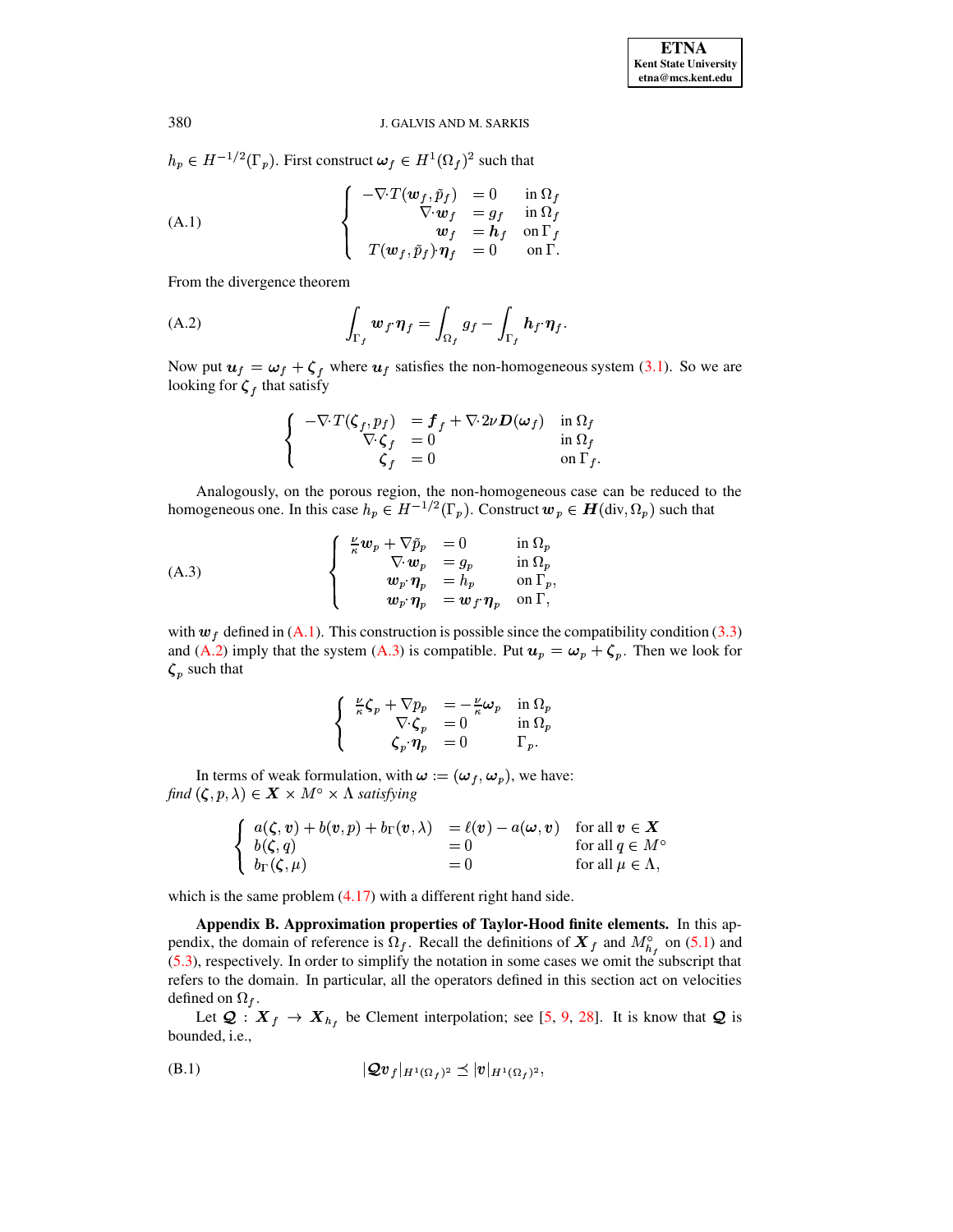and we have

<span id="page-31-0"></span>(B.2) 
$$
\|v_f - Qv_f\|_{L^2(\Omega_f)^2} \le h^s |v_f|_{H^s(\Omega_f)^2}, \quad s = 1, 2.
$$

$$
(B.3) \t\t |v_f - \mathcal{Q}v_f|_{H^1(\Omega_f)^2} \preceq h|v_f|_{H^2(\Omega_f)^2},
$$

$$
(B.4) \t\t |Qv_f|_{H^{1/2}(\Gamma)^2} \preceq |v_f|_{H^{1/2}(\Gamma)^2},
$$

(B.5) 
$$
\|v_f - Qv_f\|_{L(\Gamma)^2} \leq h^{\frac{1}{2}} |v_f|_{H^{1/2}(\Gamma)^2}.
$$

This interpolation is basically a Clement interpolation on  $\Gamma$ , i.e., values zero at the interface relative boundary points and a Clement interpolation at the interior nodes.

Given  $K \in \mathcal{T}_{h_f}$  and  $e$  edge of  $K$ , let  $\eta_e^{(K)} = (\eta_e^1, \eta_e^2)$  denote the normal to  $e$  exterior to  $K$ ,  $\tau_e^{(K)} = (\tau_e^1, \tau_e^2)$  the tangential vector to  $e$  (with  $\partial K$  anticlockwise oriented), and  $x_e$  the midpoint of the edge e. Each interior edge belongs to two triangles  $K_1$  and  $K_2$ . Let  $\eta_e$  denote<br>one of the directions  $\eta_e^{(K_1)}$  or  $\eta_e^{(K_2)}$ . For boundary edges  $\eta_e$  denotes  $\eta_e^{(K)}$ . Analogously, for<br>interior  $\tau_e = \tau_e^{(K)}$ .

Let  $\phi_i^{(K)}$ ,  $i = 1, 2, 3$ , be the edge bubble Taylor-Hood basis functions based on the mid-<br>points of the edges of K. Let  $\psi_i^{(K)} := \phi_i^{(K)} \eta_{e_i}$ ,  $i = 1, 2, 3$ , and  $\vartheta_i^{(K)} := \phi_i^{(K)} \tau_{e_i}$ ,  $i = 1, 2, 3$ . Observe that

$$
\int_K \boldsymbol{\psi}_i^{(K)} \cdot \boldsymbol{\eta}_{e_i} \neq 0, \quad \boldsymbol{\psi}_i^{(K)} \cdot \boldsymbol{\tau}_{e_i} = 0 \quad i = 1, 2, 3.
$$

$$
\boldsymbol{\vartheta}_i^{(K)}(x_{e_i}) \cdot \boldsymbol{\tau}_{e_i} \neq 0, \quad \boldsymbol{\vartheta}_i^{(K)} \cdot \boldsymbol{\eta}_{e_i} = 0 \quad i = 1, 2, 3.
$$

Now consider the following subspaces of  $X_{h_i}$ :

$$
\bm{W}_{h_f}^{\bm{\eta}} := \{ \bm{v}_{h_f} \in \bm{X}_{h_f} : v|_K \in \text{Span}\{\psi_1^{(K)}, \psi_2^{(K)}, \psi_3^{(K)}\} \} \cap \bm{X}_{h_f}
$$

and

$$
\bm{W}_{h_f}^{\bm{\tau}} := \{\bm{v}_{h_f} \in \bm{X}_{h_f} : v|_K \in \text{Span}\{\bm{\vartheta}_1^{(K)}, \bm{\vartheta}_2^{(K)}, \bm{\vartheta}_3^{(K)}\}\} \cap \bm{X}_{h_f}
$$

Note that if  $v_{h_f} \in W_{h_f}^{\eta}$ , then  $v_{h_f} \cdot \eta_f |_{\Gamma} \in H_{00}^{1/2}(\Gamma)$  and  $v_{h_f} \cdot \tau_f |_{\partial \Omega_f} = 0$ . Also note that if  $v_{h_f} \in W_{h_f}^{\mathcal{T}}$  then  $v_{h_f} \cdot \tau_f|_{\Gamma} \in H_{00}^{1/2}(\Gamma)$  and  $v_{h_f} \cdot \eta_f|_{\partial \Omega_f} = 0$ .

Let  $\Pi_{\eta}: X_f \to W^{\eta}_{h}$ , be (locally) defined by

$$
\boldsymbol{\Pi}_{\eta}\boldsymbol{v}_{f} \in \text{Span}\{\boldsymbol{\psi}_{1}^{(K)},\boldsymbol{\psi}_{2}^{(K)},\boldsymbol{\psi}_{3}^{(K)}\}, \quad \text{s.t. } \int_{e_{i}} \boldsymbol{\Pi}_{\eta}\boldsymbol{v}_{f} \cdot \boldsymbol{\eta} = \frac{1}{|e_{i}|} \int_{e_{i}} \boldsymbol{v}_{f} \cdot \boldsymbol{\eta}_{e_{i}}, \quad i = 1, 2, 3,
$$

for all  $K \in \mathcal{T}_h$ . In other words,  $\mathbf{\Pi}_{\eta} \mathbf{v}_f = \alpha_1 \psi_1 + \alpha_2 \psi_2 + \alpha_3 \psi_3$ , where

$$
\alpha_i := \frac{\int_{e_i} \boldsymbol{v}_f \cdot \boldsymbol{\eta}_{e_i}}{\int_{e_i} \boldsymbol{\psi}_i \cdot \boldsymbol{\eta}_{e_i}} = \frac{\int_{e_i} \boldsymbol{v}_f \cdot \boldsymbol{\eta}_{e_i}}{\int_{e_i} \phi_i^{(K)}}
$$

From a trace theorem and a scaling argument we have that

$$
|\alpha_i|^2 \preceq \frac{1}{h_f^2} \|v_f\|_{L^2(K)^2}^2 + |v_f|_{H^1(K)^2}^2.
$$

Then

$$
|\mathbf{\Pi}_{\eta} \mathbf{v}_f|_{H^1(\Omega_f)^2} \preceq \max_{1 \leq i \leq 3} |\alpha_i|^2 \preceq \frac{1}{h_f^2} \|\mathbf{v}_f\|_{L^2(\Omega_f)^2}^2 + |\mathbf{v}_f|_{H^1(\Omega_f)^2}^2
$$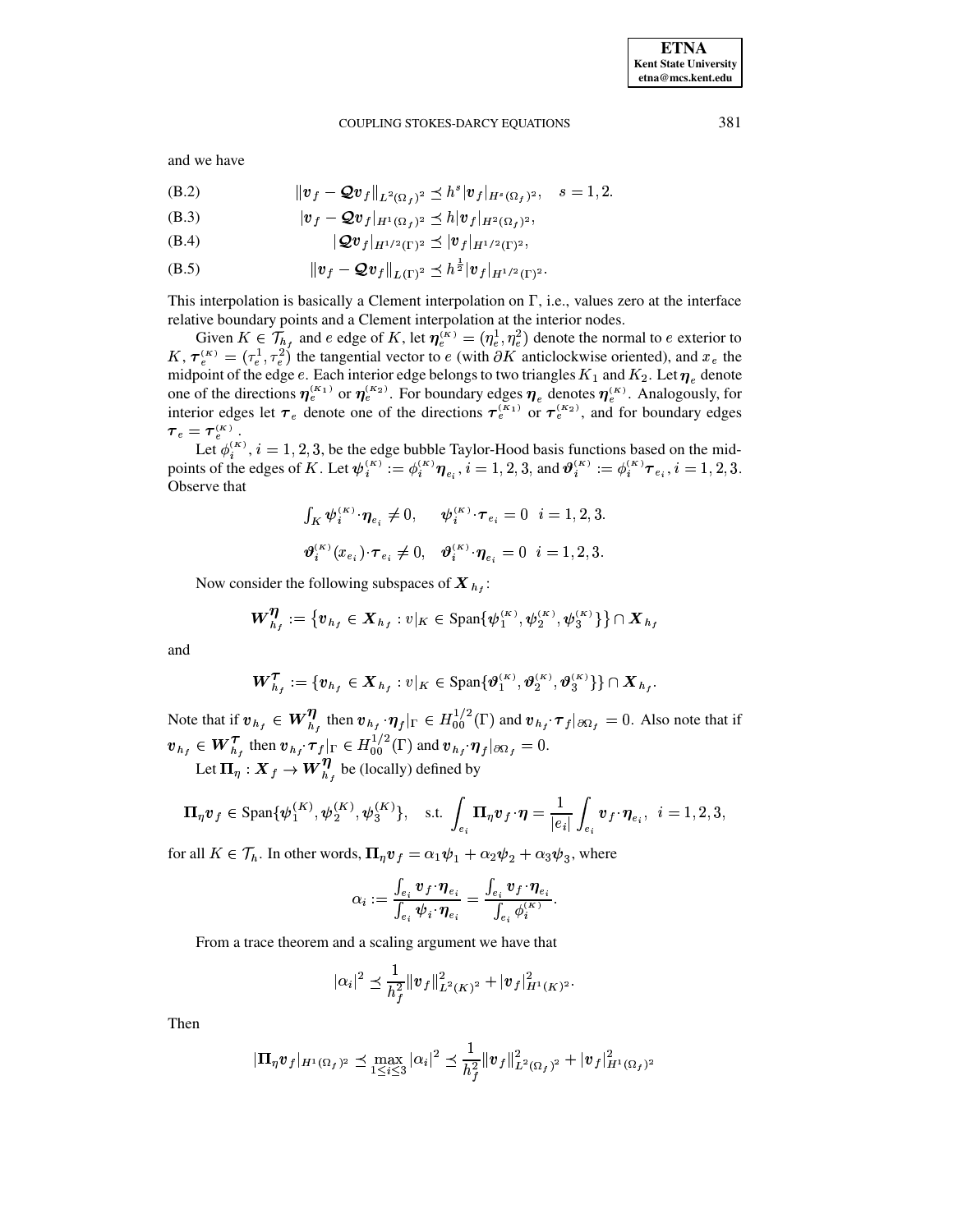and

<span id="page-32-1"></span>(B.6) 
$$
\|\Pi_{\eta} v_f\|_{L^2(\Omega_f)^2}^2 \leq h_f^2 \max_{1 \leq i \leq 3} |\alpha_i|^2 \leq \|v_f\|_{L^2(\Omega_f)^2}^2 + h_f^2 |v_f|_{H^1(\Omega_f)^2}^2.
$$

Observe that

$$
\int_K \nabla \cdot \mathbf{\Pi}_\eta \mathbf{v}_f = \int_{\partial K} \mathbf{\Pi}_\eta(\mathbf{v}_f) \cdot \mathbf{\eta} = \int_{\partial K} \mathbf{v}_f \cdot \mathbf{\eta} = \int_K \nabla \cdot \mathbf{v}_f
$$

<span id="page-32-6"></span>We also have

(B.7) 
$$
\|\Pi_{\eta} v_{f}\|_{L^{2}(\Gamma)^{2}} \preceq \|v_{f}\|_{L^{2}(\Gamma)^{2}}.
$$

<span id="page-32-0"></span>Define  $\Upsilon_{\eta}: \mathbf{X}_{f} \to \mathbf{X}_{h_f}$  by

$$
\Upsilon_{\eta} v_f := \mathcal{Q} v_f + \Pi_{\eta} (v_f - \mathcal{Q} v_f),
$$

then we have the following result.

<span id="page-32-8"></span>LEMMA B.1. The operator  $\Upsilon_{\eta}$  defined in (B.8) is bounded

$$
|\Upsilon_{\eta} v_f|_{H^1(\Omega_f)^2} \preceq |v_f|_{H^1(\Omega_f)^2},
$$

moreover,

<span id="page-32-3"></span>(B.10) 
$$
\|v_f - \Upsilon_\eta v_f\|_{L^2(\Omega_f)^2} \leq h^s \|v_f\|_{H^s(\Omega_f)^2} \quad s = 1, 2.
$$

and

<span id="page-32-4"></span>
$$
(B.11) \t\t\t |v_f - \Upsilon_\eta v_f|_{H^1(\Omega_f)^2} \preceq h|v_f|_{H^2(\Omega_f)^2}.
$$

We also have

<span id="page-32-5"></span>
$$
(B.12) \t\t | \Upsilon_{\eta} v_f |_{H^{1/2}(\Gamma)^2} \preceq ||v_f||_{H^{1/2}(\Gamma)^2},
$$

and

<span id="page-32-7"></span>(B.13) 
$$
\int_{e}^{\cdot} \mathbf{\Upsilon}_{\eta} \mathbf{v}_{f} \cdot \mathbf{\eta}_{e} = \int_{e}^{\cdot} \mathbf{v}_{f} \cdot \mathbf{\eta}_{e} \quad \text{for all edge } e.
$$

*Proof.* From  $(B.6)$  we have, for  $s = 1, 2$ ,

<span id="page-32-2"></span>
$$
\sum_{K \in \mathcal{T}_h} \|\Pi_{\eta} (v_f - \mathcal{Q} v_f)\|_{L^2(K)^2}^2 \preceq \sum_{K \in \mathcal{T}_h} \left( \|v_f - \mathcal{Q} v_f\|_{L^2(K)^2}^2 + h_f^2 |v_f - \mathcal{Q} v_f|_{H^1(K)^2}^2 \right)
$$
\n
$$
\preceq h_f^{2s} |v_f|_{H^s(\Omega_f)^2}^2 + h_f^{2(s-1)+2} |v_f|_{H^s(\Omega_f)^2}^2 \quad \text{by (B.2), (B.3) and (B.1).}
$$
\n(B.14) 
$$
\preceq h_f^{2s} |v_f|_{H^s(\Omega_f)^2}^2.
$$

Then, using an inverse estimate (see  $[5]$ ) and  $(B.14)$  we get

$$
|\mathbf{\Pi}_{\eta}(\bm{v}_f - \mathcal{Q}\bm{v}_f)|_{H^1(K)^2} \preceq \frac{1}{h_f} \|\mathbf{\Pi}_{\eta}(\bm{v}_f - \mathcal{Q}\bm{v}_f)\|_{L^2(K)^2} \preceq |\bm{v}_f|_{H^1(\Omega_f)^2},
$$

and hence

$$
|\Upsilon_{\eta}v_f|_{H^1(\Omega_f)^2} \leq |\mathcal{Q}v_f|_{H^1(\Omega_f)^2} + |\Pi_{\eta}(v_f - \mathcal{Q}v_f)|_{H^1(\Omega_f)^2}
$$
 by definition of  $\Upsilon_{\eta}$   

$$
\preceq |v_f|_{H^1(\Omega_f)^2} + |v_f|_{H^1(\Omega_f)^2} \preceq |v_f|_{H^1(\Omega_f)^2}.
$$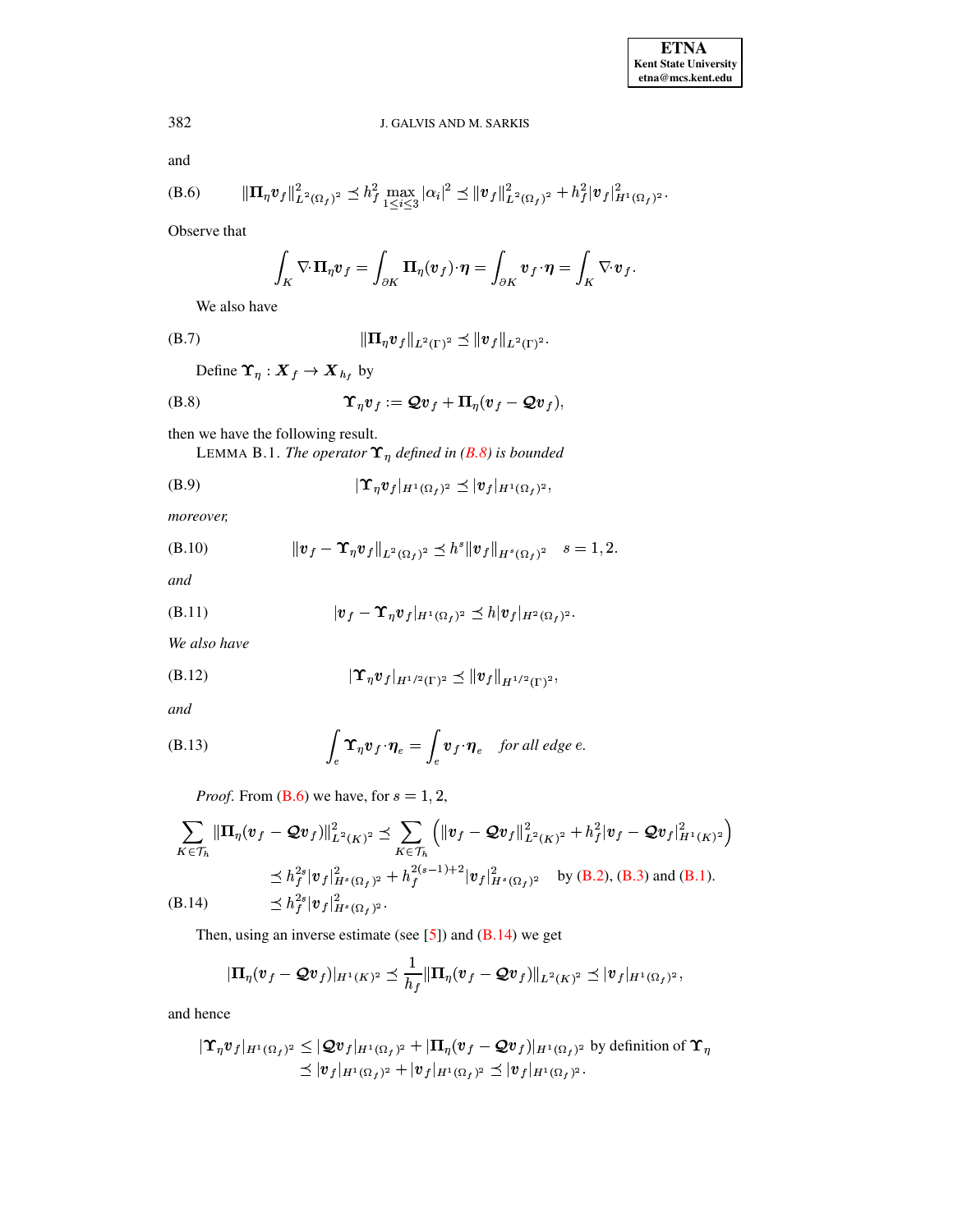To show  $(B.10)$  we have that

$$
\|v_f - \Upsilon_\eta v_f\|_{L^2(\Omega_f)^2} = \|v_f - \mathcal{Q}v_f - \Pi_\eta (v_f - \mathcal{Q}v_f)\|_{L^2(\Omega_f)^2} \quad \text{by definition of } \Upsilon_\eta.
$$
  
\n
$$
\leq \|v_f - \mathcal{Q}v_f\|_{L^2(\Omega_f)^2} + \|\Pi_\eta (v_f - \mathcal{Q}v_f)\|_{L^2(\Omega_f)^2}
$$
  
\n
$$
\leq h_f^s |v_f|_{H^s(\Omega_f)^2} + h^s |v_f|_{H^s(\Omega_f)^2} \quad \text{by (B.2) and (B.14)}
$$
  
\n
$$
\leq h_f^s |v_f|_{H^s(\Omega_f)^2}, \quad s = 1, 2.
$$

Analogously we get  $(B.11)$ . To prove  $(B.12)$ , observe that

$$
\begin{aligned}\n|\Upsilon_{\eta}v_{f}|_{H^{1/2}(\Gamma)^2} &\leq |\mathcal{Q}v_{f}|_{H^{1/2}(\Gamma)^2} + |\Pi_{\eta}(v_{f} - \mathcal{Q}v_{f})|_{H^{1/2}(\Gamma)^2} \\
&\leq \|\mathcal{Q}v_{f}\|_{H^{1/2}(\Gamma)^2} + h_{f}^{-\frac{1}{2}}|\Pi_{\eta}(v_{f} - \mathcal{Q}v_{f})|_{L^{2}(\Gamma)^2} \\
&\leq |v_{f}|_{H^{1/2}(\Gamma)^2} + h_{f}^{-\frac{1}{2}}\|v_{f} - \mathcal{Q}v_{f}\|_{L^{2}(\Gamma)^2} \quad \text{by (B.4) and (B.7)} \\
&\leq |v_{f}|_{H^{1/2}(\Gamma)^2} \quad \text{by (B.5)}.\n\end{aligned}
$$

The last assertion,  $(B.13)$ , is straightforward.  $\square$ Given  $q_{h_f} \in M_{h_f}$ , define (locally)  $\widehat{\Pi}_{\tau} q_{h_f} \in \mathbf{W}^{\mathcal{T}}_{h_f}$  by

$$
\widehat{\boldsymbol{\Pi}}_\tau \boldsymbol{q_h}_f|_K\in \text{Span}\{\boldsymbol{\vartheta}_1^{(K)},\boldsymbol{\vartheta}_2^{(K)},\boldsymbol{\vartheta}_3^{(K)}\}
$$

with

<span id="page-33-0"></span>(B.15) 
$$
\widehat{\Pi}_{\tau}q_{h_f}(x_e)\cdot\eta=0 \text{ and } \widehat{\Pi}_{\tau}q_{h_f}(x_e)\cdot\tau=\nabla q_{h_f}(x_e)\cdot\tau
$$

at midpoints  $x_e$  of all interior edges e. For edges on  $\Gamma_f$  we define  $\widehat{\Pi}_\tau q|_e = 0$ . Note that  $\widehat{\Pi}_{\tau} q_{h_f}$  is zero at the vertices of all elements of  $\mathcal{T}_{h_f}$  and observe that  $\widehat{\Pi}_{\tau} q_{h_f} \in H^1(\Omega_f)^2$  because the above equation are consistent in neighbor triangles which gives  $\hat{\Pi}_{\tau} q_{h_f}$  continuous; see [5], Chapter II, Theorem 5.2.

<span id="page-33-1"></span>LEMMA B.2. Suppose that  $\mathcal{T}_{h_f}$  is non-degenerate and has no triangle with two edges on  $\partial\Omega_f$  and consider the operator  $\widehat{\Pi}_{\tau}$  defined in (B.15). Then

$$
\|\Pi_{\tau}q_{h_f}\|_{L^2(\Omega_f)^2} \preceq |q_{h_f}|_{H^1(\Omega_f)} \quad \text{for all } q_{h_f} \in M_{h_f}^{\circ},
$$

and there exists a positive constant such that:

$$
\int_{\Omega_f} \widehat{\Pi}_{\tau} q_{h_f} \cdot \nabla q_{h_f} \succeq |q_{h_f}|_{H^1(\Omega_f)}^2 \succeq ||q_{h_f}||_{L^2(\Omega_f)}^2 \quad \text{for all } q_{h_f} \in M_{h_f}^{\circ}
$$

From Lemma B.2 and the boundedness of  $\hat{\Pi}_{\tau}$ , the spaces  $W_{h_t}^{\tau}$  (with the  $L^2(\Omega_f)$ -norm) and  $M_{h_f}^{\circ}$  (with the  $H^1(\Omega_f)$ -norm) satisfy the inf-sup condition independent of  $h_f$  with respect to the bilinear form defined in  $(4.4)$  by

$$
b_f(\boldsymbol{v}_f, q_f) := -(q_f, \nabla \cdot \boldsymbol{v}_f)_{\Omega_f} \quad \text{for all } \boldsymbol{v}_f \in \boldsymbol{X}_f \text{ and } q_f \in M_f^{\circ}
$$

Also observe that if  $v_f \in W_{h_f}^T$  then  $v_f \cdot \eta = 0$  on  $\partial \Omega_f$  and then  $b_f(v_f, q_f) = \int_{\Omega_f} v_f \cdot \nabla q_f$ by the Green formula. Then, according to the Brezzi's splitting theorem (see  $[5, 15]$ ), we can always obtain a stable solution  $w \in W_{h_f}^{\mathcal{T}}$  of

<span id="page-33-2"></span>(B.16) 
$$
\begin{cases} (w, v_f)_{\Omega_f} + b_f(v_f, p_f) = (z, v_f)_{\Omega_f} & \text{for all } v_f \in W_{h_f}^T \\ b_f(w, q_f) = b_f(z, q_f)_{\Omega_f} & \text{for all } q_f \in M_{h_f}^{\circ}, \end{cases}
$$